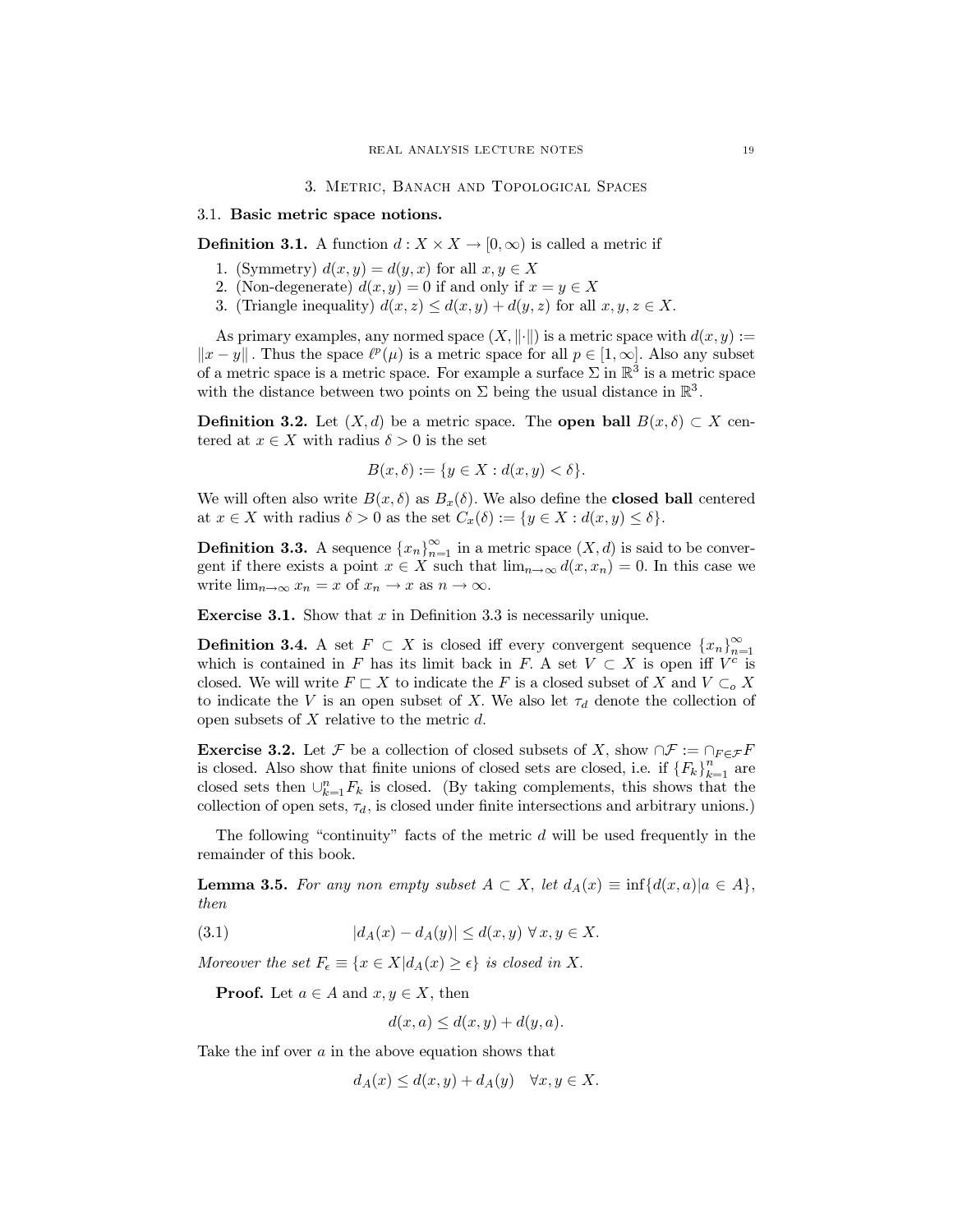Therefore,  $d_A(x) - d_A(y) \leq d(x, y)$  and by interchanging x and y we also have that  $d_A(y) - d_A(x) \leq d(x, y)$  which implies Eq. (3.1). Now suppose that  $\{x_n\}_{n=1}^{\infty} \subset F_{\epsilon}$ is a convergent sequence and  $x = \lim_{n \to \infty} x_n \in X$ . By Eq. (3.1),

 $\epsilon - d_A(x) \leq d_A(x_n) - d_A(x) \leq d(x, x_n) \to 0$  as  $n \to \infty$ ,

so that  $\epsilon \leq d_A(x)$ . This shows that  $x \in F_{\epsilon}$  and hence  $F_{\epsilon}$  is closed.

**Corollary 3.6.** The function d satisfies,

 $|d(x,y) - d(x',y')| \leq d(y,y') + d(x,x')$ 

and in particular  $d: X \times X \to [0, \infty)$  is continuous.

**Proof.** By Lemma 3.5 for single point sets and the triangle inequality for the absolute value of real numbers,

$$
|d(x,y) - d(x',y')| \le |d(x,y) - d(x,y')| + |d(x,y') - d(x',y')|
$$
  

$$
\le d(y,y') + d(x,x').
$$

**Exercise 3.3.** Show that  $V \subset X$  is open iff for every  $x \in V$  there is a  $\delta > 0$  such that  $B_x(\delta) \subset V$ . In particular show  $B_x(\delta)$  is open for all  $x \in X$  and  $\delta > 0$ .

**Lemma 3.7.** Let A be a closed subset of X and  $F_{\epsilon} \subset X$  be as defined as in Lemma 3.5. Then  $F_{\epsilon} \uparrow A^c$  as  $\epsilon \downarrow 0$ .

**Proof.** It is clear that  $d_A(x) = 0$  for  $x \in A$  so that  $F_{\epsilon} \subset A^c$  for each  $\epsilon > 0$  and hence  $\cup_{\epsilon>0} F_{\epsilon} \subset A^c$ . Now suppose that  $x \in A^c \subset_{\rho} X$ . By Exercise 3.3 there exists an  $\epsilon > 0$  such that  $B_x(\epsilon) \subset A^c$ , i.e.  $d(x, y) \geq \epsilon$  for all  $y \in A$ . Hence  $x \in F_{\epsilon}$  and we have shown that  $A^c \subset \bigcup_{\epsilon > 0} F_{\epsilon}$ . Finally it is clear that  $F_{\epsilon} \subset F_{\epsilon'}$  whenever  $\epsilon' \leq \epsilon$ .

**Definition 3.8.** Given a set A contained a metric space X, let  $A \subset X$  be the closure of  $A$  defined by

 $\bar{A} := \{x \in X : \exists \{x_n\} \subset A \ni x = \lim_{n \to \infty} x_n\}.$ 

That is to say  $\bar{A}$  contains all limit points of  $A$ .

**Exercise 3.4.** Given  $A \subset X$ , show  $\overline{A}$  is a closed set and in fact

 $\overline{A} = \bigcap \{F : A \subset F \subset X \text{ with } F \text{ closed}\}.$  $(3.2)$ 

That is to say  $\overline{A}$  is the smallest closed set containing A.

3.2. Continuity. Suppose that  $(X, d)$  and  $(Y, \rho)$  are two metric spaces and f:  $X \to Y$  is a function.

**Definition 3.9.** A function  $f: X \to Y$  is continuous at  $x \in X$  if for all  $\epsilon > 0$  there is a  $\delta > 0$  such that

 $d(f(x), f(x')) < \epsilon$  provided that  $\rho(x, x') < \delta$ .

The function f is said to be continuous if f is continuous at all points  $x \in X$ .

The following lemma gives three other ways to characterize continuous functions.

**Lemma 3.10** (Continuity Lemma). Suppose that  $(X, \rho)$  and  $(Y, d)$  are two metric spaces and  $f: X \to Y$  is a function. Then the following are equivalent:

1.  $f$  is continuous.

 $20$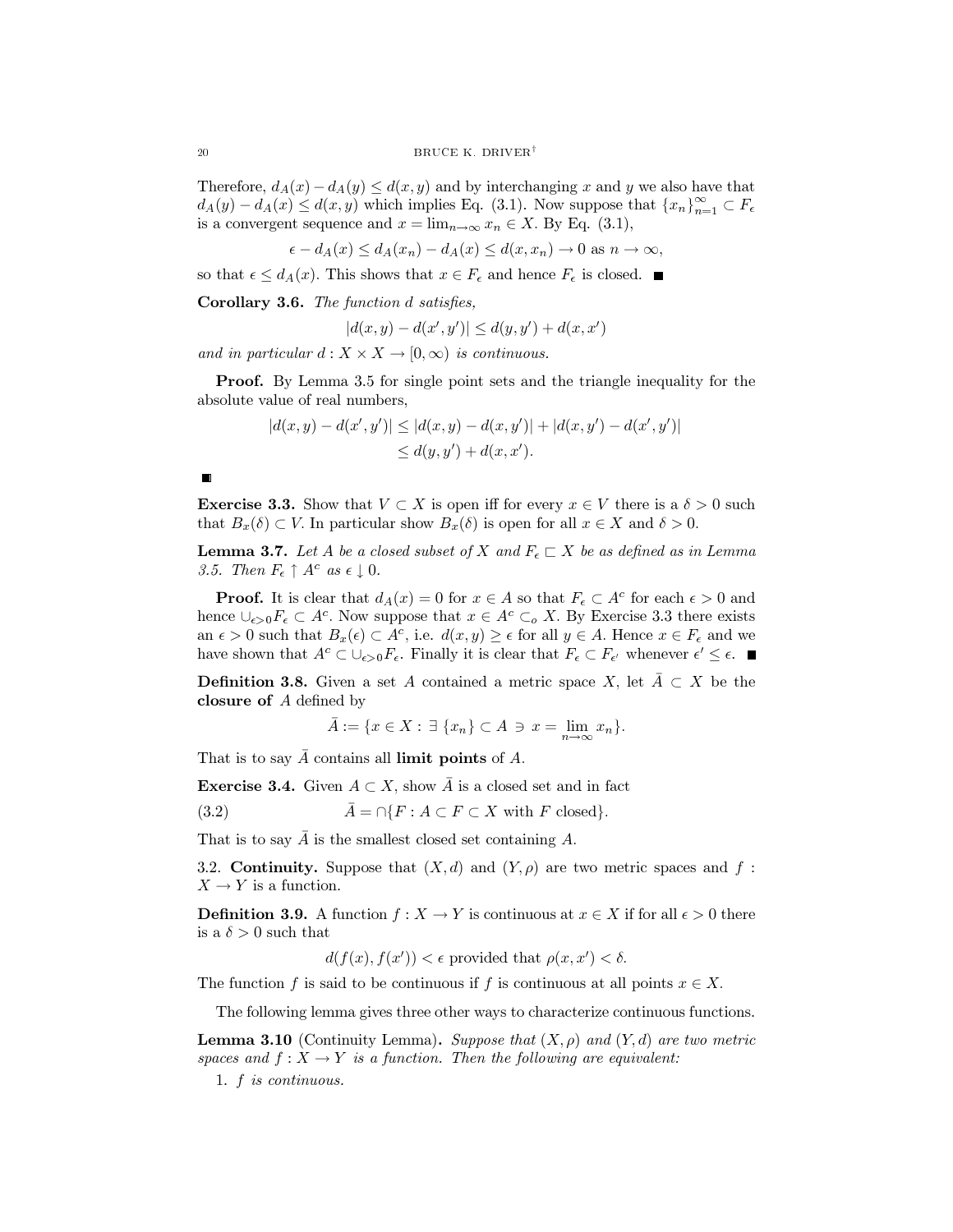2.  $f^{-1}(V) \in \tau_{\rho}$  for all  $V \in \tau_d$ , i.e.  $f^{-1}(V)$  is open in X if V is open in Y.

- 3.  $f^{-1}(C)$  is closed in X if C is closed in Y.
- 4. For all convergent sequences  $\{x_n\} \subset X$ ,  $\{f(x_n)\}\$ is convergent in Y and

$$
\lim_{n \to \infty} f(x_n) = f\left(\lim_{n \to \infty} x_n\right).
$$

**Proof.** 1.  $\Rightarrow$  2. For all  $x \in X$  and  $\epsilon > 0$  there exists  $\delta > 0$  such that  $d(f(x), f(x')) < \epsilon$  if  $\rho(x, x') < \delta$ . i.e.

$$
B_x(\delta) \subset f^{-1}(B_{f(x)}(\epsilon))
$$

So if  $V \subset_o Y$  and  $x \in f^{-1}(V)$  we may choose  $\epsilon > 0$  such that  $B_{f(x)}(\epsilon) \subset V$  then

$$
B_x(\delta) \subset f^{-1}(B_{f(x)}(\epsilon)) \subset f^{-1}(V)
$$

showing that  $f^{-1}(V)$  is open.

2.  $\Rightarrow$  1. Let  $\epsilon > 0$  and  $x \in X$ , then, since  $f^{-1}(B_{f(x)}(\epsilon)) \subset_{\alpha} X$ , there exists  $\delta > 0$ such that  $B_x(\delta) \subset f^{-1}(B_{f(x)}(\epsilon))$  i.e. if  $\rho(x, x') < \delta$  then  $d(f(x'), f(x)) < \epsilon$ .

2.  $\iff$  3. If C is closed in Y, then  $C^c \subset_{o} Y$  and hence  $f^{-1}(C^c) \subset_{o} X$ . Since  $f^{-1}(C^c) = (f^{-1}(C))^c$ , this shows that  $f^{-1}(C)$  is the complement of an open set and hence closed. Similarly one shows that 3.  $\Rightarrow$  2.

1.  $\Rightarrow$  4. If f is continuous and  $x_n \to x$  in X, let  $\epsilon > 0$  and choose  $\delta > 0$ such that  $d(f(x), f(x')) < \epsilon$  when  $\rho(x, x') < \delta$ . There exists an  $N > 0$  such that  $\rho(x, x_n) < \delta$  for all  $n \geq N$  and therefore  $d(f(x), f(x_n)) < \epsilon$  for all  $n \geq N$ . That is to say  $\lim_{n\to\infty} f(x_n) = f(x)$  as  $n \to \infty$ .

4.  $\Rightarrow$  1. We will show that not 1.  $\Rightarrow$  not 4. Not 1 implies there exists  $\epsilon > 0$ , a point  $x \in X$  and a sequence  $\{x_n\}_{n=1}^{\infty} \subset X$  such that  $d(f(x), f(x_n)) \geq \epsilon$  while  $\rho(x, x_n) < \frac{1}{n}$ . Clearly this sequence  $\{x_n\}$  violates 4.

There is of course a local version of this lemma. To state this lemma, we will use the following terminology.

**Definition 3.11.** Let X be metric space and  $x \in X$ . A subset  $A \subset X$  is a neigh**borhood** of x if there exists an open set  $V \subset_{o} X$  such that  $x \in V \subset A$ . We will say that  $A \subset X$  is an **open neighborhood** of x if A is open and  $x \in A$ .

**Lemma 3.12** (Local Continuity Lemma). Suppose that  $(X, \rho)$  and  $(Y, d)$  are two metric spaces and  $f: X \to Y$  is a function. Then following are equivalent:

- 1. f is continuous as  $x \in X$ .
- 2. For all neighborhoods  $A \subset Y$  of  $f(x)$ ,  $f^{-1}(A)$  is a neighborhood of  $x \in X$ .
- 3. For all sequences  $\{x_n\} \subset X$  such that  $x = \lim_{n \to \infty} x_n$ ,  $\{f(x_n)\}\$ is convergent in Y and

$$
\lim_{n \to \infty} f(x_n) = f\left(\lim_{n \to \infty} x_n\right).
$$

The proof of this lemma is similar to Lemma 3.10 and so will be omitted.

**Example 3.13.** The function  $d_A$  defined in Lemma 3.5 is continuous for each  $A \subset X$ . In particular, if  $A = \{x\}$ , it follows that  $y \in X \to d(y, x)$  is continuous for each  $x \in X$ .

**Exercise 3.5.** Show the closed ball  $C_x(\delta) := \{y \in X : d(x,y) \leq \delta\}$  is a closed subset of  $X$ .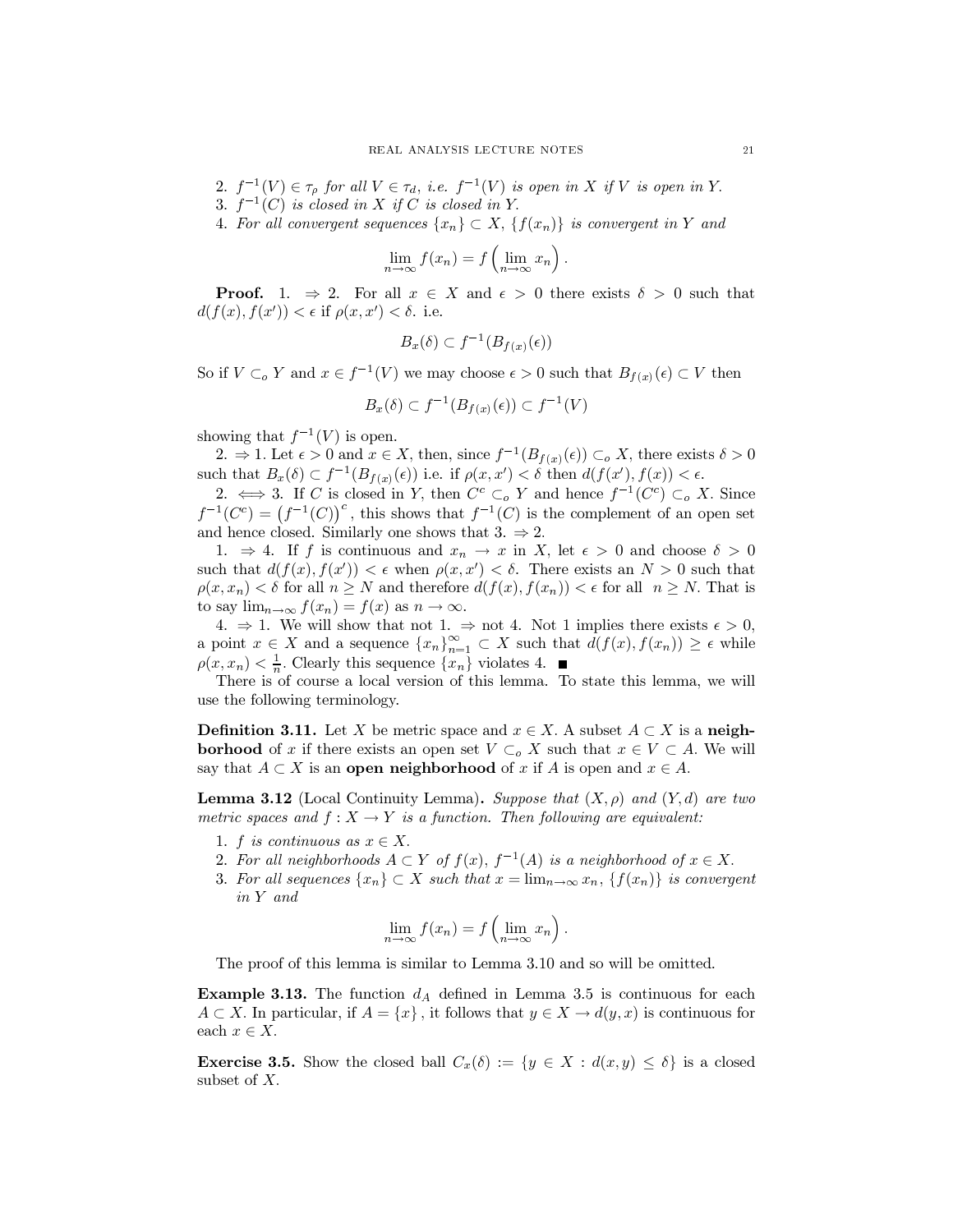

FIGURE 5. A topology

3.3. Basic Topological Notions. Using the metric space results above as motivation we will axiomatize the notion of being an open set to more general settings.

**Definition 3.14.** A collection of subsets  $\tau$  of X is a **topology** if

- 1.  $\emptyset, X \in \tau$
- 2.  $\tau$  is closed under arbitrary unions, i.e. if  $V_{\alpha} \in \tau$ , for  $\alpha \in I$  then  $\bigcup_{\alpha \in I} V_{\alpha} \in \tau$ .<br>3.  $\tau$  is closed under finite intersections, i.e. if  $V_1, \ldots, V_n \in \tau$  then  $V_1 \cap \cdots \cap V_n \in \tau$ .
- 
- A pair  $(X, \tau)$  where  $\tau$  is a topology on X will be called a **topological space**.

**Notation 3.15.** The subsets  $V \subset X$  which are in  $\tau$  are called open sets and we will abbreviate this by writing  $V \subset_o X$  and the those sets  $F \subset X$  such that  $F^c \in \tau$ are called closed sets. We will write  $F \subset X$  if F is a closed subset of X.

- Example 3.16. 1. Let  $(X, d)$  be a metric space, we write  $\tau_d$  for the collection of  $d$  – open sets in X. We have already seen that  $\tau_d$  is a topology, see Exercise 3.2.
	- 2. Let X be any set, then  $\tau = \mathcal{P}(X)$  is a topology. In this topology all subsets of X are both open and closed. At the opposite extreme we have the **trivial** topology,  $\tau = \{ \emptyset, X \}$ . In this topology only the empty set and X are open (closed).
	- 3. Let  $X = \{1,2,3\}$ , then  $\tau = \{\emptyset, X, \{2,3\}\}\$ is a topology on X which does not come from a metric.
	- 4. Again let  $X = \{1, 2, 3\}$ . Then  $\tau = \{\{1\}, \{2, 3\}, \emptyset, X\}$  is a topology, and the sets X,  $\{1\}$ ,  $\{2,3\}$ ,  $\phi$  are open and closed. The sets  $\{1,2\}$  and  $\{1,3\}$  are neither open nor closed.

**Definition 3.17.** Let  $(X, \tau)$  be a topological space,  $A \subset X$  and  $i_A : A \to X$  be the inclusion map, i.e.  $i_A(a) = a$  for all  $a \in A$ . Define

$$
\tau_A = i_A^{-1}(\tau) = \{ A \cap V : V \in \tau \},\
$$

the so called **relative topology** on  $A$ .

Notice that the closed sets in Y relative to  $\tau_Y$  are precisely those sets of the form  $C \cap Y$  where C is close in X. Indeed,  $B \subset Y$  is closed iff  $Y \setminus B = Y \cap V$  for some  $V \in \tau$  which is equivalent to  $B = Y \setminus (Y \cap V) = Y \cap V^c$  for some  $V \in \tau$ .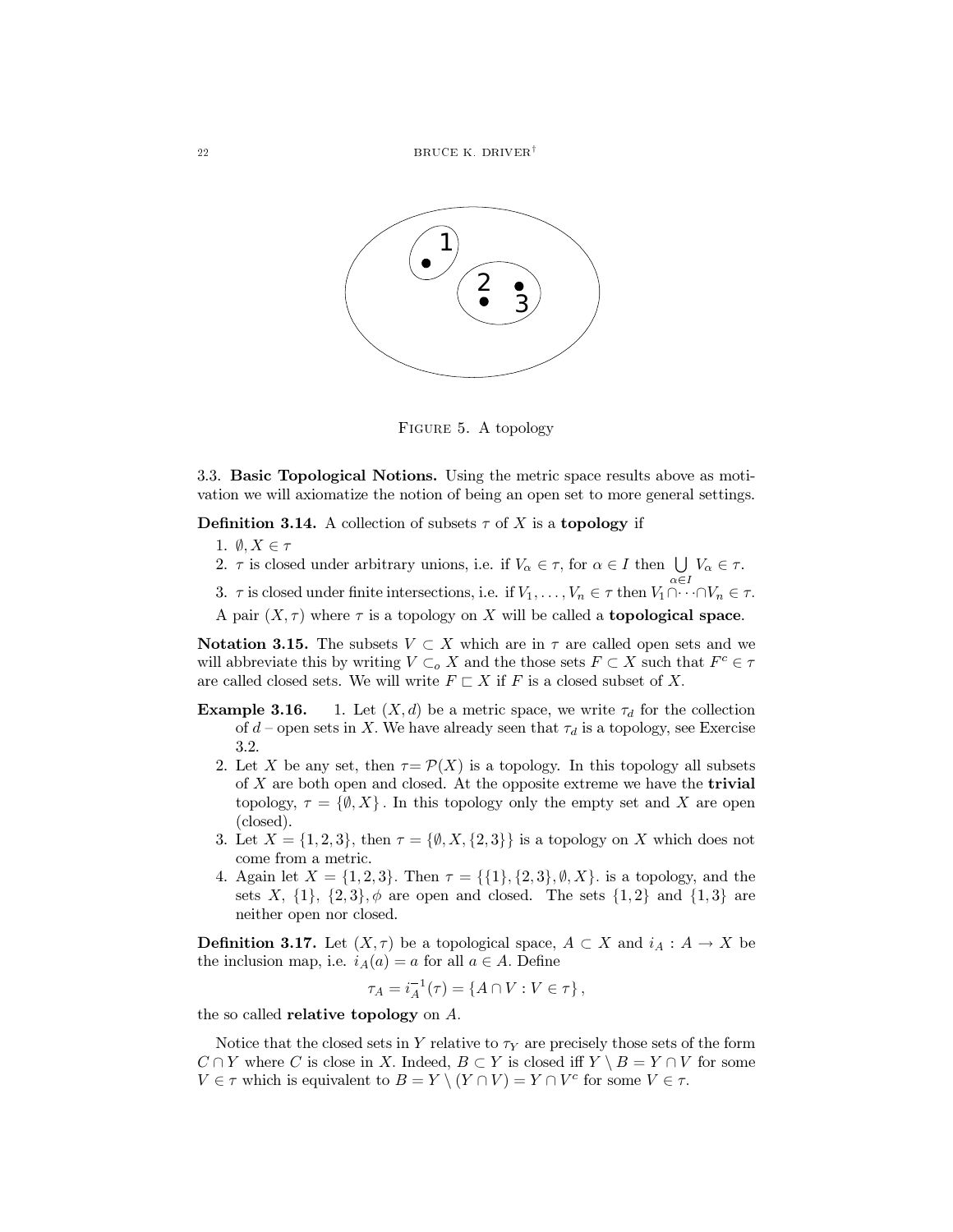**Exercise 3.6.** Show the relative topology is a topology on A. Also show if  $(X, d)$ is a metric space and  $\tau = \tau_d$  is the topology coming from d, then  $(\tau_d)_{A}$  is the topology induced by making A into a metric space using the metric  $d|_{A \times A}$ .

**Notation 3.18** (Neighborhoods of x). An open neighborhood of a point  $x \in X$ is an open set  $V \subset X$  such that  $x \in V$ . Let  $\tau_x = \{V \in \tau : x \in V\}$  denote the collection of open neighborhoods of x. A collection  $\eta \subset \tau_x$  is called a **neighborhood base** at  $x \in X$  if for all  $V \in \tau_x$  there exists  $W \in \eta$  such that  $W \subset V$ .

The notation  $\tau_x$  should not be confused with

$$
\tau_{\{x\}} := i_{\{x\}}^{-1}(\tau) = \{\{x\} \cap V : V \in \tau\} = \{\emptyset, \{x\}\}.
$$

When  $(X, d)$  is a metric space, a typical example of a neighborhood base for x is  $\eta = \{B_x(\epsilon) : \epsilon \in \mathbb{D}\}\$  where  $\mathbb D$  is any dense subset of  $(0, 1]$ .

**Definition 3.19.** Let  $(X, \tau)$  be a topological space and A be a subset of X.

1. The **closure** of A is the smallest closed set  $\overline{A}$  containing A, i.e.

$$
\bar{A} := \cap \{ F : A \subset F \sqsubset X \}
$$

(Because of Exercise 3.4 this is consistent with Definition 3.8 for the closure of a set in a metric space.)

2. The **interior** of A is the largest open set  $A^{\circ}$  contained in A, i.e.

$$
A^o=\cup\{V\in\tau:V\subset A\}\,.
$$

3. The accumulation points of  $A$  is the set

$$
\operatorname{acc}(A) = \{ x \in X : V \cap A \setminus \{x\} \neq \emptyset \text{ for all } V \in \tau_x \}.
$$

- 4. The **boundary** of A is the set  $\partial A := \overline{A} \setminus A^{\circ}$ .
- 5. A is a neighborhood of a point  $x \in X$  if  $x \in A^o$ . This is equivalent to requiring there to be an open neighborhood of V of  $x \in X$  such that  $V \subset A$ .

*Remark* 3.20. The relationships between the interior and the closure of a set are:

$$
(A^o)^c = \bigcap \{V^c : V \in \tau \text{ and } V \subset A\} = \bigcap \{C : C \text{ is closed } C \supset A^c\} = \overline{A^c}
$$

and similarly,  $(\bar{A})^c = (A^c)^o$ . Hence the boundary of A may be written as

(3.3) 
$$
\partial A \equiv \bar{A} \setminus A^o = \bar{A} \cap (A^o)^c = \bar{A} \cap \overline{A^c}
$$

which is to say  $\partial A$  consists of the points in both the closure of A and  $A^c$ .

**Proposition 3.21.** Let  $A \subset X$  and  $x \in X$ .

- 1. If  $V \subset_{\alpha} X$  and  $A \cap V = \emptyset$  then  $\overline{A} \cap V = \emptyset$ .
- 2.  $x \in \overline{A}$  iff  $V \cap A \neq \emptyset$  for all  $V \in \tau_x$ .
- 3.  $x \in \partial A$  iff  $V \cap A \neq \emptyset$  and  $V \cap A^c \neq \emptyset$  for all  $V \in \tau_x$ .
- 4.  $A = A \cup \operatorname{acc}(A)$ .

**Proof.** 1. Since  $A \cap V = \emptyset$ ,  $A \subset V^c$  and since  $V^c$  is closed,  $\overline{A} \subset V^c$ . That is to say  $A \cap V = \emptyset$ .

2. By Remark 3.20<sup>3</sup>,  $\bar{A} = ((A^c)^o)^c$  so  $x \in \bar{A}$  iff  $x \notin (A^c)^o$  which happens iff  $V \nsubseteq A^c$  for all  $V \in \tau_x$ , i.e. iff  $V \cap A \neq \emptyset$  for all  $V \in \tau_x$ .

3. This assertion easily follows from the Item 2. and Eq.  $(3.3)$ .

<sup>&</sup>lt;sup>3</sup>Here is another direct proof of item 2. which goes by showing  $x \notin \overline{A}$  iff there exists  $V \in \tau_x$ such that  $V \cap A = \emptyset$ . If  $x \notin \overline{A}$  then  $V = \overline{A^c} \in \tau_x$  and  $V \cap A \subset V \cap \overline{A} = \emptyset$ . Conversely if there exists  $V \in \tau_x$  such that  $V \cap A = \emptyset$  then by Item 1.  $\overline{A} \cap V = \emptyset$ .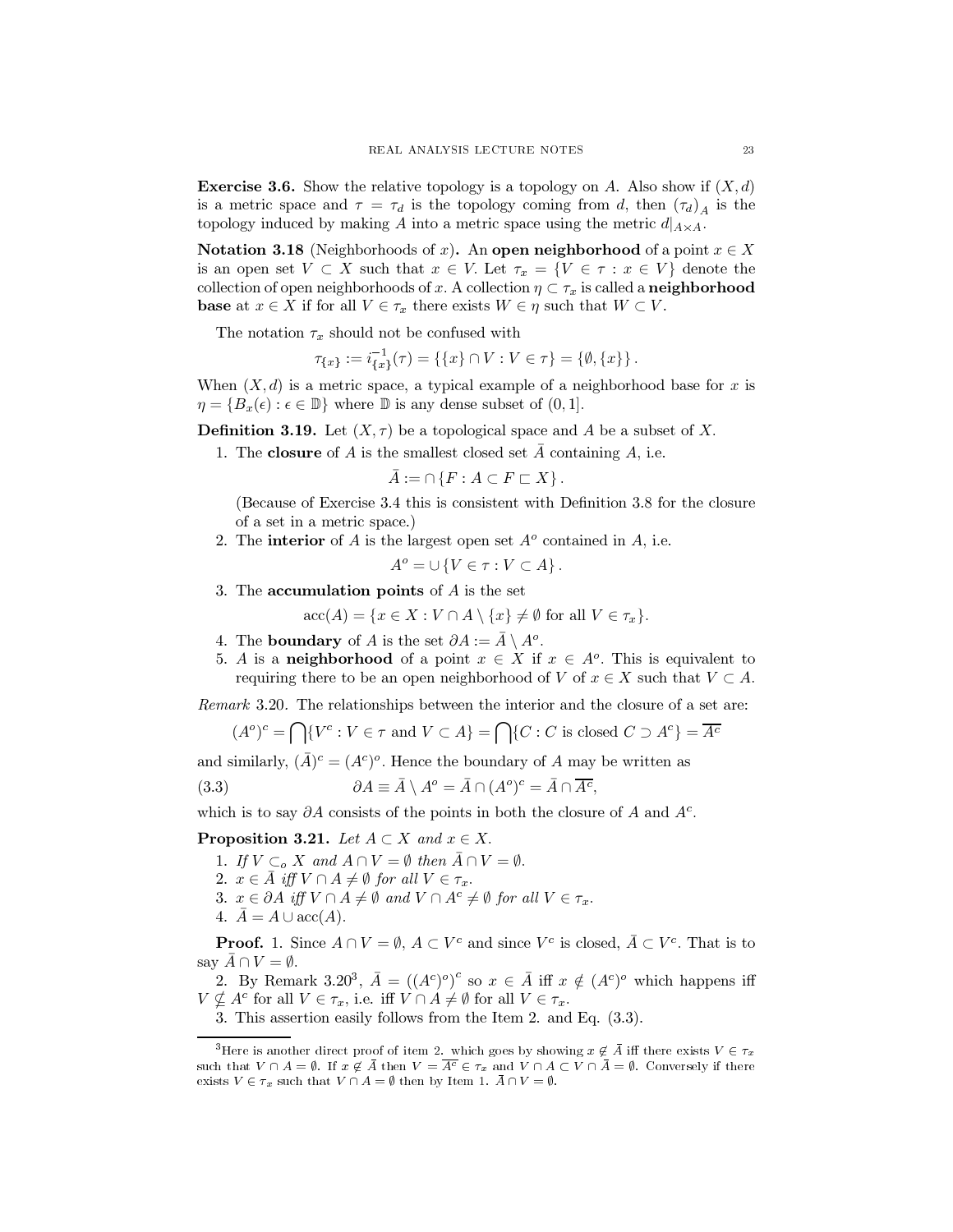4. Item 4. is an easy consequence of the definition of  $\operatorname{acc}(A)$  and item 2.

**Lemma 3.22.** Let  $A \subset Y \subset X$ ,  $\overline{A}^{Y}$  denote the closure of A in Y with its relative topology and  $\bar{A} = \bar{A}^X$  be the closure of A in X, then  $\bar{A}^Y = \bar{A}^X \cap Y$ .

**Proof.** Using the comments after Definition 3.17,

$$
A^Y = \cap \{B \sqsubset Y : A \subset B\} = \cap \{C \cap Y : A \subset C \sqsubset X\}
$$
  
= 
$$
Y \cap (\cap \{C : A \subset C \sqsubset X\}) = Y \cap \bar{A}^X.
$$

**Alternative proof.** Let  $x \in Y$  then  $x \in \overline{A}^Y$  iff for all  $V \in \tau_x^Y$ ,  $V \cap A \neq \emptyset$ . This happens iff for all  $U \in \tau_x^X$ ,  $U \cap Y \cap A = U \cap A \neq \emptyset$  which happens iff  $x \in \overline{A}^X$ . That is to say  $\bar{A}^Y = \bar{A}^X \cap Y$ .

**Definition 3.23.** Let  $(X, \tau)$  be a topological space and  $A \subset X$ . We say a subset  $\mathcal{U} \subset \tau$  is an open cover of A if  $A \subset \cup \mathcal{U}$ . The set A is said to be compact if every open cover of A has finite a sub-cover, i.e. if  $U$  is an open cover of A there exists  $\mathcal{U}_0 \subset\subset \mathcal{U}$  such that  $\mathcal{U}_0$  is a cover of A. (We will write  $A \subset\subset X$  to denote that  $A \subset X$  and A is compact.) A subset  $A \subset X$  is **precompact** if  $\overline{A}$  is compact.

**Proposition 3.24.** Suppose that  $K \subset X$  is a compact set and  $F \subset K$  is a closed subset. Then F is compact. If  ${K_i}_{i=1}^n$  is a finite collections of compact subsets of X then  $K = \bigcup_{i=1}^{n} K_i$  is also a compact subset of X.

**Proof.** Let  $\mathcal{U} \subset \tau$  is an open cover of F, then  $\mathcal{U} \cup \{F^c\}$  is an open cover of K. The cover  $\mathcal{U} \cup \{F^c\}$  of K has a finite subcover which we denote by  $\mathcal{U}_0 \cup \{F^c\}$  where  $\mathcal{U}_0 \subset\subset \mathcal{U}$ . Since  $F \cap F^c = \emptyset$ , it follows that  $\mathcal{U}_0$  is the desired subcover of F.

For the second assertion suppose  $\mathcal{U} \subset \tau$  is an open cover of K. Then  $\mathcal{U}$  covers each compact set  $K_i$  and therefore there exists a finite subset  $\mathcal{U}_i \subset\subset \mathcal{U}$  for each i such that  $K_i \subset \cup \mathcal{U}_i$ . Then  $\mathcal{U}_0 := \cup_{i=1}^n \mathcal{U}_i$  is a finite cover of K.

**Definition 3.25.** We say a collection  $\mathcal F$  of closed subsets of a topological space  $(X,\tau)$  has the **finite intersection property if**  $\cap \mathcal{F}_0 \neq \emptyset$  for all  $\mathcal{F}_0 \subset\subset \mathcal{F}$ .

The notion of compactness may be expressed in terms of closed sets as follows.

**Proposition 3.26.** A topological space X is compact iff every family of closed sets  $\mathcal{F} \subset \mathcal{P}(X)$  with the **finite intersection property** satisfies  $\bigcap \mathcal{F} \neq \emptyset$ .

**Proof.** ( $\Rightarrow$ ) Suppose that X is compact and  $\mathcal{F} \subset \mathcal{P}(X)$  is a collection of closed sets such that  $\bigcap \mathcal{F} = \emptyset$ . Let

$$
\mathcal{U} = \mathcal{F}^c := \{C^c : C \in \mathcal{F}\} \subset \tau,
$$

then U is a cover of X and hence has a finite subcover,  $U_0$ . Let  $\mathcal{F}_0 = U_0^c \subset \mathcal{F}$ , then  $\cap \mathcal{F}_0 = \emptyset$  so that  $\mathcal F$  does not have the finite intersection property.

 $(\Leftarrow)$  If X is not compact, there exists an open cover U of X with no finite subcover. Let  $\mathcal{F} = \mathcal{U}^c$ , then  $\mathcal F$  is a collection of closed sets with the finite intersection property while  $\bigcap \mathcal{F} = \emptyset$ .

**Exercise 3.7.** Let  $(X, \tau)$  be a topological space. Show that  $A \subset X$  is compact iff  $(A, \tau_A)$  is a compact topological space.

**Definition 3.27.** Let  $(X, \tau)$  be a topological space. A sequence  $\{x_n\}_{n=1}^{\infty} \subset X$ converges to a point  $x \in X$  if for all  $V \in \tau_x$ ,  $x_n \in V$  almost always (abbreviated a.a.), i.e.  $\#(\lbrace n : x_n \notin V \rbrace) < \infty$ . We will write  $x_n \to x$  as  $n \to \infty$  or  $\lim_{n \to \infty} x_n = x$ when  $x_n$  converges to x.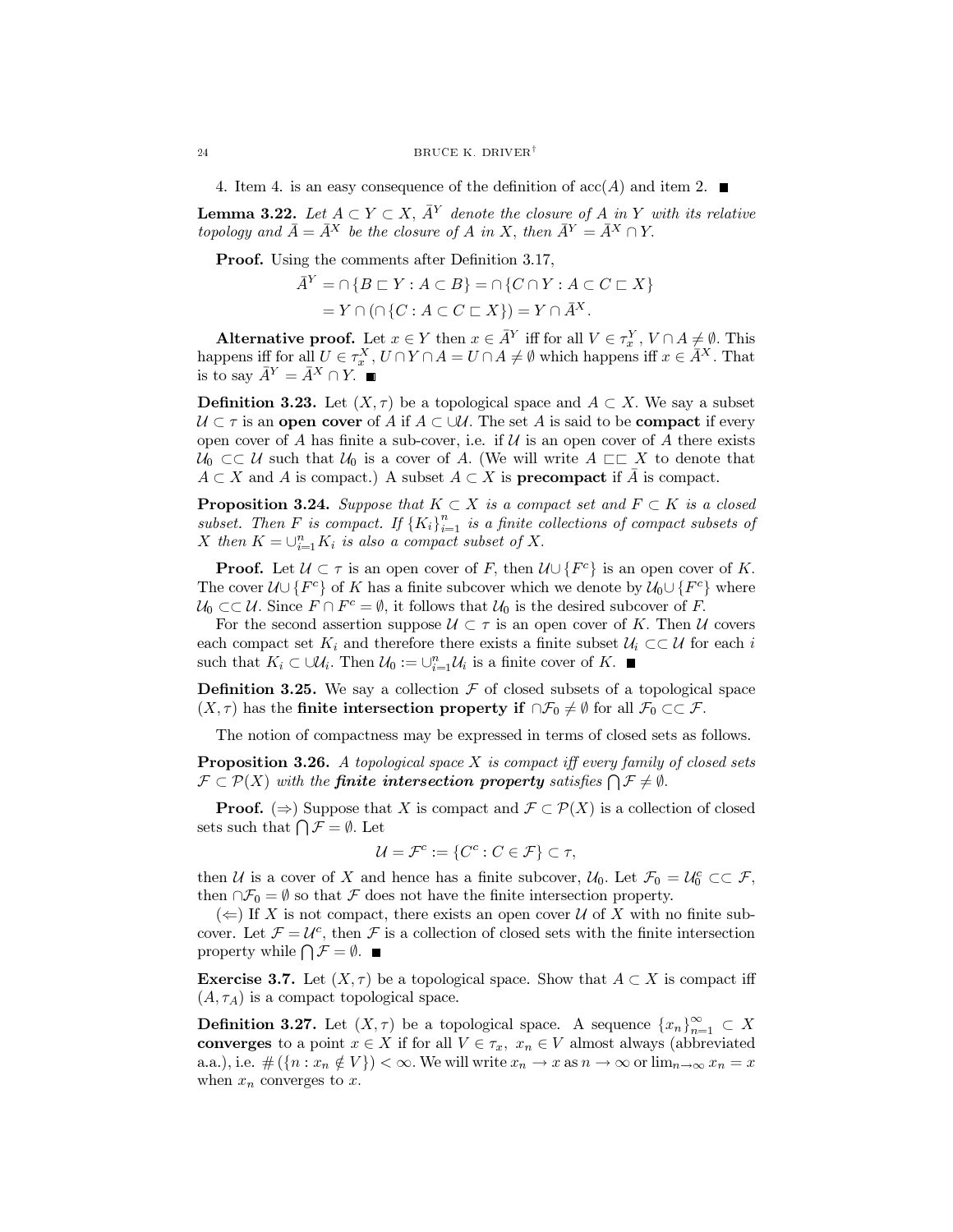**Example 3.28.** Let  $Y = \{1, 2, 3\}$  and  $\tau = \{Y, \emptyset, \{1, 2\}, \{2, 3\}, \{2\}\}\$ and  $y_n = 2$  for all *n*. Then  $y_n \to y$  for every  $y \in Y$ . So limits need not be unique!

**Definition 3.29.** Let  $(X, \tau_X)$  and  $(Y, \tau_Y)$  be topological spaces. A function f:  $X \to Y$  is continuous if  $f^{-1}(\tau_Y) \subset \tau_X$ . We will also say that f is  $\tau_X/\tau_Y$ continuous or  $(\tau_X, \tau_Y)$  – continuous. We also say that f is continuous at a point  $x \in X$  if for every open neighborhood V of  $f(x)$  there is an open neighborhood U of x such that  $U \subset f^{-1}(V)$ . See Figure 6.



FIGURE 6. Checking that a function is continuous at  $x \in X$ .

**Definition 3.30.** A map  $f: X \to Y$  between topological spaces is called a **homeomorphism** provided that f is bijective, f is continuous and  $f^{-1}: Y \to X$  is continuous. If there exists  $f: X \to Y$  which is a homeomorphism, we say that X and Y are homeomorphic. (As topological spaces X and Y are essentially the same.)

**Exercise 3.8.** Show  $f: X \to Y$  is continuous iff f is continuous at all points  $x \in X$ .

**Exercise 3.9.** Show  $f: X \to Y$  is continuous iff  $f^{-1}(C)$  is closed in X for all closed subsets  $C$  of  $Y$ .

**Exercise 3.10.** Suppose  $f: X \to Y$  is continuous and  $K \subset X$  is compact, then  $f(K)$  is a compact subset of Y.

**Exercise 3.11** (Dini's Theorem). Let X be a compact topological space and  $f_n$ :  $X \to [0,\infty)$  be a sequence of continuous functions such that  $f_n(x) \downarrow 0$  as  $n \to \infty$ for each  $x \in X$ . Show that in fact  $f_n \downarrow 0$  uniformly in x, i.e.  $\sup_{x \in X} f_n(x) \downarrow 0$  as  $n \to \infty$ . **Hint:** Given  $\epsilon > 0$ , consider the open sets  $V_n := \{x \in X : f_n(x) < \epsilon\}.$ 

**Definition 3.31** (First Countable). A topological space,  $(X, \tau)$ , is first count**able** iff every point  $x \in X$  has a countable neighborhood base. (All metric space are first countable.)

When  $\tau$  is first countable, we may formulate many topological notions in terms of sequences.

**Proposition 3.32.** If  $f: X \to Y$  is continuous at  $x \in X$  and  $\lim_{n \to \infty} x_n = x \in X$ , then  $\lim_{n\to\infty} f(x_n) = f(x) \in Y$ . Moreover, if there exists a countable neighborhood base  $\eta$  of  $x \in X$ , then f is continuous at x iff  $\lim_{n \to \infty} f(x_n) = f(x)$  for all sequences  ${x_n}_{n=1}^{\infty} \subset X$  such that  $x_n \to x$  as  $n \to \infty$ .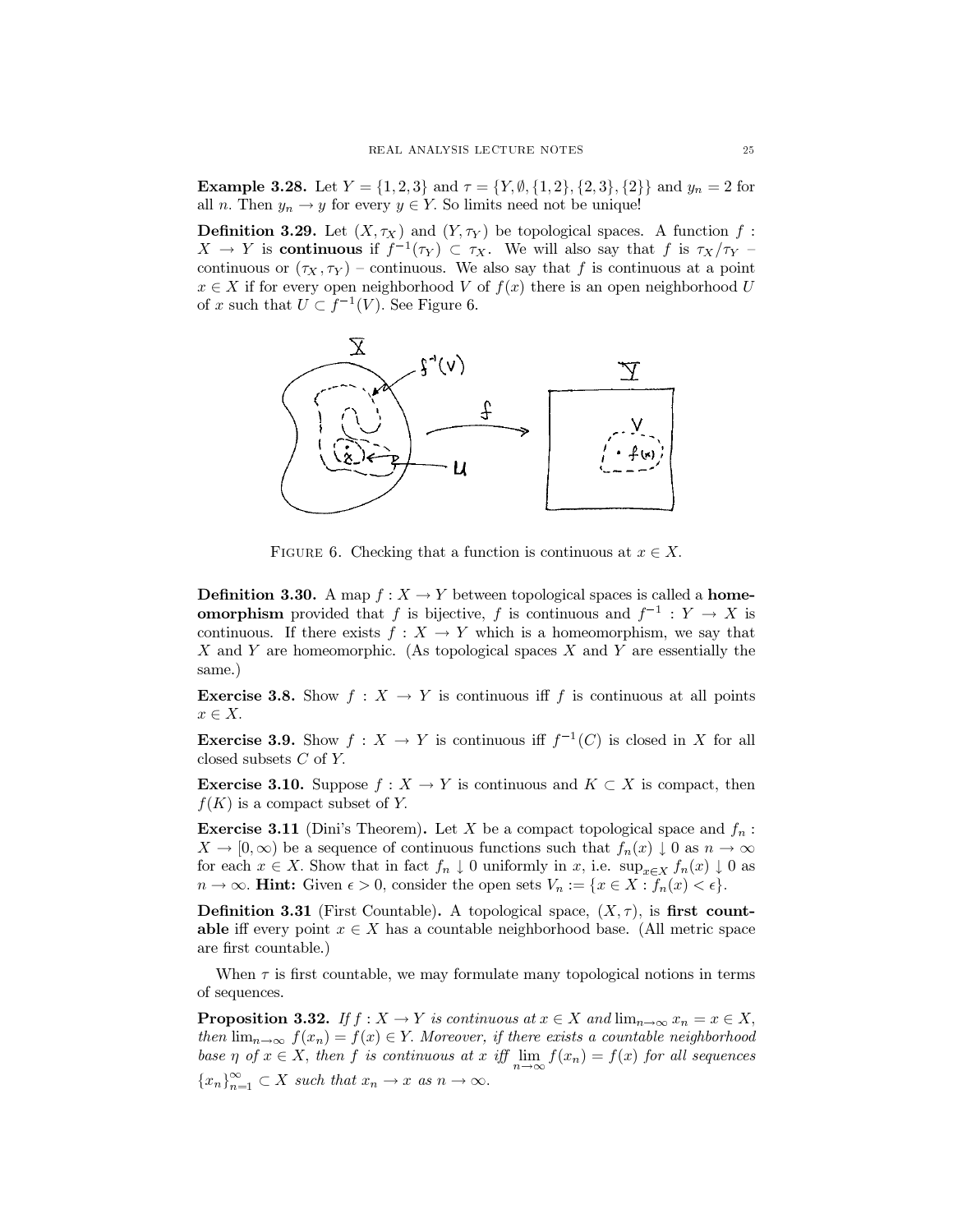**Proof.** If  $f: X \to Y$  is continuous and  $W \in \tau_Y$  is a neighborhood of  $f(x) \in Y$ , then there exists a neighborhood V of  $x \in X$  such that  $f(V) \subset W$ . Since  $x_n \to x$ ,  $x_n \in V$  a.a. and therefore  $f(x_n) \in f(V) \subset W$  a.a., i.e.  $f(x_n) \to f(x)$  as  $n \to \infty$ .

Conversely suppose that  $\eta \equiv \{W_n\}_{n=1}^{\infty}$  is a countable neighborhood base at x and  $\lim_{n \to \infty} f(x_n) = f(x)$  for all sequences  $\{x_n\}_{n=1}^{\infty} \subset X$  such that  $x_n \to x$ . By replacing  $W_n$  by  $W_1 \cap \cdots \cap W_n$  if necessary, we may assume that  $\{W_n\}_{n=1}^{\infty}$  is a decreasing sequence of sets. If f were **not** continuous at x then there exists  $V \in \tau_{f(x)}$  such that  $x \notin f^{-1}(V)^0$ . Therefore,  $W_n$  is not a subset of  $f^{-1}(V)$  for all n. Hence for each n, we may choose  $x_n \in W_n \setminus f^{-1}(V)$ . This sequence then has the property that  $x_n \to x$  as  $n \to \infty$  while  $f(x_n) \notin V$  for all n and hence  $\lim_{n \to \infty} f(x_n) \neq f(x)$ .

**Lemma 3.33.** Suppose there exists  $\{x_n\}_{n=1}^{\infty} \subset A$  such that  $x_n \to x$ , then  $x \in \overline{A}$ . Conversely if  $(X, \tau)$  is a first countable space (like a metric space) then if  $x \in \overline{A}$ there exists  $\{x_n\}_{n=1}^{\infty} \subset A$  such that  $x_n \to x$ .

**Proof.** Suppose  $\{x_n\}_{n=1}^{\infty} \subset A$  and  $x_n \to x \in X$ . Since  $\bar{A}^c$  is an open set, if  $x \in \bar{A}^c$  then  $x_n \in \bar{A}^c \subset A^c$  a.a. contradicting the assumption that  $\{x_n\}_{n=1}^{\infty} \subset A$ . Hence  $x \in \overline{A}$ .

For the converse we now assume that  $(X, \tau)$  is first countable and that  $\{V_n\}_{n=1}^{\infty}$  is a countable neighborhood base at x such that  $V_1 \supset V_2 \supset V_3 \supset \dots$  By Proposition 3.21,  $x \in A$  iff  $V \cap A \neq \emptyset$  for all  $V \in \tau_x$ . Hence  $x \in A$  implies there exists  $x_n \in V_n \cap A$ for all *n*. It is now easily seen that  $x_n \to x$  as  $n \to \infty$ .

**Definition 3.34** (Support). Let  $f: X \to Y$  be a function from a topological space  $(X, \tau_X)$  to a vector space Y. Then we define the support of f by

$$
supp(f) := \overline{\{x \in X : f(x) \neq 0\}},
$$

a closed subset of  $X$ .

**Example 3.35.** For example, let  $f(x) = \sin(x)1_{[0,4\pi]}(x) \in \mathbb{R}$ , then

$$
[f\neq 0]=(0,4\pi)\setminus\{\pi,2\pi,3\pi\}
$$

and therefore supp $(f) = [0, 4\pi]$ .

**Notation 3.36.** If X and Y are two topological spaces, let  $C(X, Y)$  denote the continuous functions from  $X$  to  $Y$ . If  $Y$  is a Banach space, let

$$
BC(X, Y) := \{ f \in C(X, Y) : \sup_{x \in X} ||f(x)||_Y < \infty \}
$$

and

$$
C_c(X,Y) := \{ f \in C(X,Y) : \text{supp}(f) \text{ is compact} \}.
$$

If  $Y = \mathbb{R}$  or  $\mathbb{C}$  we will simply write  $C(X)$ ,  $BC(X)$  and  $C_c(X)$  for  $C(X,Y)$ ,  $BC(X, Y)$  and  $C_c(X, Y)$  respectively.

The next result is included for completeness but will not be used in the sequel so may be omitted.

**Lemma 3.37.** Suppose that  $f: X \to Y$  is a map between topological spaces. Then the following are equivalent:

- 1.  $f$  is continuous.
- 2.  $f(\overline{A}) \subset \overline{f(A)}$  for all  $A \subset X$

26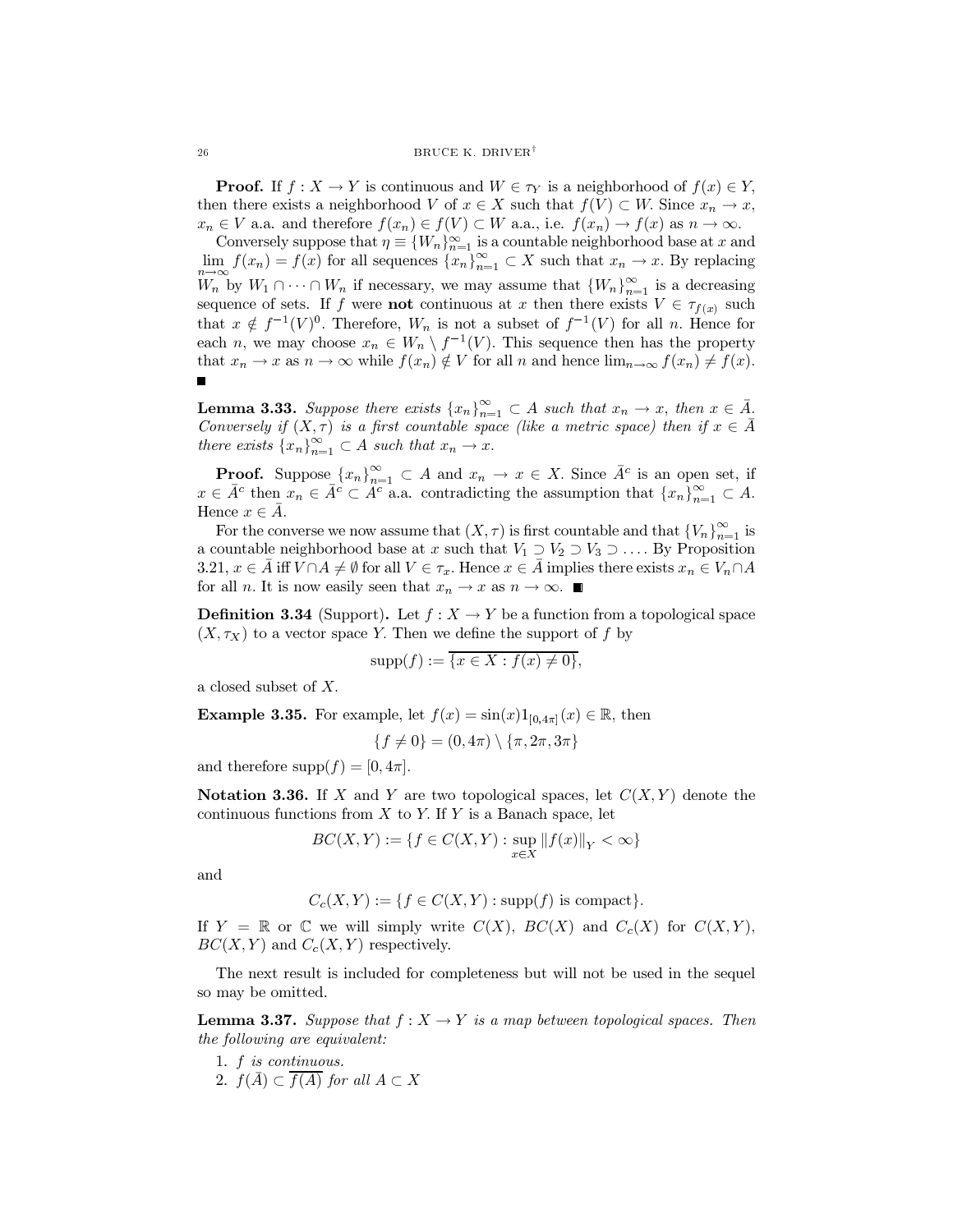3.  $\overline{f^{-1}(B)} \subset f^{-1}(\overline{B})$  for all  $B \sqsubset X$ .

**Proof.** If f is continuous, then  $f^{-1}(\overline{f(A)})$  is closed and since  $A \subset f^{-1}(f(A)) \subset$  $f^{-1}(\overline{f(A)})$  it follows that  $\overline{A} \subset f^{-1}(\overline{f(A)})$ . From this equation we learn that  $f(\bar{A}) \subset \overline{f(A)}$  so that (1) implies (2) Now assume (2), then for  $B \subset Y$  (taking  $A = f^{-1}(\overline{B}))$  we have

$$
f(\overline{f^{-1}(B)}) \subset f(\overline{f^{-1}(\overline{B})}) \subset \overline{f(f^{-1}(\overline{B}))} \subset \overline{B}
$$

and therefore

 $\overline{f^{-1}(B)} \subset f^{-1}(\overline{B}).$  $(3.4)$ 

This shows that (2) implies (3) Finally if Eq.  $(3.4)$  holds for all B, then when B is closed this shows that

$$
\overline{f^{-1}(B)} \subset f^{-1}(\bar{B}) = f^{-1}(B) \subset \overline{f^{-1}(B)}
$$

which shows that

$$
f^{-1}(B) = \overline{f^{-1}(B)}.
$$

Therefore  $f^{-1}(B)$  is closed whenever B is closed which implies that f is continuous.

3.4. Completeness.

**Definition 3.38** (Cauchy sequences). A sequence  $\{x_n\}_{n=1}^{\infty}$  in a metric space  $(X, d)$  is **Cauchy** provided that

$$
\lim_{m,n \to \infty} d(x_n, x_m) = 0.
$$

**Exercise 3.12.** Show that convergent sequences are always Cauchy sequences. The converse is not always true. For example, let  $X = \mathbb{Q}$  be the set of rational numbers and  $d(x, y) = |x - y|$ . Choose a sequence  $\{x_n\}_{n=1}^{\infty} \subset \mathbb{Q}$  which converges to  $\sqrt{2} \in \mathbb{R}$ , then  $\{x_n\}_{n=1}^{\infty}$  is  $(\mathbb{Q}, d)$  – Cauchy but not  $(\mathbb{Q}, d)$  – convergent. The sequence does converge in  $\mathbb R$  however.

**Definition 3.39.** A metric space  $(X, d)$  is **complete** if all Cauchy sequences are convergent sequences.

**Exercise 3.13.** Let  $(X, d)$  be a complete metric space. Let  $A \subset X$  be a subset of X viewed as a metric space using  $d|_{A \times A}$ . Show that  $(A, d|_{A \times A})$  is complete iff A is a closed subset of  $X$ .

**Definition 3.40.** If  $(X, \|\cdot\|)$  is a normed vector space, then we say  $\{x_n\}_{n=1}^{\infty} \subset X$ is a Cauchy sequence if  $\lim_{m,n\to\infty} ||x_m - x_n|| = 0$ . The normed vector space is a **Banach space** if it is complete, i.e. if every  $\{x_n\}_{n=1}^{\infty} \subset X$  which is Cauchy is convergent where  $\{x_n\}_{n=1}^{\infty} \subset X$  is convergent iff there exists  $x \in X$  such that  $\lim_{n\to\infty} ||x_n - x|| = 0$ . As usual we will abbreviate this last statement by writing  $\lim_{n\to\infty}x_n=x.$ 

**Lemma 3.41.** Suppose that X is a set then the bounded functions  $\ell^{\infty}(X)$  on X is a Banach space with the norm

$$
||f|| = ||f||_{\infty} = \sup_{x \in X} |f(x)|.
$$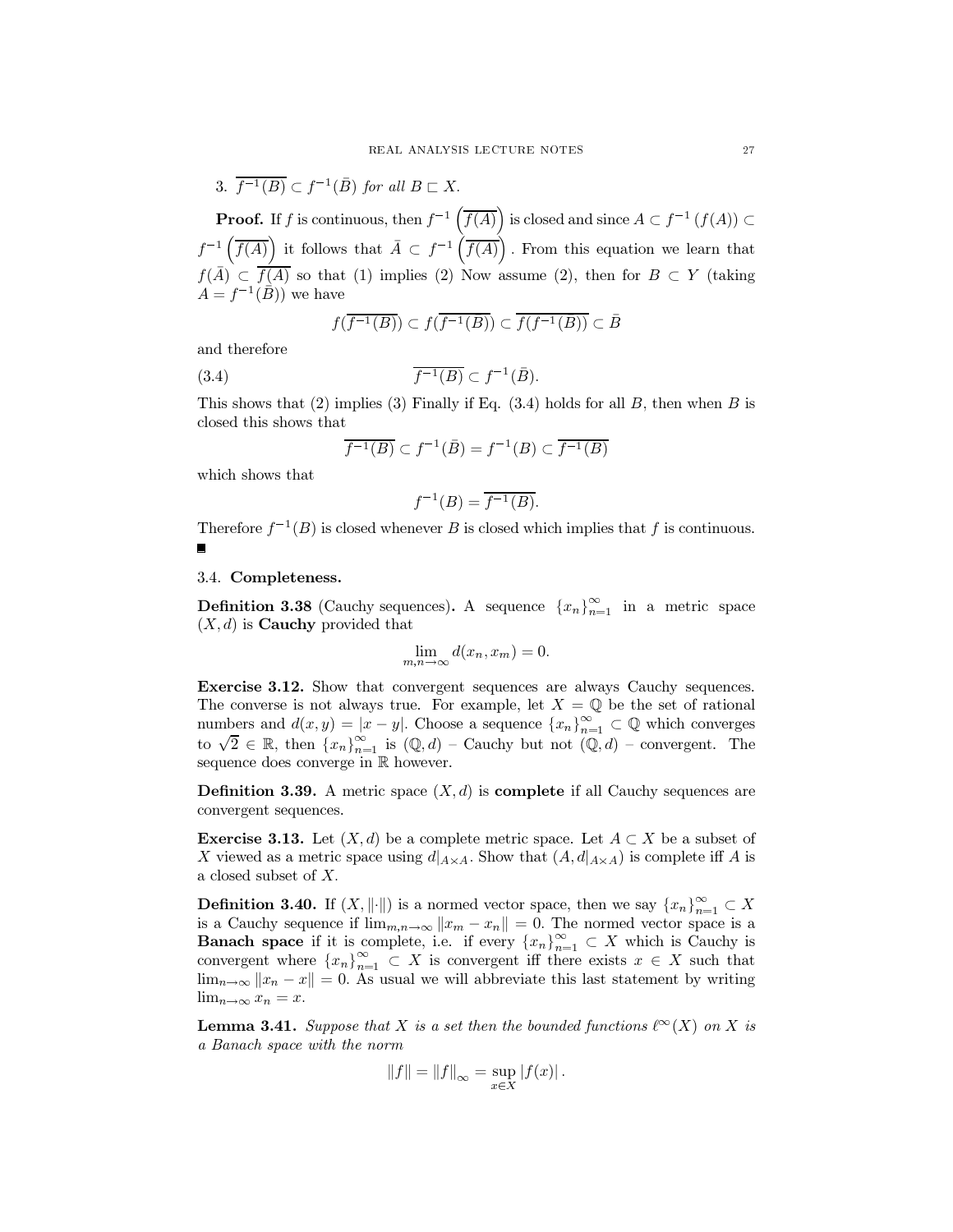Moreover if X is a topological space the set  $BC(X) \subset \ell^{\infty}(X) = B(X)$  is closed subspace of  $\ell^{\infty}(X)$  and hence is also a Banach space.

**Proof.** Let  $\{f_n\}_{n=1}^{\infty} \subset \ell^{\infty}(X)$  be a Cauchy sequence. Since for any  $x \in X$ , we have

(3.5) 
$$
|f_n(x) - f_m(x)| \le ||f_n - f_m||_{\infty}
$$

which shows that  $\{f_n(x)\}_{n=1}^{\infty} \subset \mathbb{F}$  is a Cauchy sequence of numbers. Because  $\mathbb{F}$  $(\mathbb{F} = \mathbb{R}$  or  $\mathbb{C})$  is complete,  $f(x) := \lim_{n \to \infty} f_n(x)$  exists for all  $x \in X$ . Passing to the limit  $n \to \infty$  in Eq. (3.5) implies

$$
|f(x) - f_m(x)| \le \limsup_{n \to \infty} ||f_n - f_m||_{\infty}
$$

and taking the supremum over  $x \in X$  of this inequality implies

$$
||f - f_m||_{\infty} \le \lim \sup_{n \to \infty} ||f_n - f_m||_{\infty} \to 0 \text{ as } m \to \infty
$$

showing  $f_m \to f$  in  $\ell^{\infty}(X)$ .

For the second assertion, suppose that  $\{f_n\}_{n=1}^{\infty} \subset BC(X) \subset \ell^{\infty}(X)$  and  $f_n \to$  $f \in \ell^{\infty}(X)$ . We must show that  $f \in BC(X)$ , i.e. that f is continuous. To this end let  $x, y \in X$ , then

$$
|f(x) - f(y)| \le |f(x) - f_n(x)| + |f_n(x) - f_n(y)| + |f_n(y) - f(y)|
$$
  
\n
$$
\le 2 ||f - f_n||_{\infty} + |f_n(x) - f_n(y)|.
$$

Thus if  $\epsilon > 0$ , we may choose *n* large so that  $2||f - f_n||_{\infty} < \epsilon/2$  and then for this *n* there exists an open neighborhood  $V_x$  of  $x \in X$  such that  $|f_n(x) - f_n(y)| < \epsilon/2$ for  $y \in V_x$ . Thus  $|f(x) - f(y)| < \epsilon$  for  $y \in V_x$  showing the limiting function f is continuous.  $\blacksquare$ 

Remark 3.42. Let X be a set, Y be a Banach space and  $\ell^{\infty}(X,Y)$  denote the bounded functions  $f: X \rightarrow Y$  equipped with the norm  $||f|| = ||f||_{\infty}$  $\sup_{x\in X} ||f(x)||_Y$ . If X is a topological space, let  $BC(X, Y)$  denote those  $f \in$  $\ell^{\infty}(X,Y)$  which are continuous. The same proof used in Lemma 3.41 shows that  $\ell^{\infty}(X,Y)$  is a Banach space and that  $BC(X,Y)$  is a closed subspace of  $\ell^{\infty}(X,Y)$ .

**Theorem 3.43** (Completeness of  $\ell^p(\mu)$ ). Let X be a set and  $\mu : X \to (0, \infty]$  be a given function. Then for any  $p \in [1,\infty]$ ,  $(\ell^p(\mu),\lVert \cdot \rVert_n)$  is a Banach space.

**Proof.** We have already proved this for  $p = \infty$  in Lemma 3.41 so we now assume that  $p \in [1,\infty)$ . Let  $\{f_n\}_{n=1}^{\infty} \subset \ell^p(\mu)$  be a Cauchy sequence. Since for any  $x \in X$ ,

$$
|f_n(x) - f_m(x)| \le \frac{1}{\mu(x)} ||f_n - f_m||_p \to 0 \text{ as } m, n \to \infty
$$

it follows that  $\{f_n(x)\}_{n=1}^{\infty}$  is a Cauchy sequence of numbers and  $f(x) :=$  $\lim_{n\to\infty} f_n(x)$  exists for all  $x \in X$ . By Fatou's Lemma,

$$
||f_n - f||_p^p = \sum_X \mu \cdot \lim_{m \to \infty} \inf |f_n - f_m|^p \le \lim_{m \to \infty} \inf \sum_X \mu \cdot |f_n - f_m|^p
$$
  
= 
$$
\lim_{m \to \infty} \inf ||f_n - f_m||_p^p \to 0 \text{ as } n \to \infty.
$$

This then shows that  $f = (f - f_n) + f_n \in \ell^p(\mu)$  (being the sum of two  $\ell^p$  – functions) and that  $f_n \xrightarrow{\ell^p} f$ .

**Example 3.44.** Here are a couple of examples of complete metric spaces.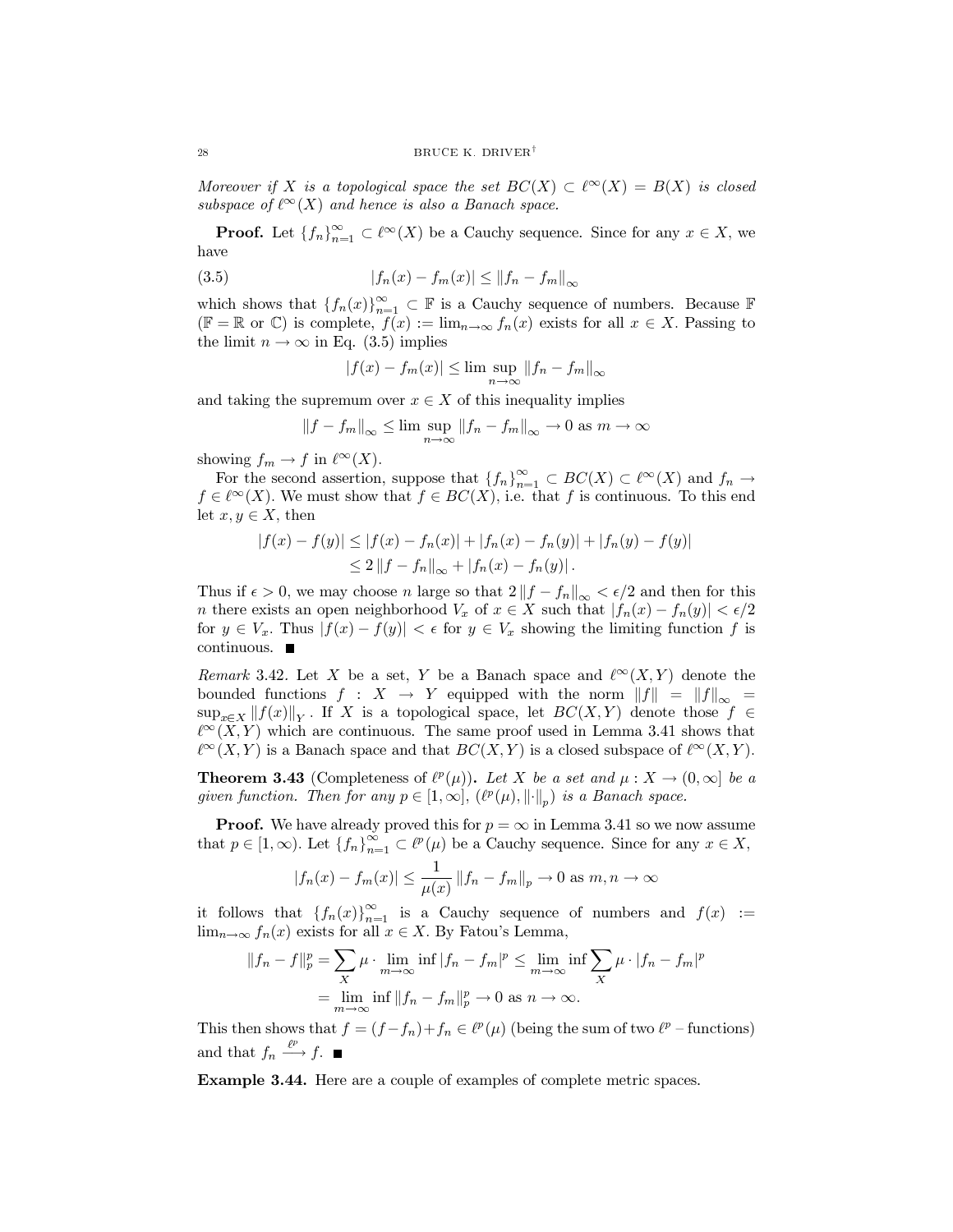- 1.  $X = \mathbb{R}$  and  $d(x, y) = |x y|$ .
- 2.  $X = \mathbb{R}^n$  and  $d(x, y) = ||x y||_2 = \sum_{i=1}^n (x_i y_i)^2$ .
- 3.  $X = \ell^p(\mu)$  for  $p \in [1, \infty]$  and any weight function  $\mu$ .
- 4.  $X = C([0,1], \mathbb{R})$  the space of continuous functions from [0,1] to R and  $d(f,g) := \max_{t \in [0,1]} |f(t) - g(t)|$ . This is a special case of Lemma 3.41.
- 5. Here is a typical example of a non-complete metric space. Let  $X = C([0,1], \mathbb{R})$ and

$$
d(f,g) := \int_0^1 |f(t) - g(t)| dt.
$$

3.5. Compactness in Metric Spaces. Let  $(X, \rho)$  be a metric space and let  $B'_x(\epsilon) = B_x(\epsilon) \setminus \{x\}.$ 

**Definition 3.45.** A point  $x \in X$  is an accumulation point of a subset  $E \subset X$  if  $\emptyset \neq E \cap V \setminus \{x\}$  for all  $V \subset_o X$  containing x.

Let us start with the following elementary lemma which is left as an exercise to the reader.

**Lemma 3.46.** Let  $E \subset X$  be a subset of a metric space  $(X, \rho)$ . Then the following are equivalent:

- 1.  $x \in X$  is an accumulation point of E.
- 2.  $B'_x(\epsilon) \cap E \neq \emptyset$  for all  $\epsilon > 0$ .
- 
- 3.  $B_x(\epsilon) \cap E$  is an infinite set for all  $\epsilon > 0$ .<br>4. There exists  $\{x_n\}_{n=1}^{\infty} \subset E \setminus \{x\}$  with  $\lim_{n \to \infty} x_n = x$ .

**Definition 3.47.** A metric space  $(X, \rho)$  is said to be  $\epsilon$  – **bounded** ( $\epsilon > 0$ ) provided there exists a finite cover of  $X$  by balls of radius  $\epsilon$ . The metric space is **totally bounded** if it is  $\epsilon$  – bounded for all  $\epsilon > 0$ .

**Theorem 3.48.** Let  $X$  be a metric space. The following are equivalent.

- $(a)$  X is compact.
- (b) Every infinite subset of  $X$  has an accumulation point.
- (c)  $X$  is totally bounded and complete.

**Proof.** The proof will consist of showing that  $a \Rightarrow b \Rightarrow c \Rightarrow a$ .

 $(a \Rightarrow b)$  We will show that **not**  $b \Rightarrow$  **not** a. Suppose there exists  $E \subset X$ , such that  $\#(E) = \infty$  and E has no accumulation points. Then for all  $x \in X$  there exists  $\delta_x > 0$  such that  $V_x := B_x(\delta_x)$  satisfies  $(V_x \setminus \{x\}) \cap E = \emptyset$ . Clearly  $\mathcal{V} = \{V_x\}_{x \in X}$  is a cover of X, yet V has no finite sub cover. Indeed, for each  $x \in X$ ,  $V_x \cap E$  consists of at most one point, therefore if  $\Lambda \subset \subset X$ ,  $\cup_{x \in \Lambda} V_x$  can only contain a finite number of points from E, in particular  $X \neq \bigcup_{x \in \Lambda} V_x$ . (See Figure 7.)

 $(b \Rightarrow c)$  To show X is complete, let  $\{x_n\}_{n=1}^{\infty} \subset X$  be a sequence and  $E := \{x_n : n \in \mathbb{N}\}\.$  If  $\#(E) < \infty$ , then  $\{x_n\}_{n=1}^{\infty}$  has a subsequence  $\{x_{n_k}\}\)$  which is constant and hence convergent. If  $E$  is an infinite set it has an accumulation point by assumption and hence Lemma 3.46 implies that  $\{x_n\}$  has a convergence subsequence.

We now show that X is totally bounded. Let  $\epsilon > 0$  be given and choose  $x_1 \in X$ . If possible choose  $x_2 \in X$  such that  $d(x_2, x_1) \geq \epsilon$ , then if possible choose  $x_3 \in X$  such that  $d(x_3, \{x_1, x_2\}) \geq \epsilon$  and continue inductively choosing points  $\{x_j\}_{j=1}^n \subset X$ such that  $d(x_n, \{x_1, \ldots, x_{n-1}\}) \geq \epsilon$ . This process must terminate, for otherwise we could choose  $E = \{x_j\}_{i=1}^{\infty}$  and infinite number of distinct points such that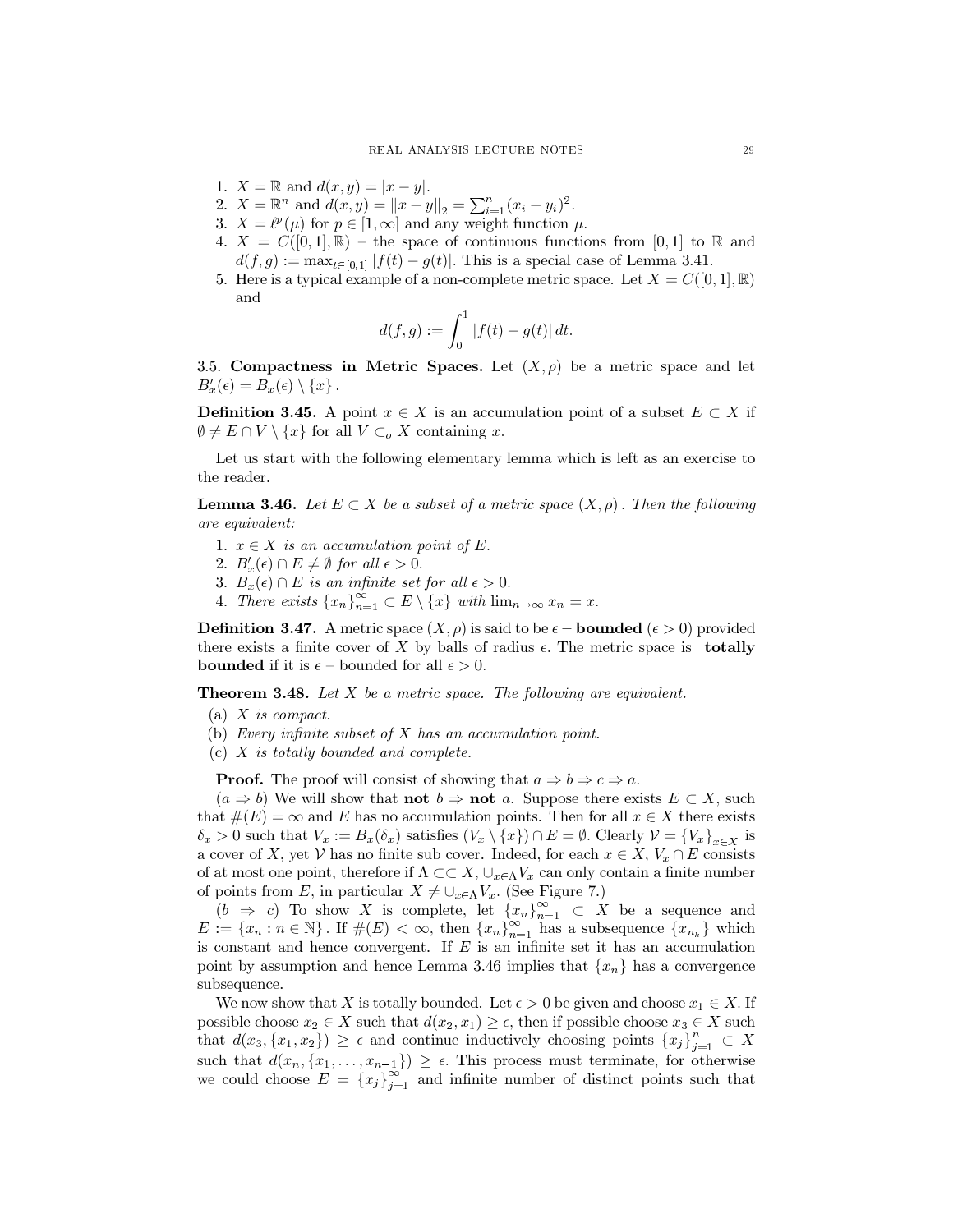

FIGURE 7. The construction of an open cover with no finite sub-cover.

 $d(x_j, \{x_1, \ldots, x_{j-1}\}) \geq \epsilon$  for all  $j = 2, 3, 4, \ldots$ . Since for all  $x \in X$  the  $B_x(\epsilon/3) \cap E$ can contain at most one point, no point  $x \in X$  is an accumulation point of E. (See Figure 8.)



FIGURE 8. Constructing a set with out an accumulation point.

 $(c \Rightarrow a)$  For sake of contradiction, assume there exists a cover an open cover  $\mathcal{V} = \{V_{\alpha}\}_{{\alpha \in A}}$  of X with no finite subcover. Since X is totally bounded for each  $n \in \mathbb{N}$  there exists  $\Lambda_n \subset \subset X$  such that

$$
X=\bigcup_{x\in\Lambda_n}B_x(1/n)\subset\bigcup_{x\in\Lambda_n}C_x(1/n)
$$

Choose  $x_1 \in \Lambda_1$  such that no finite subset of V covers  $K_1 := C_{x_1}(1)$ . Since  $K_1 =$  $\bigcup_{x \in \Lambda_2} K_1 \cap C_x(1/2)$ , there exists  $x_2 \in \Lambda_2$  such that  $K_2 := K_1 \cap C_{x_2}(1/2)$  can not be covered by a finite subset of  $V$ . Continuing this way inductively, we construct sets  $K_n = K_{n-1} \cap C_{x_n}(1/n)$  with  $x_n \in \Lambda_n$  such no  $K_n$  can be covered by a finite subset of  $V$ . Now choose  $y_n \in K_n$  for each n. Since  $\{K_n\}_{n=1}^{\infty}$  is a decreasing sequence of closed sets such that  $\text{diam}(K_n) \leq 2/n$ , it follows that  $\{y_n\}$  is a Cauchy and hence convergent with

$$
y = \lim_{n \to \infty} y_n \in \bigcap_{m=1}^{\infty} K_m.
$$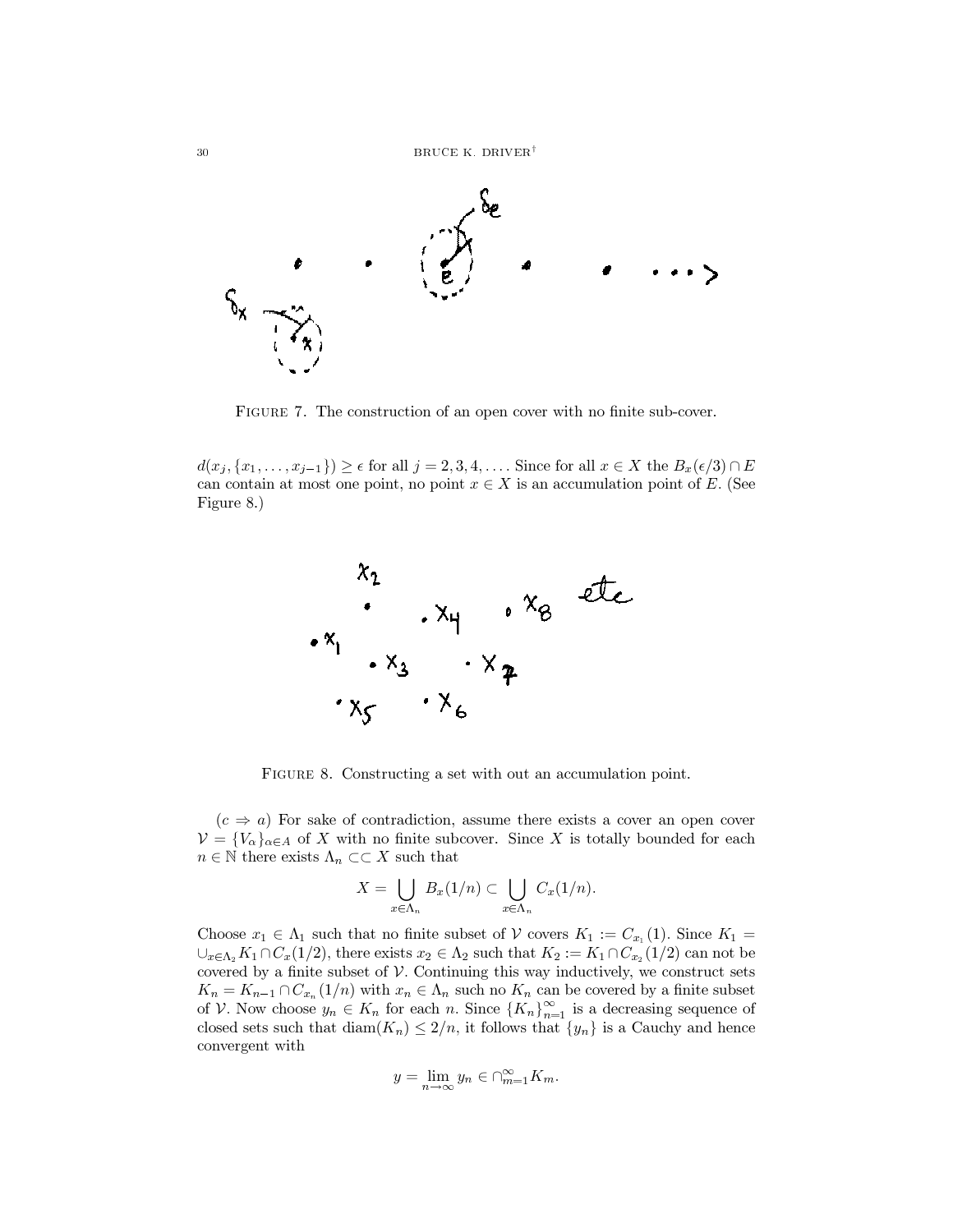Since V is a cover of X, there exists  $V \in V$  such that  $x \in V$ . Since  $K_n \downarrow \{y\}$  and  $diam(K_n) \to 0$ , it now follows that  $K_n \subset V$  for some *n* large. But this violates the assertion that  $K_n$  can not be covered by a finite subset of  $\mathcal{V}$ . (See Figure 9.)



FIGURE 9. Nested Sequence of cubes.

*Remark* 3.49. Let X be a topological space and Y be a Banach space. By combining Exercise 3.10 and Theorem 3.48 it follows that  $C_c(X, Y) \subset BC(X, Y)$ .

**Corollary 3.50.** Let  $X$  be a metric space then  $X$  is compact iff all sequences  $\{x_n\} \subset X$  have convergent subsequences.

**Proof.** Suppose X is compact and  $\{x_n\} \subset X$ .

- 1. If  $\#(\lbrace x_n : n=1,2,\ldots \rbrace) < \infty$  then choose  $x \in X$  such that  $x_n = x$  i.o. and let  ${n_k} \subset {n}$  such that  $x_{n_k} = x$  for all k. Then  $x_{n_k} \to x$
- 2. If  $\#(\{x_n : n = 1, 2, ...\}) = \infty$ . We know  $E = \{x_n\}$  has an accumulation point  $\{x\}$ , hence there exists  $x_{n_k} \to x$ .

Conversely if E is an infinite set let  $\{x_n\}_{n=1}^{\infty} \subset E$  be a sequence of distinct elements of E. We may, by passing to a subsequence, assume  $x_n \to x \in X$  as  $n \to \infty$ . Now  $x \in X$  is an accumulation point of E by Theorem 3.48 and hence X is compact.  $\blacksquare$ 

**Corollary 3.51.** Compact subsets of  $\mathbb{R}^n$  are the closed and bounded sets.

**Proof.** If K is closed and bounded then K is complete (being the closed subset of a complete space) and K is contained in  $[-M, M]^n$  for some positive integer M. For  $\delta > 0$ , let

 $\Lambda_{\delta} = \delta \mathbb{Z}^n \cap [-M, M]^n := \{ \delta x : x \in \mathbb{Z}^n \text{ and } \delta |x_i| \leq M \text{ for } i = 1, 2, \ldots, n \}.$ 

We will show, by choosing  $\delta > 0$  sufficiently small, that

$$
(3.6) \t K \subset [-M, M]^n \subset \cup_{x \in \Lambda_\delta} B(x, \epsilon)
$$

which shows that  $K$  is totally bounded. Hence by Theorem 3.48,  $K$  is compact.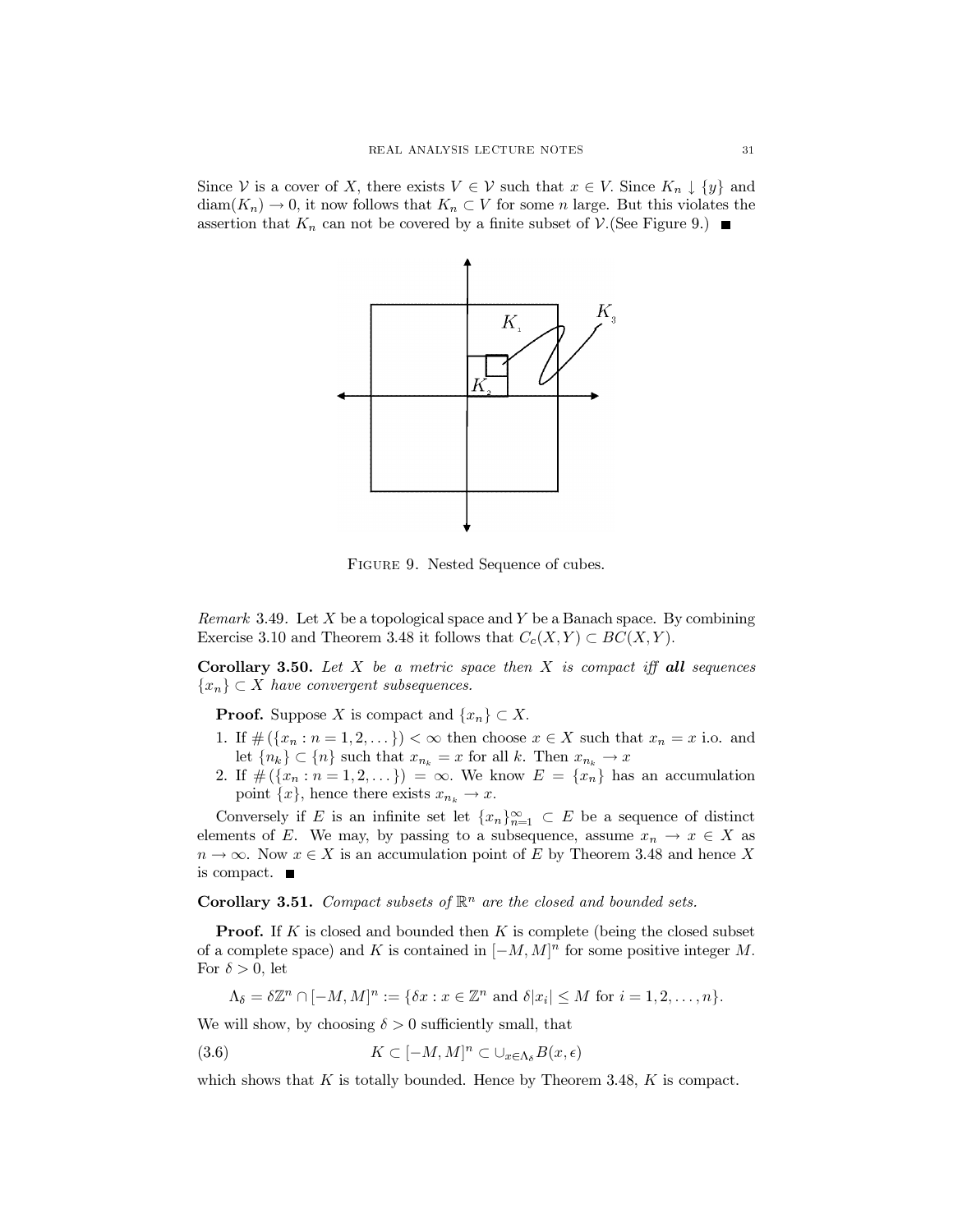Suppose that  $y \in [-M, M]^n$ , then there exists  $x \in \Lambda_{\delta}$  such that  $|y_i - x_i| \leq \delta$  for  $i=1,2,\ldots,n.$  Hence

$$
d^{2}(x, y) = \sum_{i=1}^{n} (y_{i} - x_{i})^{2} \le n\delta^{2}
$$

which shows that  $d(x, y) \leq \sqrt{n}\delta$ . Hence if choose  $\delta < \epsilon/\sqrt{n}$  we have shows that  $d(x, y) < \epsilon$ , i.e. Eq. (3.6) holds.

**Example 3.52.** Let  $X = \ell^p(\mathbb{N})$  with  $p \in [1, \infty)$  and  $\rho \in X$  such that  $\rho(k) \geq 0$  for all  $k \in \mathbb{N}$ . The set

$$
K := \{ x \in X : |x(k)| \le \rho(k) \text{ for all } k \in \mathbb{N} \}
$$

is compact. To prove this, let  $\{x_n\}_{n=1}^{\infty} \subset K$  be a sequence. By compactness of closed bounded sets in  $\mathbb{C}$ , for each  $k \in \mathbb{N}$  there is a subsequence of  $\{x_n(k)\}_{n=1}^{\infty} \subset \mathbb{C}$ which is convergent. By Cantor's diagonalization trick, we may choose a subsequence  $\{y_n\}_{n=1}^{\infty}$  of  $\{x_n\}_{n=1}^{\infty}$  such that  $y(k) := \lim_{n \to \infty} y_n(k)$  exists for all  $k \in \mathbb{N}^4$ . Since  $|y_n(k)| \le \rho(k)$  for all *n* it follows that  $|y(k)| \le \rho(k)$ , i.e.  $y \in K$ . Finally

$$
\lim_{n \to \infty} ||y - y_n||_p^p = \lim_{n \to \infty} \sum_{k=1}^{\infty} |y(k) - y_n(k)|^p = \sum_{k=1}^{\infty} \lim_{n \to \infty} |y(k) - y_n(k)|^p = 0
$$

where we have used the Dominated convergence theorem. (Note  $|y(k) - y_n(k)|^p \le$  $2^p \rho^p(k)$  and  $\rho^p$  is summable.) Therefore  $y_n \to y$  and we are done.

Alternatively, we can prove  $K$  is compact by showing that  $K$  is closed and totally bounded. It is simple to show K is closed, for if  $\{x_n\}_{n=1}^{\infty} \subset K$  is a convergent sequence in X,  $x := \lim_{n \to \infty} x_n$ , then  $|x(k)| \leq \lim_{n \to \infty} |x_n(k)| \leq \rho(k)$  for all  $k \in \mathbb{N}$ .<br>This shows that  $x \in K$  and hence K is closed. To see that K is totally bounded, let  $\epsilon > 0$  and choose N such that  $\left(\sum_{k=N+1}^{\infty} |\rho(k)|^p\right)^{1/p} < \epsilon$ . Since  $\prod_{k=1}^N C_{\rho(k)}(0) \subset \mathbb{C}^N$  is closed and bounded, it is compact. Therefore there exists a finite subset  $\Lambda \subset$  $\prod_{k=1}^N C_{\rho(k)}(0)$  such that

$$
\prod_{k=1}^N C_{\rho(k)}(0) \subset \cup_{z \in \Lambda} B_z^N(\epsilon)
$$

where  $B_{\gamma}^{N}(\epsilon)$  is the open ball centered at  $z \in \mathbb{C}^{N}$  relative to the  $\ell^{p}(\{1,2,3,\ldots,N\})$ - norm. For each  $z \in \Lambda$ , let  $\tilde{z} \in X$  be defined by  $\tilde{z}(k) = z(k)$  if  $k \leq N$  and  $\tilde{z}(k) = 0$ for  $k \geq N + 1$ . I now claim that

$$
(3.7) \t\t K \subset \cup_{z \in \Lambda} B_{\tilde{z}}(2\epsilon)
$$

which, when verified, shows K is totally bounced. To verify Eq.  $(3.7)$ , let  $x \in K$ and write  $x = u + v$  where  $u(k) = x(k)$  for  $k \leq N$  and  $u(k) = 0$  for  $k < N$ . Then

$$
{n \}^{\infty}_{n=1} \supset {n^1_j}_{j=1}^{\infty} \supset {n^2_j}_{j=1}^{\infty} \supset {n^3_j}_{j=1}^{\infty} \supset ...
$$

such that  $\lim_{j\to\infty} x_{n_k}^k(k)$  exists for all  $k \in \mathbb{N}$ . Let  $m_j := n_j^j$  so that eventually  $\{m_j\}_{j=1}^{\infty}$  is a subsequece of  $\{n_j^k\}_{j=1}^{\infty}$  for all k. Therefore, we may take  $y_j := x_{m_j}$ .

32

<sup>&</sup>lt;sup>4</sup>The argument is as follows. Let  $\{n_j^1\}_{j=1}^{\infty}$  be a subsequence of  $\mathbb{N} = \{n\}_{n=1}^{\infty}$  such that  $\lim_{j\to\infty}x_{n_{\tilde{i}}}(1)$  exists. Now choose a subsequence  $\{n_j^2\}_{j=1}^{\infty}$  of  $\{n_j^1\}_{j=1}^{\infty}$  such that  $\lim_{j\to\infty}x_{n_j^2}(2)$ exists and similalry  ${n_j^3}_{j=1}^{\infty}$  of  ${n_j^2}_{j=1}^{\infty}$  such that  $\lim_{j\to\infty} x_{n_j^3}(3)$  exists. Continue on this way inductively to get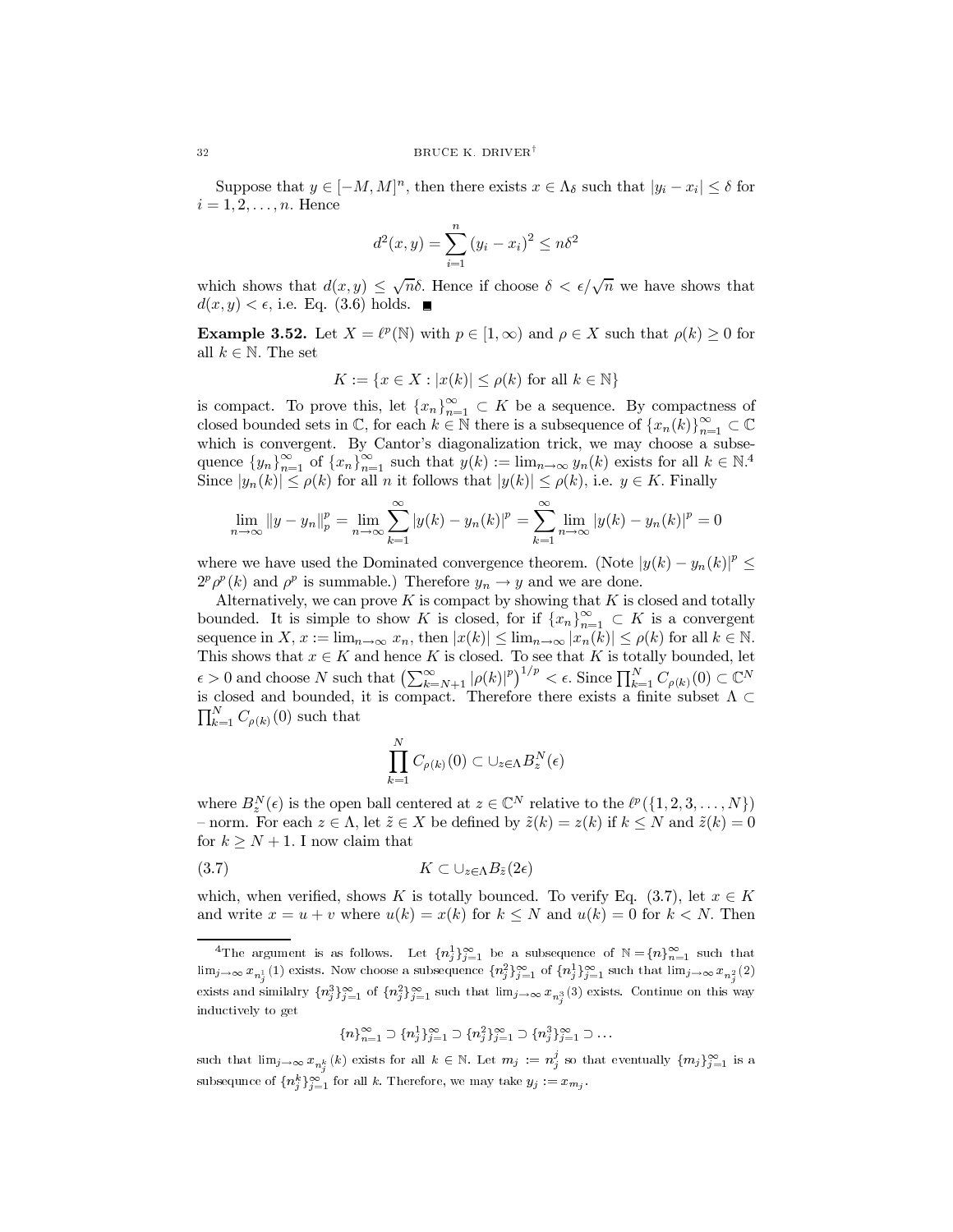by construction  $u \in B_{\tilde{z}}(\epsilon)$  for some  $\tilde{z} \in \Lambda$  and

$$
||v||_p \le \left(\sum_{k=N+1}^{\infty} |\rho(k)|^p\right)^{1/p} < \epsilon.
$$

So we have

$$
||x - \tilde{z}||_p = ||u + v - \tilde{z}||_p \le ||u - \tilde{z}||_p + ||v||_p < 2\epsilon.
$$

**Exercise 3.14** (Extreme value theorem). Let  $(X, \tau)$  be a compact topological space and  $f: X \to \mathbb{R}$  be a continuous function. Show  $-\infty < \inf f \leq \sup f < \infty$ and there exists  $a, b \in X$  such that  $f(a) = \inf f$  and  $f(b) = \sup f^{-5}$ . **Hint:** use Exercise 3.10 and Corollary 3.51.

**Exercise 3.15** (Uniform Continuity). Let  $(X,d)$  be a compact metric space, f:  $X \to \mathbb{R}$  be a continuous function. Show that f is uniformly continuous, i.e. if  $\epsilon > 0$ there exists  $\delta > 0$  such that  $|f(y) - f(x)| < \epsilon$  if  $x, y \in X$  with  $d(x, y) < \delta$ . **Hint:** I think the easiest proof is by using a sequence argument.

**Definition 3.53.** Let L be a vector space. We say that two norms,  $|\cdot|$  and  $\|\cdot\|$ , on L are equivalent if there exists constants  $\alpha, \beta \in (0, \infty)$  such that

$$
||f|| \leq \alpha |f|
$$
 and  $|f| \leq \beta ||f||$  for all  $f \in L$ .

**Lemma 3.54.** Let L be a finite dimensional vector space. Then any two norms  $\|\cdot\|$  and  $\|\cdot\|$  on L are equivalent. (This is typically not true for norms on infinite dimensional spaces.)

**Proof.** Let  $\{f_i\}_{i=1}^n$  be a basis for L and define a new norm on L by

$$
\left\| \sum_{i=1}^n a_i f_i \right\|_1 \equiv \sum_{i=1}^n |a_i| \text{ for } a_i \in \mathbb{F}.
$$

By the triangle inequality of the norm  $|\cdot|$ , we find

$$
\left|\sum_{i=1}^{n} a_i f_i\right| \leq \sum_{i=1}^{n} |a_i| |f_i| \leq M \sum_{i=1}^{n} |a_i| = M \left\|\sum_{i=1}^{n} a_i f_i\right\|_1
$$

where  $M = \max_i |f_i|$ . Thus we have

$$
|f|\leq M\,\|f\|_1
$$

for all  $f \in L$ . This inequality shows that  $\lVert \cdot \rVert$  is continuous relative to  $\lVert \cdot \rVert_1$ . Now let  $S:=\{f\in L: \|f\|_1=1\}$  , a compact subset of  $L$  relative to  $\|\cdot\|_1$  . Therefore by Exercise 3.14 there exists  $f_0 \in S$  such that

$$
m = \inf \{|f| : f \in S\} = |f_0| > 0.
$$

Hence given  $0 \neq f \in L$ , then  $\frac{f}{\|f\|_1} \in S$  so that

$$
m \le \left| \frac{f}{\|f\|_1} \right| = |f| \frac{1}{\|f\|_1}
$$

<sup>&</sup>lt;sup>5</sup>Here is a proof if X is a metric space. Let  $\{x_n\}_{n=1}^{\infty} \subset X$  be a sequence such that  $f(x_n) \uparrow \sup f$ . By compactness of X we may assume, by passing to a subsequence if necessary that  $x_n \to b \in X$ as  $n \to \infty$ . By continuity of f,  $f(b) = \sup f$ .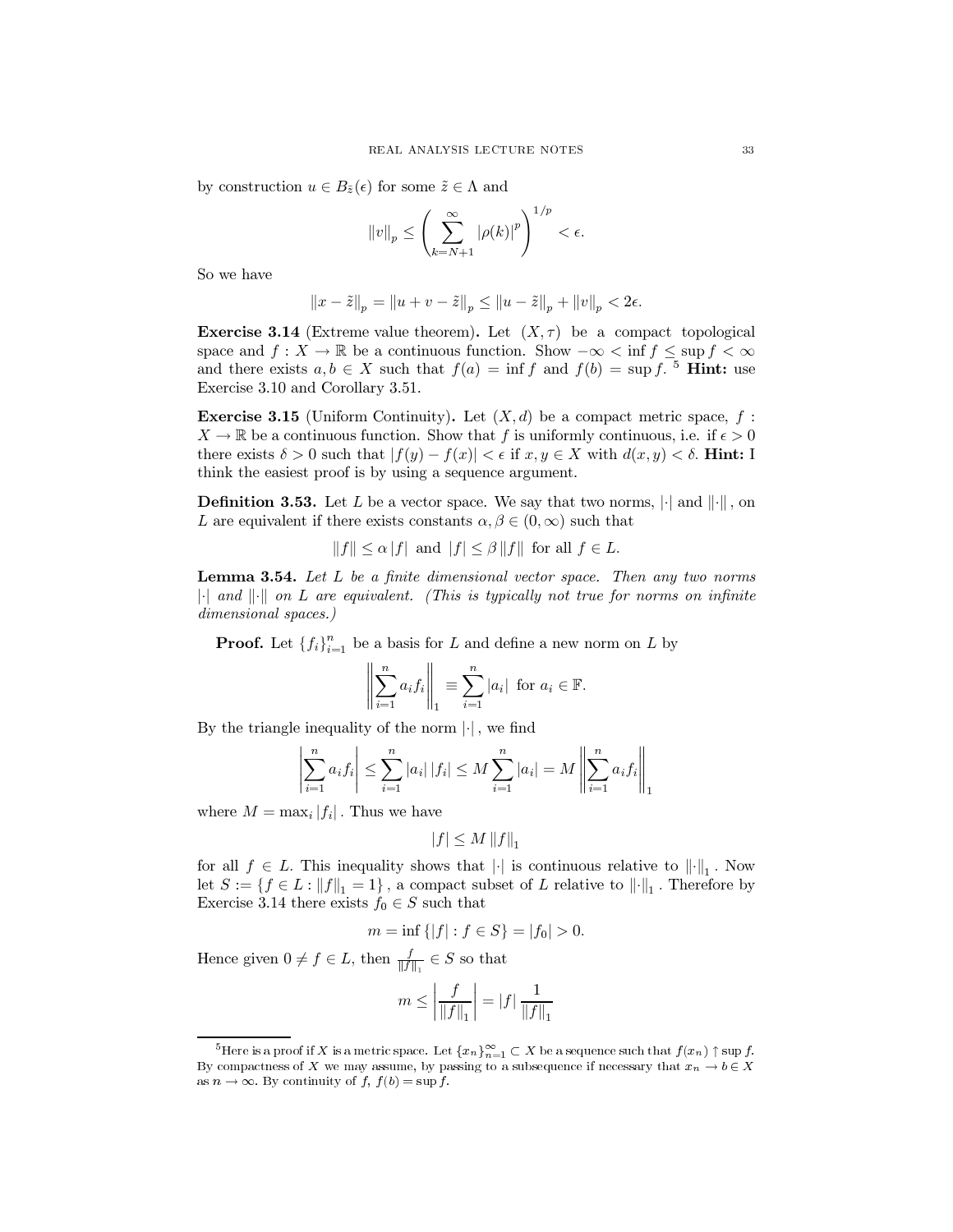or equivalently

$$
\left\|f\right\|_1 \leq \frac{1}{m} \left|f\right|.
$$

This shows that  $\|\cdot\|_1$  and  $\|\cdot\|_1$  are equivalent norms. Similarly one shows that  $\|\cdot\|$  and  $\|\cdot\|_1$  are equivalent and hence so are  $|\cdot|$  and  $\|\cdot\|$ .

**Definition 3.55.** A subset D of a topological space X is dense if  $\overline{D} = X$ . A topological space is said to be **separable** if it contains a countable dense subset.  $D$ .

**Example 3.56.** The following are examples of countable dense sets.

- 1. The rational number  $\mathbb Q$  are dense in  $\mathbb R$  equipped with the usual topology.
- 2. More generally,  $\mathbb{Q}^d$  is a countable dense subset of  $\mathbb{R}^d$  for any  $d \in \mathbb{N}$ .
- 3. Even more generally, for any function  $\mu : \mathbb{N} \to (0, \infty)$ ,  $\ell^p(\mu)$  is separable for all  $1 \leq p < \infty$ . For example, let  $\Gamma \subset \mathbb{F}$  be a countable dense set, then

$$
D := \{ x \in \ell^p(\mu) : x_i \in \Gamma \text{ for all } i \text{ and } \#\{j : x_j \neq 0\} < \infty \}.
$$

The set  $\Gamma$  can be taken to be  $\mathbb Q$  if  $\mathbb F = \mathbb R$  or  $\mathbb Q + i\mathbb Q$  if  $\mathbb F = \mathbb C$ .

4. If  $(X, \rho)$  is a metric space which is separable then every subset  $Y \subset X$  is also separable in the induced topology.

To prove 4. above, let  $A = \{x_n\}_{n=1}^{\infty} \subset X$  be a countable dense subset of X.<br>Let  $\rho(x, Y) = \inf{\rho(x, y) : y \in Y}$  be the distance from x to Y. Recall that  $\rho(\cdot, Y): X \to [0, \infty)$  is continuous. Let  $\epsilon_n = \rho(x_n, Y) \geq 0$  and for each n let  $y_n \in B_{x_n}(\frac{1}{n}) \cap Y$  if  $\epsilon_n = 0$  otherwise choose  $y_n \in B_{x_n}(2\epsilon_n) \cap Y$ . Then if  $y \in Y$  and  $\epsilon > 0$  we may choose  $n \in \mathbb{N}$  such that  $\rho(y, x_n) \leq \epsilon_n < \epsilon/3$  and  $\frac{1}{n} < \epsilon/3$ . If  $\epsilon_n > 0$ ,  $\rho(y_n, x_n) \leq 2\epsilon_n < 2\epsilon/3$  and if  $\epsilon_n = 0$ ,  $\rho(y_n, x_n) < \epsilon/3$  and therefore

$$
\rho(y, y_n) \le \rho(y, x_n) + \rho(x_n, y_n) < \epsilon.
$$

This shows that  $B \equiv \{y_n\}_{n=1}^{\infty}$  is a countable dense subset of Y.

**Lemma 3.57.** Any compact metric space  $(X,d)$  is separable.

**Proof.** To each integer n, there exists  $\Lambda_n \subset\subset X$  such that  $X = \bigcup_{x \in \Lambda_n} B(x, 1/n)$ . Let  $D := \bigcup_{n=1}^{\infty} \Lambda_n$  – a countable subset of X. Moreover, it is clear by construction that  $\overline{D} = X$ .

3.6. Compactness in Function Spaces. In this section, let  $(X, \tau)$  be a topological space.

**Definition 3.58.** Let  $\mathcal{F} \subset C(X)$ .

- 1. F is equicontinuous at  $x \in X$  iff for all  $\epsilon > 0$  there exists  $U \in \tau_x$  such that  $|f(y) - f(x)| < \epsilon$  for all  $y \in U$  and  $f \in \mathcal{F}$ .
- 2. F is equicontinuous if F is equicontinuous at all points  $x \in X$ .
- 3. F is pointwise bounded if  $\sup\{|f(x)| : |f \in \mathcal{F}\}\langle \infty$  for all  $x \in X$ .

**Theorem 3.59** (Ascoli-Arzela Theorem). Let  $(X, \tau)$  be a compact topological space and  $\mathcal{F} \subset C(X)$ . Then F is precompact in  $C(X)$  iff F is equicontinuous and pointwise bounded.

34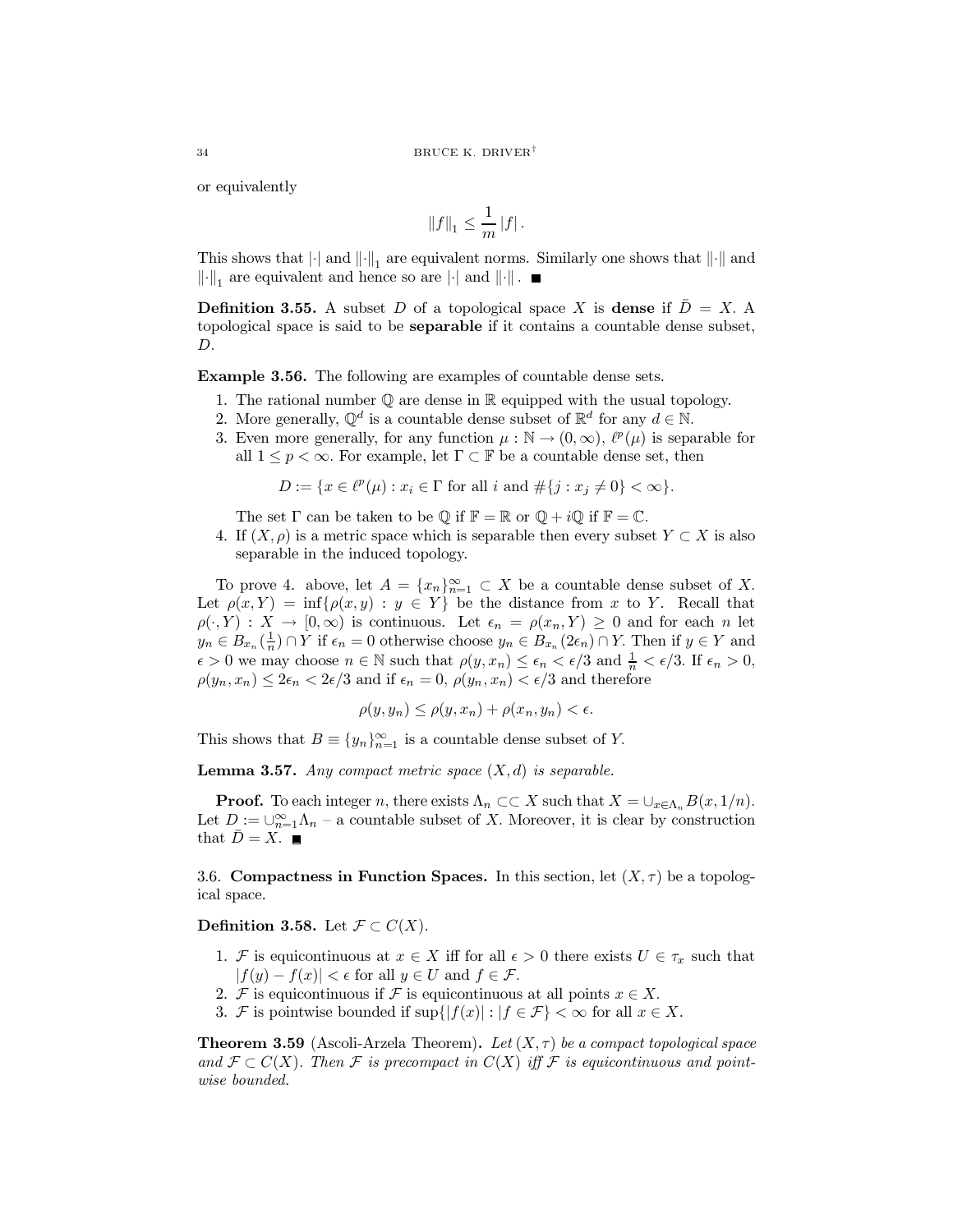**Proof.** ( $\Leftarrow$ ) Since  $B(X)$  is a complete metric space, we must show F is totally bounded. Let  $\epsilon > 0$  be given. By equicontinuity there exists  $V_x \in \tau_x$  for all  $x \in X$  such that  $|f(y) - f(x)| < \epsilon/2$  if  $y \in V_x$  and  $f \in \mathcal{F}$ . Since X is compact we may choose  $\Lambda \subset\subset X$  such that  $X = \bigcup_{x \in \Lambda} V_x$ . We have now decomposed X into "blocks"  $\{V_x\}_{x\in\Lambda}$  such that each  $f\in\mathcal{F}$  is constant to within  $\epsilon$  on  $V_x$ . Since  $\sup\{|f(x)| : x \in \Lambda \text{ and } f \in \mathcal{F}\}\langle \infty, \text{ it is now evident that }$ 

$$
M \equiv \sup\{|f(x)| : x \in X \text{ and } f \in \mathcal{F}\} \le \sup\{|f(x)| : x \in \Lambda \text{ and } f \in \mathcal{F}\} + \epsilon < \infty.
$$

Let  $\mathbb{D} \equiv \{k\epsilon/2 : k \in \mathbb{Z}\}\cap [-M, M]$ . If  $f \in \mathcal{F}$  and  $\phi \in \mathbb{D}^{\Lambda}$  (i.e.  $\phi : \Lambda \to \mathbb{D}$  is a function) is chosen so that  $|\phi(x) - f(x)| \leq \epsilon/2$  for all  $x \in \Lambda$ , then

$$
|f(y) - \phi(x)| \le |f(y) - f(x)| + |f(x) - \phi(x)| < \epsilon \,\forall \, x \in \Lambda \text{ and } y \in V_x.
$$

From this it follows that  $\mathcal{F} = \bigcup \{ \mathcal{F}_{\phi} : \phi \in \mathbb{D}^{\Lambda} \}$  where, for  $\phi \in \mathbb{D}^{\Lambda}$ ,

$$
\mathcal{F}_{\phi} \equiv \{ f \in \mathcal{F} : |f(y) - \phi(x)| < \epsilon \text{ for } y \in V_x \text{ and } x \in \Lambda \}.
$$

Let  $\Gamma := \{ \phi \in \mathbb{D}^{\Lambda} : \mathcal{F}_{\phi} \neq \emptyset \}$  and for each  $\phi \in \Gamma$  choose  $f_{\phi} \in \mathcal{F}_{\phi} \cap \mathcal{F}$ . For  $f \in \mathcal{F}_{\phi}$ ,  $x \in \Lambda$  and  $y \in V_x$  we have

$$
|f(y) - f_{\phi}(y)| \le |f(y) - \phi(x))| + |\phi(x) - f_{\phi}(y)| < 2\epsilon.
$$

So  $||f - f_{\phi}|| < 2\epsilon$  for all  $f \in \mathcal{F}_{\phi}$  showing that  $\mathcal{F}_{\phi} \subset B_{f_{\phi}}(2\epsilon)$ . Therefore,

$$
\mathcal{F} = \cup_{\phi \in \Gamma} \mathcal{F}_{\phi} \subset \cup_{\phi \in \Gamma} B_{f_{\phi}}(2\epsilon)
$$

and because  $\epsilon > 0$  was arbitrary we have shown that F is totally bounded.

 $(\Rightarrow)$  Since  $\|\cdot\|: C(X) \to [0,\infty)$  is a continuous function on  $C(X)$  it is bounded on any compact subset  $\mathcal{F} \subset C(X)$ . This shows that  $\sup \{||f|| : f \in \mathcal{F}\} < \infty$  which clearly implies that  $\mathcal F$  is pointwise bounded.<sup>6</sup> Suppose  $\mathcal F$  were **not** equicontinuous at some point  $x \in X$  that is to say there exists  $\epsilon > 0$  such that for all  $V \in \tau_x$ , sup sup  $|f(y) - f(x)| > \epsilon$ . Equivalently said, to each  $V \in \tau_x$  we may choose

(3.8) 
$$
f_V \in \mathcal{F} \text{ and } x_V \in V \text{ such that } |f_V(x) - f_V(x_V)| \ge \epsilon.
$$

Set  $\mathcal{C}_V = \overline{\{f_W : W \in \tau_x \text{ and } W \subset V\}}^{\|\cdot\|_{\infty}} \subset \mathcal{F}$  and notice for any  $\mathcal{V} \subset \subset \tau_x$  that  $\cap_{V\in\mathcal{V}}\mathcal{C}_V\supseteq\mathcal{C}_{\cap\mathcal{V}}\neq\emptyset,$ 

$$
\epsilon \le |f_n(x) - f_n(x_n)| \le |f_n(x) - f(x)| + |f(x) - f(x_n)| + |f(x_n) - f_n(x_n)|
$$
  
\n
$$
\le 2||f_n - f|| + |f(x) - f(x_n)| \to 0 \text{ as } n \to \infty
$$

which is a contradiction.

<sup>&</sup>lt;sup>6</sup>One could also prove that F is pointwise bounded by considering the continuous evaluation maps  $e_x : C(X) \to \mathbb{R}$  given by  $e_x(f) = f(x)$  for all  $x \in X$ .

<sup>&</sup>lt;sup>7</sup>If X is first countable we could finish the proof with the following argument. Let  $\{V_n\}_{n=1}^{\infty}$ be a neighborhood base at x such that  $V_1 \supset V_2 \supset V_3 \supset \ldots$  By the assumption that  $\mathcal F$  is not equicontinuous at x, there exist  $f_n \in \mathcal{F}$  and  $x_n \in V_n$  such that  $|f_n(x) - f_n(x_n)| \geq \epsilon \ \forall \ n$ . Since F is a compact metric space by passing to a subsequence if necessary we may assume that  $f_n$ converges uniformly to some  $f \in \mathcal{F}$ . Because  $x_n \to x$  as  $n \to \infty$  we learn that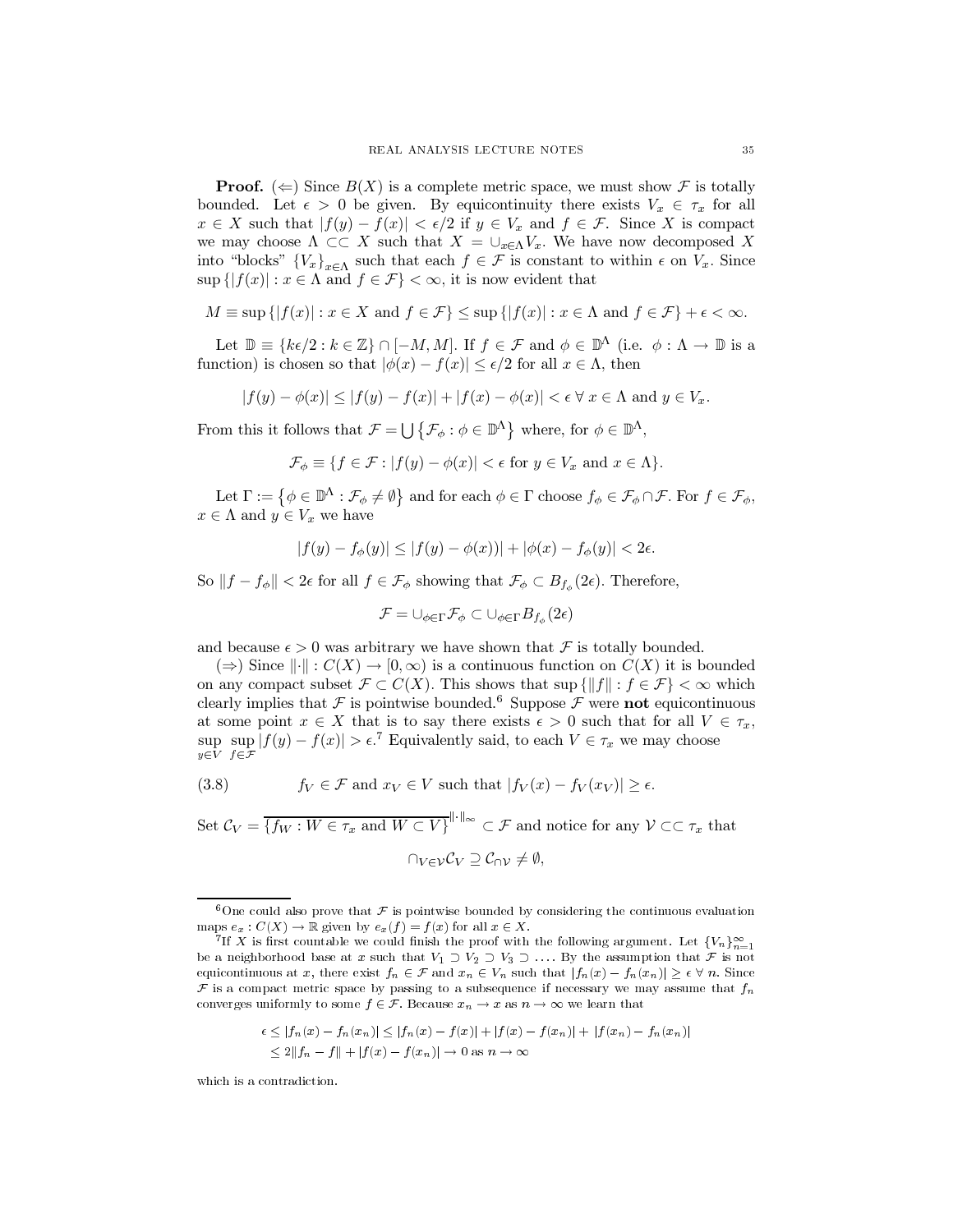so that  $\{\mathcal{C}_V\}_V \in \tau_x \subset \mathcal{F}$  has the finite intersection property.<sup>8</sup> Since  $\mathcal F$  is compact, it follows that there exists some

$$
f \in \bigcap_{V \in \tau_x} \mathcal{C}_V \neq \emptyset.
$$

Since f is continuous, there exists  $V \in \tau_x$  such that  $|f(x) - f(y)| < \epsilon/3$  for all  $y \in V$ . Because  $f \in \mathcal{C}_V$ , there exists  $W \subset V$  such that  $||f - f_W|| < \epsilon/3$ . We now arrive at a contradiction;

$$
\epsilon \le |f_W(x) - f_W(x_W)| \le |f_W(x) - f(x)| + |f(x) - f(x_W)| + |f(x_W) - f_W(x_W)|
$$
  

$$
< \epsilon/3 + \epsilon/3 + \epsilon/3 = \epsilon.
$$

**Definition 3.60.** Let X and Y be normed spaces and  $T: X \to Y$  be a linear map. Then T is said to be bounded provided there exists  $C < \infty$  such that  $||T(x)|| \leq C ||x||_X$  for all  $x \in X$ . We denote the best constant by  $||T||$ , i.e.

$$
||T|| = \sup_{x \neq 0} \frac{||T(x)||}{||x||} = \sup_{x \neq 0} \{ ||T(x)|| : ||x|| = 1 \}.
$$

The number  $||T||$  is called the operator norm of T.

**Proposition 3.61.** Suppose that X and Y are normed spaces and  $T: X \to Y$  is a linear map. The the following are equivalent:

- (a)  $T$  is continuous.
- (b)  $T$  is continuous at 0.
- $(c)$  T is bounded.

**Proof.** (a)  $\Rightarrow$  (b) trivial. (b)  $\Rightarrow$  (c) If T continuous at 0 then there exist  $\delta > 0$ such that  $||T(x)|| \leq 1$  if  $||x|| \leq \delta$ . Therefore for any  $x \in X$ ,  $||T(\delta x/||x||)|| \leq 1$  which implies that  $||T(x)|| \leq \frac{1}{\delta} ||x||$  and hence  $||T|| \leq \frac{1}{\delta} < \infty$ . (c)  $\Rightarrow$  (a) Let  $x \in X$  and  $\epsilon > 0$  be given. Then

$$
||T(y) - T(x)|| = ||T(y - x)|| \le ||T|| \, ||y - x|| < \epsilon
$$

provided  $||y-x|| < \epsilon/||T|| \equiv \delta$ .

**Example 3.62.** Suppose that  $K : [0,1] \times [0,1] \to \mathbb{C}$  is a continuous function. For  $f \in C([0,1])$ , let

$$
Tf(x) = \int_0^1 K(x, y) f(y) dy.
$$

$$
\epsilon \le |g_{\alpha}(x) - g_{\alpha}(x_{V_{\alpha}})| \to |g(x) - g(x)| = 0
$$

which is a contradiction.

 $\blacksquare$ 

<sup>&</sup>lt;sup>8</sup>If we are willing to use Net's described in Appendix D below we could finish the proof as follows. Since F is compact, the net  $\{f_V\}_{V \in \tau_x} \subset \mathcal{F}$  has a cluster point  $f \in \mathcal{F} \subset C(X)$ . Choose a subnet  $\{g_\alpha\}_{\alpha \in A}$  of  $\{f_V\}_{V \in \tau_X}$  such that  $g_\alpha \to f$  uniformly. Then, since  $x_V \to x$  implies  $x_{V_\alpha} \to x$ , we may conclude from Eq. (3.8) that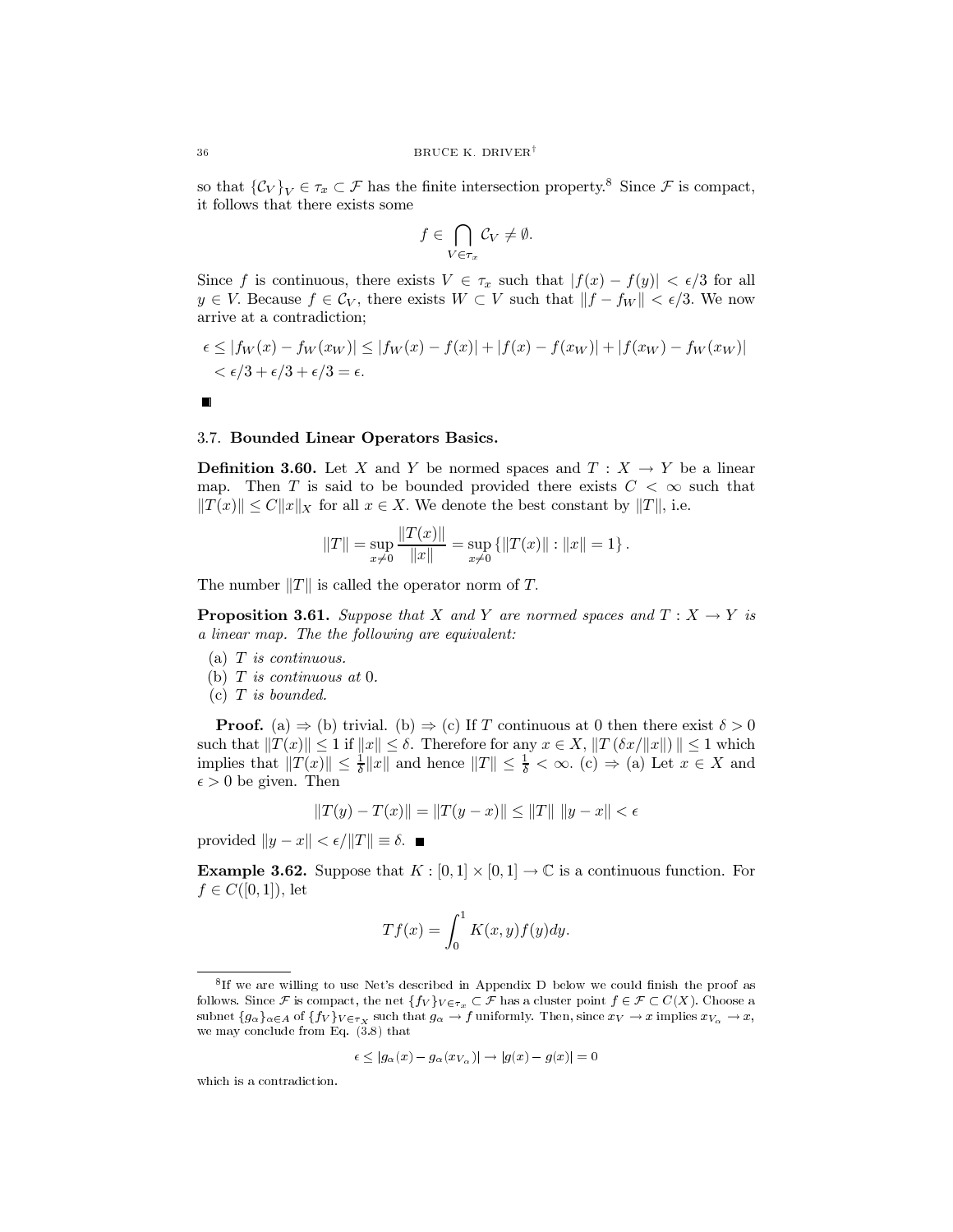Since

(3.9) 
$$
|Tf(x) - Tf(z)| \le \int_0^1 |K(x, y) - K(z, y)| |f(y)| dy
$$

$$
\le ||f||_{\infty} \max_{y} |K(x, y) - K(z, y)|
$$

and the latter expression tends to 0 as  $x \to z$  by uniform continuity of K. Therefore  $Tf \in C([0,1])$  and by the linearity of the Riemann integral,  $T: C([0,1]) \to C([0,1])$ is a linear map. Moreover,

$$
|Tf(x)| \le \int_0^1 |K(x,y)| |f(y)| dy \le \int_0^1 |K(x,y)| dy \cdot ||f||_{\infty} \le A ||f||_{\infty}
$$

where

(3.10) 
$$
A := \sup_{x \in [0,1]} \int_0^1 |K(x,y)| dy < \infty.
$$

This shows  $||T|| \leq A < \infty$  and therefore T is bounded. We may in fact show  $||T|| = A$ . To do this let  $x_0 \in [0,1]$  be such that

$$
\sup_{x \in [0,1]} \int_0^1 |K(x,y)| \, dy = \int_0^1 |K(x_0, y)| \, dy.
$$

Such an  $x_0$  can be found since, using a similar argument to that in Eq. (3.9),  $x \to \int_0^1 |K(x, y)| dy$  is continuous. Given  $\epsilon > 0$ , let

$$
f_{\epsilon}(y) := \frac{\overline{K(x_0, y)}}{\sqrt{\epsilon + |K(x_0, y)|^2}}
$$

and notice that  $\lim_{\epsilon\downarrow 0}||f_\epsilon||_\infty=1$  and

$$
||Tf_{\epsilon}||_{\infty} \geq |Tf_{\epsilon}(x_0)| = Tf_{\epsilon}(x_0) = \int_0^1 \frac{|K(x_0, y)|^2}{\sqrt{\epsilon + |K(x_0, y)|^2}} dy.
$$

Therefore,

$$
||T|| \ge \lim_{\epsilon \downarrow 0} \frac{1}{||f_{\epsilon}||_{\infty}} \int_{0}^{1} \frac{|K(x_0, y)|^2}{\sqrt{\epsilon + |K(x_0, y)|^2}} dy
$$

$$
= \lim_{\epsilon \downarrow 0} \int_{0}^{1} \frac{|K(x_0, y)|^2}{\sqrt{\epsilon + |K(x_0, y)|^2}} dy = A
$$

since

$$
0 \leq |K(x_0, y)| - \frac{|K(x_0, y)|^2}{\sqrt{\epsilon + |K(x_0, y)|^2}} = \frac{|K(x_0, y)|}{\sqrt{\epsilon + |K(x_0, y)|^2}} \left[ \sqrt{\epsilon + |K(x_0, y)|^2} - |K(x_0, y)| \right]
$$
  

$$
\leq \sqrt{\epsilon + |K(x_0, y)|^2} - |K(x_0, y)|
$$

and the latter expression tends to zero uniformly in  $y$  as  $\epsilon \downarrow 0$ .

We may also consider other norms on  $C([0,1])$ . Let (for now)  $L^1([0,1])$  denote  $C([0,1])$  with the norm

$$
||f||_1 = \int_0^1 |f(x)| \, dx,
$$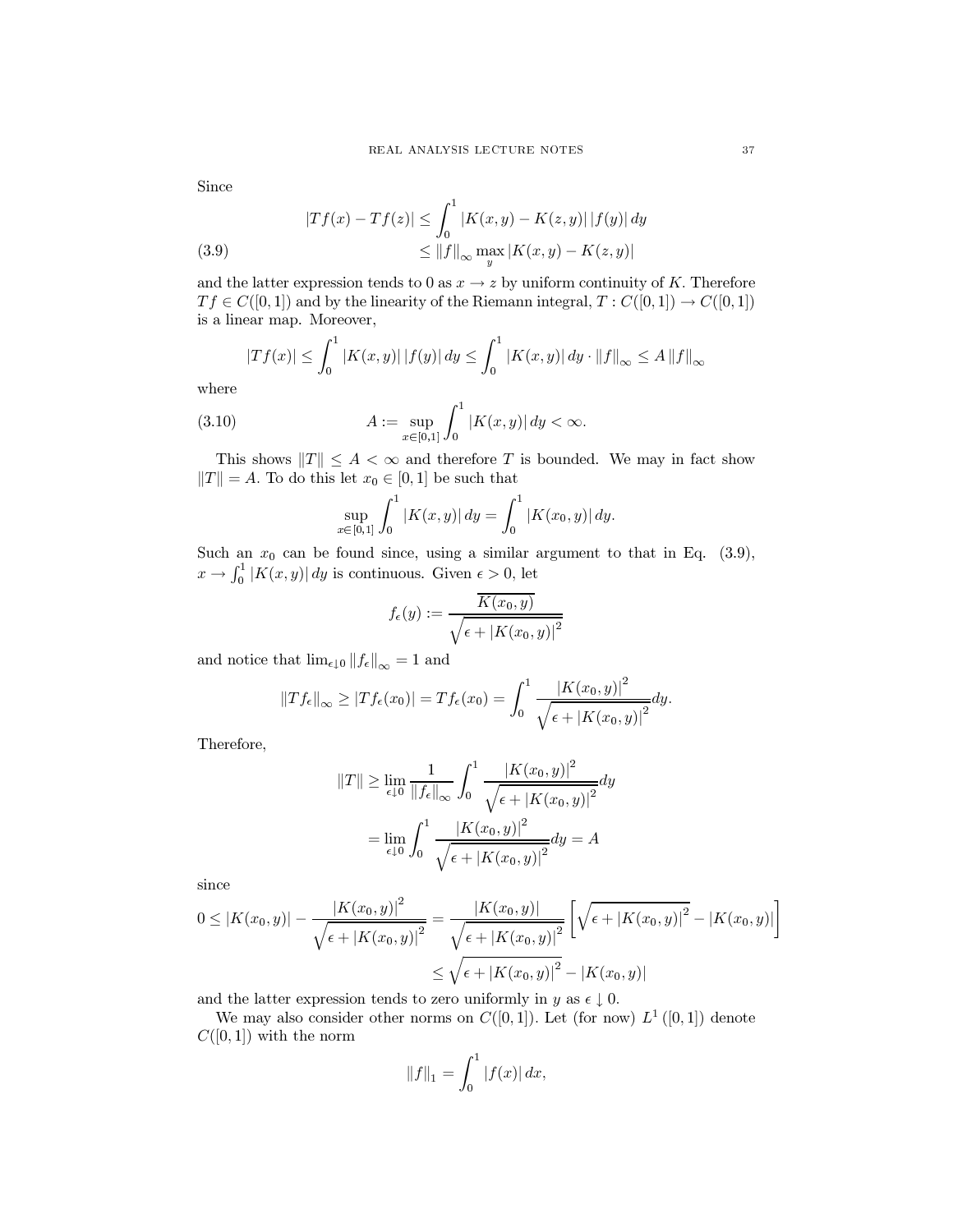then  $T: L^1([0,1], dm) \to C([0,1])$  is bounded as well. Indeed, let  $M =$  $\sup\{|K(x,y)| : x, y \in [0,1]\},\$ hen

$$
|(Tf)(x)| \le \int_0^1 |K(x,y)f(y)| \, dy \le M \|f\|_1
$$

which shows  $||Tf||_{\infty} \leq M ||f||_1$  and hence,

$$
||T||_{L^1 \to C} \le \max\{|K(x,y)| : x, y \in [0,1]\} < \infty.
$$

We can in fact show that  $||T|| = M$  as follows. Let  $(x_0, y_0) \in [0,1]^2$  satisfying  $|K(x_0, y_0)| = M$ . Then given  $\epsilon > 0$ , there exists a neighborhood  $U = I \times J$  of  $(x_0, y_0)$  such that  $|K(x, y) - K(x_0, y_0)| < \epsilon$  for all  $(x, y) \in U$ . Let  $f \in C_c(I, [0, \infty))$ such that  $\int_0^1 f(x)dx = 1$ . Choose  $\alpha \in \mathbb{C}$  such that  $|\alpha| = 1$  and  $\alpha K(x_0, y_0) = M$ , then

$$
|(T\alpha f)(x_0)| = \left| \int_0^1 K(x_0, y)\alpha f(y)dy \right| = \left| \int_I K(x_0, y)\alpha f(y)dy \right|
$$
  
\n
$$
\geq \text{Re}\int_I \alpha K(x_0, y)f(y)dy \geq \int_I (M - \epsilon) f(y)dy = (M - \epsilon) ||\alpha f||_{L^1}
$$

and hence

$$
\left\|T\alpha f\right\|_C \geq (M-\epsilon)\left\|\alpha f\right\|_{L^1}
$$

showing that  $||T|| \geq M - \epsilon$ . Since  $\epsilon > 0$  is arbitrary, we learn that  $||T|| \geq M$  and hence  $||T|| = M$ .

One may also view T as a map from  $T: C([0,1]) \to L^1([0,1])$  in which case one may show

$$
||T||_{L^1 \to C} \le \int_0^1 \max_y |K(x,y)| dx < \infty.
$$

For the next three exercises, let  $X = \mathbb{R}^n$  and  $Y = \mathbb{R}^m$  and  $T : X \to Y$  be a linear transformation so that T is given by matrix multiplication by an  $m \times n$  matrix. Let us identify the linear transformation  $T$  with this matrix.

**Exercise 3.16.** Assume the norms on X and Y are the  $\ell^1$  – norms, i.e. for  $x \in \mathbb{R}^n$ ,  $||x|| = \sum_{i=1}^{n} |x_i|$ . Then the operator norm of T is given by

$$
||T|| = \max_{1 \le j \le n} \sum_{i=1}^{m} |T_{ij}|.
$$

**Exercise 3.17.** Assume the norms on X and Y are the  $\ell^{\infty}$  – norms, i.e. for  $x \in \mathbb{R}^n$ ,  $||x|| = \max_{1 \leq j \leq n} |x_j|$ . Then the operator norm of T is given by

$$
||T|| = \max_{1 \leq i \leq m} \sum_{j=1}^{n} |T_{ij}|.
$$

**Exercise 3.18.** Assume the norms on X and Y are the  $\ell^2$  – norms, i.e. for  $x \in \mathbb{R}^n$ ,  $||x||^2 = \sum_{i=1}^n x_i^2$ . Show  $||T||^2$  is the largest eigenvalue of the matrix  $T^{tr}T : \mathbb{R}^n \to \mathbb{R}^n$ .

**Exercise 3.19.** If  $X$  is finite dimensional normed space then all linear maps are bounded.

**Notation 3.63.** Let  $L(X, Y)$  denote the bounded linear operators from X to Y. If  $Y = \mathbb{F}$  we write  $X^*$  for  $L(X, \mathbb{F})$  and call  $X^*$  the (continuous) **dual space** to X.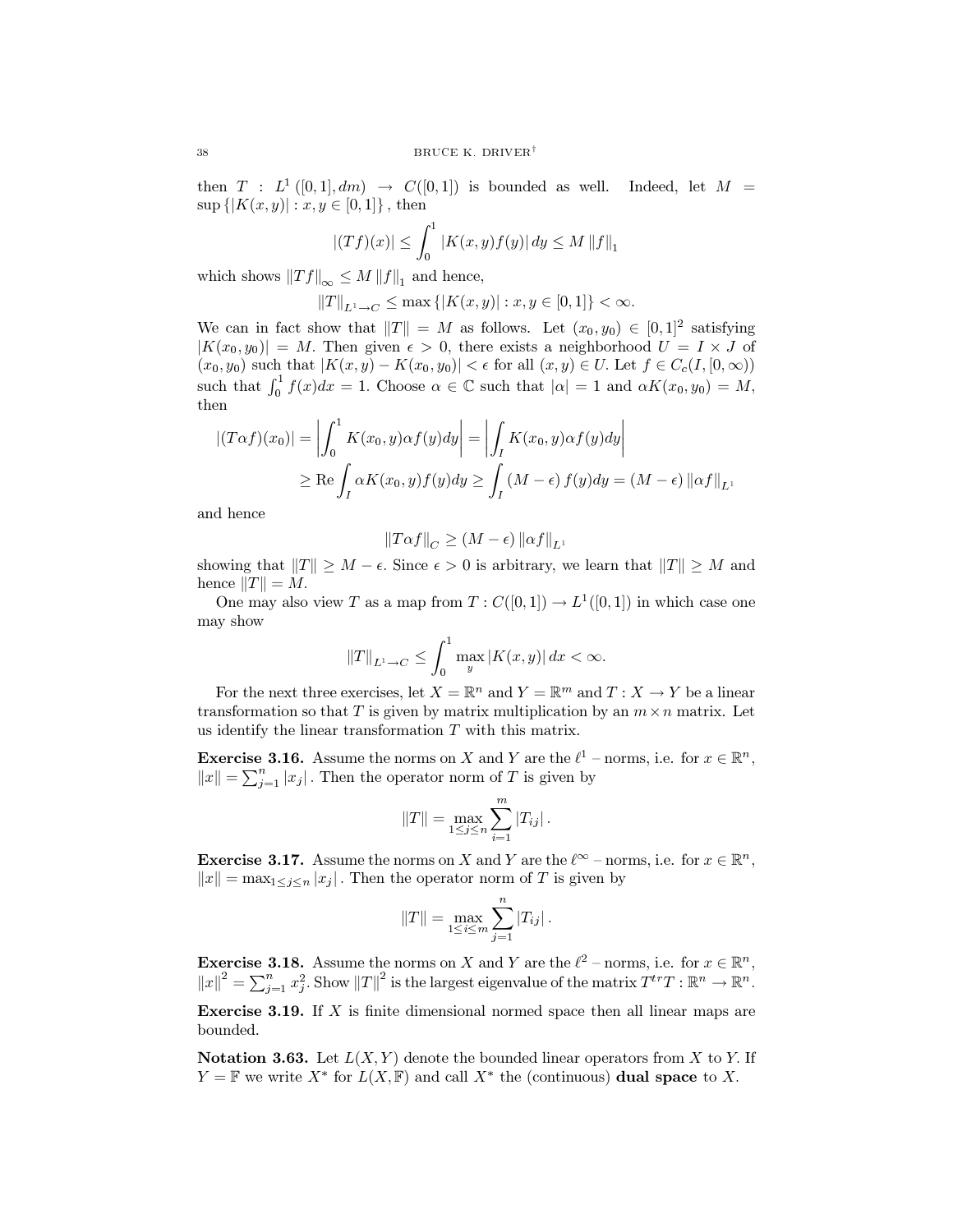**Lemma 3.64.** Let X, Y be normed spaces, then the operator norm  $\|\cdot\|$  on  $L(X, Y)$ is a norm. Moreover if Z is another normed space and  $T: X \to Y$  and  $S: Y \to Z$ are linear maps, then  $||ST|| \le ||S|| ||T||$ , where  $ST := S \circ T$ .

**Proof.** As usual, the main point in checking the operator norm is a norm is to verify the triangle inequality, the other axioms being easy to check. If  $A, B \in$  $L(X, Y)$  then the triangle inequality is verified as follows:

$$
||A + B|| = \sup_{x \neq 0} \frac{||Ax + Bx||}{||x||} \le \sup_{x \neq 0} \frac{||Ax|| + ||Bx||}{||x||}
$$
  

$$
\le \sup_{x \neq 0} \frac{||Ax||}{||x||} + \sup_{x \neq 0} \frac{||Bx||}{||x||} = ||A|| + ||B||.
$$

For the second assertion, we have for  $x \in X$ , that

$$
||STx|| \le ||S|| ||Tx|| \le ||S|| ||T|| ||x||.
$$

From this inequality and the definition of  $||ST||$ , it follows that  $||ST|| \le ||S|| ||T||$ .

**Proposition 3.65.** Suppose that  $X$  is a normed vector space and  $Y$  is a Banach space. Then  $(L(X, Y), \|\cdot\|_{op})$  is a Banach space. In particular the dual space  $X^*$ is always a Banach space.

We will use the following characterization of a Banach space in the proof of this proposition.

**Theorem 3.66.** A normed space  $(X, \|\cdot\|)$  is a Banach space iff for every sequence  ${x_n}_{n=1}^{\infty}$  such that  $\sum_{n=1}^{\infty} ||x_n|| < \infty$  then  $\lim_{N \to \infty} \sum_{n=1}^{N} x_n = S$  exists in X (that is to say every absolutely convergent series is a convergent series in X). As usual we will denote S by  $\sum_{n=1}^{\infty} x_n$ .

**Proof.** ( $\Rightarrow$ )If X is complete and  $\sum_{n=1}^{\infty} ||x_n|| < \infty$  then sequence  $S_N \equiv \sum_{n=1}^N x_n$  for  $N \in \mathbb{N}$  is Cauchy because (for  $N > M$ )

$$
||S_N - S_M|| \le \sum_{n=M+1}^N ||x_n|| \to 0 \text{ as } M, N \to \infty.
$$

Therefore  $S = \sum_{n=1}^{\infty} x_n := \lim_{N \to \infty} \sum_{n=1}^{N} x_n$  exists in X.<br>( $\Longleftarrow$ ) Suppose that  $\{x_n\}_{n=1}^{\infty}$  is a Cauchy sequence and let  $\{y_k = x_{n_k}\}_{k=1}^{\infty}$  be a

subsequence of  $\{x_n\}_{n=1}^{\infty}$  such that  $\sum_{n=1}^{\infty} ||y_{n+1} - y_n|| < \infty$ . By assumption

$$
y_{N+1} - y_1 = \sum_{n=1}^{N} (y_{n+1} - y_n) \to S = \sum_{n=1}^{\infty} (y_{n+1} - y_n) \in X
$$
 as  $N \to \infty$ .

This shows that  $\lim_{N\to\infty} y_N$  exists and is equal to  $x := y_1 + S$ . Since  $\{x_n\}_{n=1}^{\infty}$  is Cauchy,

$$
||x - x_n|| \le ||x - y_k|| + ||y_k - x_n|| \to 0 \text{ as } k, n \to \infty
$$

showing that  $\lim_{n\to\infty} x_n$  exists and is equal to x.  $\blacksquare$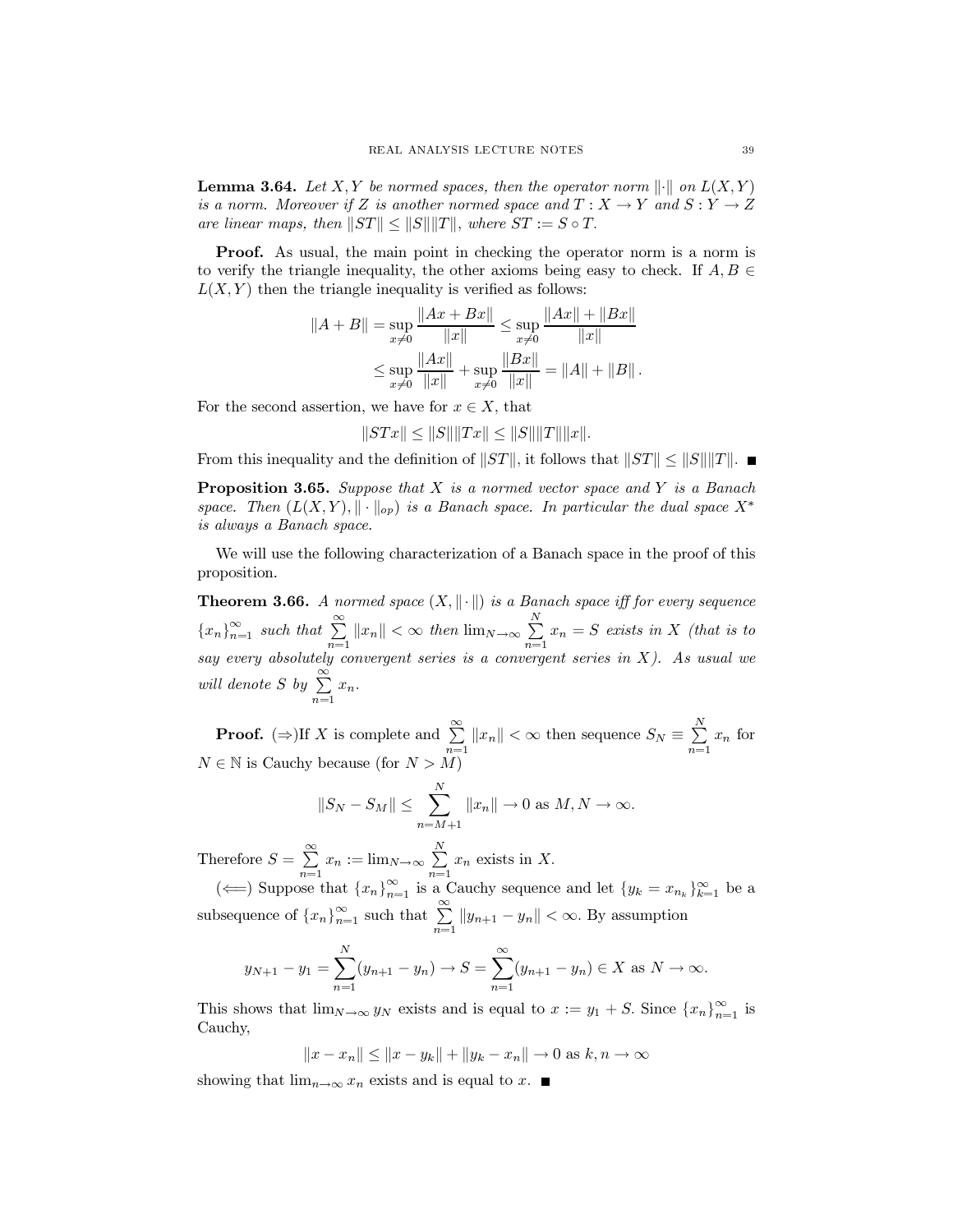**Proof.** (Proof of Proposition 3.65.) We must show  $(L(X, Y), \|\cdot\|_{op})$  is complete. Suppose that  $T_n \in L(X,Y)$  is a sequence of operators such that  $\sum_{n=1}^{\infty} ||T_n|| < \infty$ . Then

$$
\sum_{n=1}^{\infty} ||T_n x|| \le \sum_{n=1}^{\infty} ||T_n|| \, ||x|| < \infty
$$

and therefore by the completeness of Y,  $S_x := \sum_{n=1}^{\infty} T_n x = \lim_{N \to \infty} S_N x$  exists in Y, where  $S_N := \sum_{n=1}^N T_n$ . The reader should check that  $S : X \to Y$  so defined in linear. Since,

$$
||Sx|| = \lim_{N \to \infty} ||S_N x|| \le \lim_{N \to \infty} \sum_{n=1}^{N} ||T_n x|| \le \sum_{n=1}^{\infty} ||T_n|| ||x||,
$$

 $S$  is bounded and

(3.11) 
$$
||S|| \leq \sum_{n=1}^{\infty} ||T_n||.
$$

Similarly,

$$
||Sx - S_Mx|| = \lim_{N \to \infty} ||S_Nx - S_Mx|| \le \lim_{N \to \infty} \sum_{n=M+1}^N ||T_n|| \, ||x|| = \sum_{n=M+1}^{\infty} ||T_n|| \, ||x||
$$

and therefore,

$$
||S - S_M|| \le \sum_{n=M}^{\infty} ||T_n|| \to 0 \text{ as } M \to \infty.
$$

Of course we did not actually need to use Theorem 3.66 in the proof. Here is another proof. Let  $\{T_n\}_{n=1}^{\infty}$  be a Cauchy sequence in  $L(X, Y)$ . Then for each  $x \in X$ ,

$$
|T_nx - T_mx\| \leq ||T_n - T_m|| \, ||x|| \to 0 \text{ as } m, n \to \infty
$$

showing  ${T_nx}_{n=1}^{\infty}$  is Cauchy in Y. Using the completeness of Y, there exists an element  $Tx \in Y$  such that

$$
\lim_{n \to \infty} ||T_n x - Tx|| = 0.
$$

It is a simple matter to show  $T: X \to Y$  is a linear map. Moreover,

$$
||Tx - T_nx|| \le ||Tx - T_mx|| + ||T_mx - T_nx|| \le ||Tx - T_mx|| + ||T_m - T_n|| ||x||
$$

and therefore

$$
||Tx - T_nx|| \le \limsup_{m \to \infty} (||Tx - T_mx|| + ||T_m - T_n|| ||x||) = ||x|| \cdot \limsup_{m \to \infty} ||T_m - T_n||
$$

Hence

$$
||T - T_n|| \le \limsup_{m \to \infty} ||T_m - T_n|| \to 0 \text{ as } n \to \infty.
$$

Thus we have shown that  $T_n \to T$  in  $L(X, Y)$  as desired.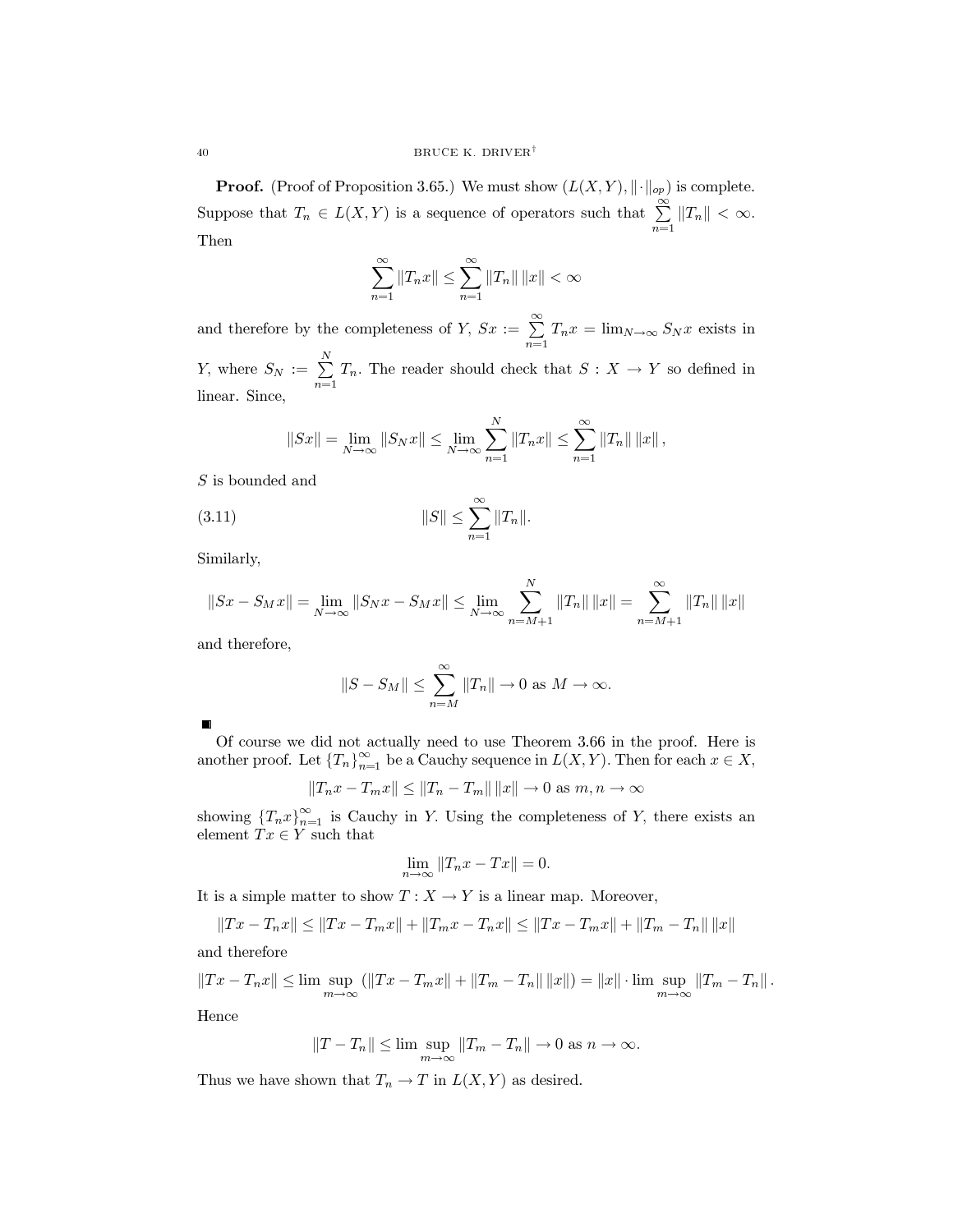3.8. Inverting Elements in  $L(X)$  and Linear ODE.

**Definition 3.67.** A linear map  $T: X \to Y$  is an **isometry** if  $||Tx||_Y = ||x||_X$  for all  $x \in X$ . T is said to be **invertible** if T is a bijection and  $T^{-1}$  is bounded.

**Notation 3.68.** We will write  $L^{\times}(X, Y)$  for those  $T \in L(X, Y)$  which are invertible. If  $X = Y$  we simply write  $L(X)$  and  $L^{\times}(X)$  for  $L(X, X)$  and  $L^{\times}(X, X)$ respectively.

**Proposition 3.69.** Suppose X is a Banach space and  $\Lambda \in L(X) \equiv L(X,X)$  satisfies  $\sum_{n=0}^{\infty} ||\Lambda^n|| < \infty$ . Then  $I - \Lambda$  is invertible and

$$
(I - \Lambda)^{-1} = \frac{1}{I - \Lambda} \, m = \sum_{n=0}^{\infty} \Lambda^n \, \text{ and } \, \left\| (I - \Lambda)^{-1} \right\| \le \sum_{n=0}^{\infty} \|\Lambda^n\|.
$$

In particular if  $\|\Lambda\| < 1$  then the above formula holds and

$$
\left\| (I - \Lambda)^{-1} \right\| \le \frac{1}{1 - \|\Lambda\|}
$$

**Proof.** Since  $L(X)$  is a Banach space and  $\sum_{n=0}^{\infty} ||\Lambda^n|| < \infty$ , it follows from Theo $rem 3.66 that$ 

$$
S := \lim_{N \to \infty} S_N := \lim_{N \to \infty} \sum_{n=0}^N \Lambda^n
$$

exists in  $L(X)$ . Moreover, by Exercise 3.38 below,

$$
(I - \Lambda) S = (I - \Lambda) \lim_{N \to \infty} S_N = \lim_{N \to \infty} (I - \Lambda) S_N
$$

$$
= \lim_{N \to \infty} (I - \Lambda) \sum_{n=0}^{N} \Lambda^n = \lim_{N \to \infty} (I - \Lambda^{N+1}) = I
$$

and similarly  $S(I - \Lambda) = I$ . This shows that  $(I - \Lambda)^{-1}$  exists and is equal to S. Moreover,  $(I - \Lambda)^{-1}$  is bounded because

$$
||(I - \Lambda)^{-1}|| = ||S|| \le \sum_{n=0}^{\infty} ||\Lambda^n||.
$$

If we further assume  $\|\Lambda\| < 1$ , then  $\|\Lambda^n\| \le \|\Lambda\|^n$  and

$$
\sum_{n=0}^{\infty} \|\Lambda^n\| \le \sum_{n=0}^{\infty} \|\Lambda\|^n \le \frac{1}{1 - \|\Lambda\|} < \infty.
$$

 $\blacksquare$ 

**Corollary 3.70.** Let X and Y be Banach spaces. Then  $L^{\times}(X, Y)$  is an open (possibly empty) subset of  $L(X, Y)$ . More specifically, if  $A \in L^{\times}(X, Y)$  and  $B \in$  $L(X, Y)$  satisfies

$$
(3.12)\t\t\t\t||B - A|| < ||A^{-1}||^{-1}
$$

then  $B \in L^{\times}(X, Y)$ 

(3.13) 
$$
B^{-1} = \sum_{n=0}^{\infty} \left[ I_X - A^{-1} B \right]^n A^{-1} \in L(Y, X)
$$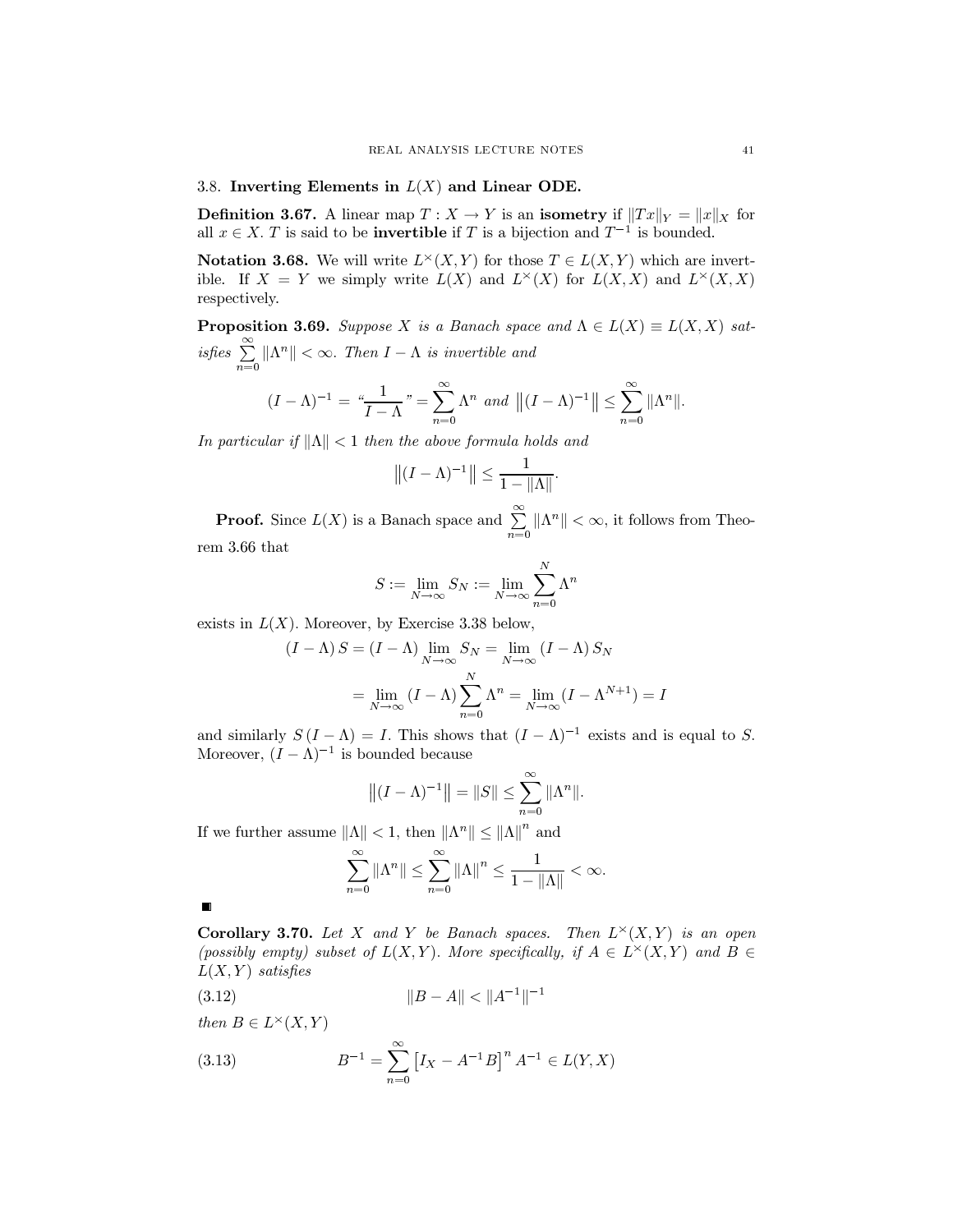and

$$
||B^{-1}|| \le ||A^{-1}|| \frac{1}{1 - ||A^{-1}|| ||A - B||}.
$$

**Proof.** Let  $A$  and  $B$  be as above, then

$$
B = A - (A - B) = A [I_X - A^{-1}(A - B)] = A(I_X - \Lambda)
$$

where  $\Lambda: X \to X$  is given by

$$
\Lambda := A^{-1}(A - B) = I_X - A^{-1}B.
$$

Now

$$
||\Lambda|| = ||A^{-1}(A - B))|| \le ||A^{-1}|| ||A - B|| < ||A^{-1}|| ||A^{-1}||^{-1} = 1
$$

Therefore  $I - \Lambda$  is invertible and hence so is B (being the product of invertible elements) with

$$
B^{-1} = (I - \Lambda)^{-1} A^{-1} = [I_X - A^{-1}(A - B))]^{-1} A^{-1}.
$$

For the last assertion we have,

$$
||B^{-1}|| \le ||(I_X - \Lambda)^{-1}|| ||A^{-1}|| \le ||A^{-1}|| \frac{1}{1 - ||\Lambda||} \le ||A^{-1}|| \frac{1}{1 - ||A^{-1}|| ||A - B||}.
$$

3.8.1. An Application to Linear Ordinary Differential Equations. Consider the linear differential equation

(3.14) 
$$
\dot{x}(t) = A(t)x(t) \text{ where } x(0) = x_0 \in \mathbb{R}^n
$$

Here  $A \in C(\mathbb{R} \to L(\mathbb{R}^n))$  and  $x \in C^1(\mathbb{R} \to \mathbb{R}^n)$ . As usual this equation may be written in its equivalent integral form, i.e. we are looking for  $x \in C(\mathbb{R}, \mathbb{R}^n)$  such that

(3.15) 
$$
x(t) = x_0 + \int_0^t A(\tau) x(\tau) d\tau.
$$

In what follows, we will let  $\|\cdot\|$  denote some norm on  $\mathbb{R}^n$  – for example the supnorm. By abuse of notation, also let  $\left\|\cdot\right\|$  denote the corresponding operator norm on  $L(\mathbb{R}^n)$ . We will also fix  $T \in (0,\infty)$  and let  $\|\phi\|_{\infty} := \max_{0 \leq t \leq T} \|\phi(t)\|$  for  $\phi \in C([0,T],\mathbb{R}^n)$  or  $C([0,T],L(\mathbb{R}^n))$ .

**Theorem 3.71.** Let  $\phi \in C([0,T], \mathbb{R}^n)$ , then the integral equation

(3.16) 
$$
x(t) = \phi(t) + \int_0^t A(\tau)x(\tau)d\tau
$$

has a unique solution given by

$$
x(t) = \phi(t) + \sum_{n=1}^{\infty} \int_{\Delta_n(t)} A(\tau_n) \dots A(\tau_1) \phi(\tau_1) d\tau_1 \dots d\tau_n
$$

 $where$ 

$$
\Delta_n(t) = \{0 \leq \tau_1 \leq \cdots \leq \tau_n \leq t\}.
$$

Moreover,

$$
||x(t)|| \le ||\phi||_{\infty} e^{\int_0^T ||A(\tau)||d\tau}.
$$

42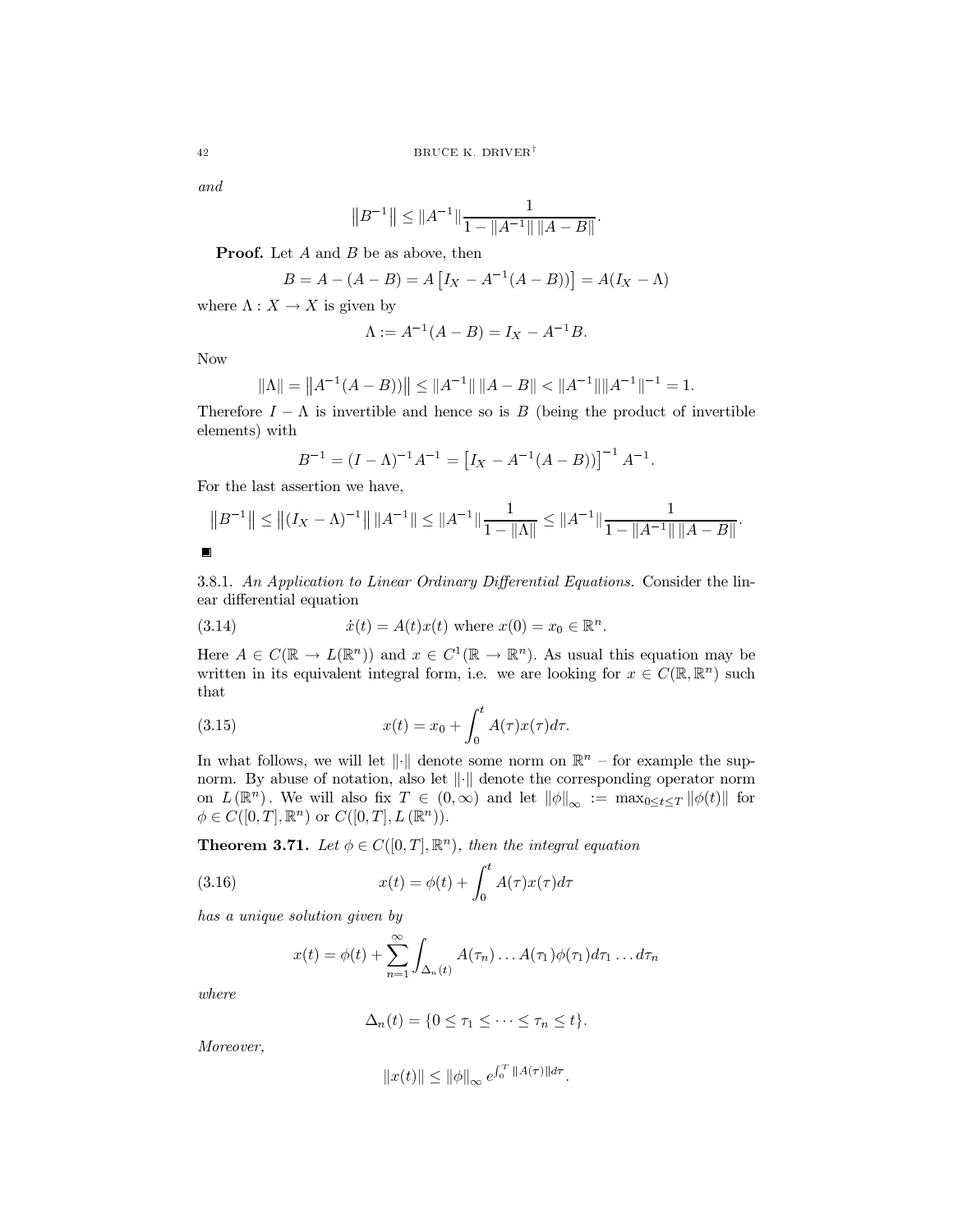**Proof.** Define  $\Lambda: C([0,T], \mathbb{R}^n) \to C([0,T], \mathbb{R}^n)$  by

$$
(\Lambda x)(t) = \int_0^t A(\tau)x(\tau)d\tau.
$$

Then x solves Eq. (3.15) iff  $x = \phi + \Lambda x$  or equivalently iff  $(I - \Lambda)x = \phi$ . The theorem will be proved by showing  $(I - \Lambda)^{-1}$  exists via Proposition 3.69. To apply this proposition it suffices to show  $\sum_{n=0}^{\infty} ||\Lambda^n||_{op} < \infty$ , where  $||\cdot||_{op}$  denotes the operator norm on  $L(C([0,T],\mathbb{R}^n))$ .

An induction argument shows

$$
(\Lambda^n \phi)(t) = \int_0^t d\tau_n A(\tau_n) (\Lambda^{n-1} \phi)(\tau_n)
$$
  
\n
$$
= \int_0^t d\tau_n \int_0^{\tau_n} d\tau_{n-1} A(\tau_n) A(\tau_{n-1}) (\Lambda^{n-2} \phi)(\tau_{n-1})
$$
  
\n:  
\n:  
\n
$$
= \int_{0 \le \tau_1 \le \cdots \le \tau_n \le t} A(\tau_n) \dots A(\tau_1) \phi(\tau_1) d\tau_1 \dots d\tau_n
$$
  
\n
$$
= \int_{\Delta_n(t)} A(\tau_n) \dots A(\tau_1) \phi(\tau_1) d\tau_1 \dots d\tau_n.
$$

Hence

$$
\|(\Lambda^n\phi)(t)\| \leq \left\{\int_{0 \leq \tau_1 \leq \cdots \leq \tau_n \leq t} \|A(\tau_n)\| \ldots \|A(\tau_1)\| d\tau_1 \ldots d\tau_n\right\} \|\phi\|_{\infty}.
$$

Therefore

$$
\|\Lambda^n\|_{op} \leq \int_{0 \leq \tau_1 \leq \dots \leq \tau_n \leq T} \|A(\tau_n)\| \dots \|A(\tau_1)\| d\tau_1 \dots d\tau_n
$$
  

$$
= \frac{1}{n!} \int_{[0,T]^n} \|A(\tau_n)\| \dots \|A(\tau_1)\| d\tau_1 \dots d\tau_n
$$
  
(3.17)  

$$
= \frac{1}{n!} \left(\int_0^T \|A(\tau)\| d\tau\right)^n.
$$

Alternatively, one can prove this last equality by induction on  $n$ . Namely let

$$
F(t) = \int_0^t \|A(\tau)\| d\tau
$$

then by induction one shows that

$$
I_n(t) := \int\limits_{0 \leq \tau_1 \leq \cdots \leq \tau_n \leq T} ||A(\tau_n)|| \ldots ||A(\tau_1)|| d\tau_1 \ldots d\tau_n = \frac{1}{n!} F^n(t).
$$

Indeed,

$$
I_{n+1}(t) = \int_0^t \frac{1}{n!} F^n(\tau) \dot{F}(\tau) d\tau = \int_0^t \frac{1}{(n+1)!} \frac{d}{d\tau} F^{n+1}(\tau) d\tau = \frac{1}{(n+1)!} F^{n+1}(t)
$$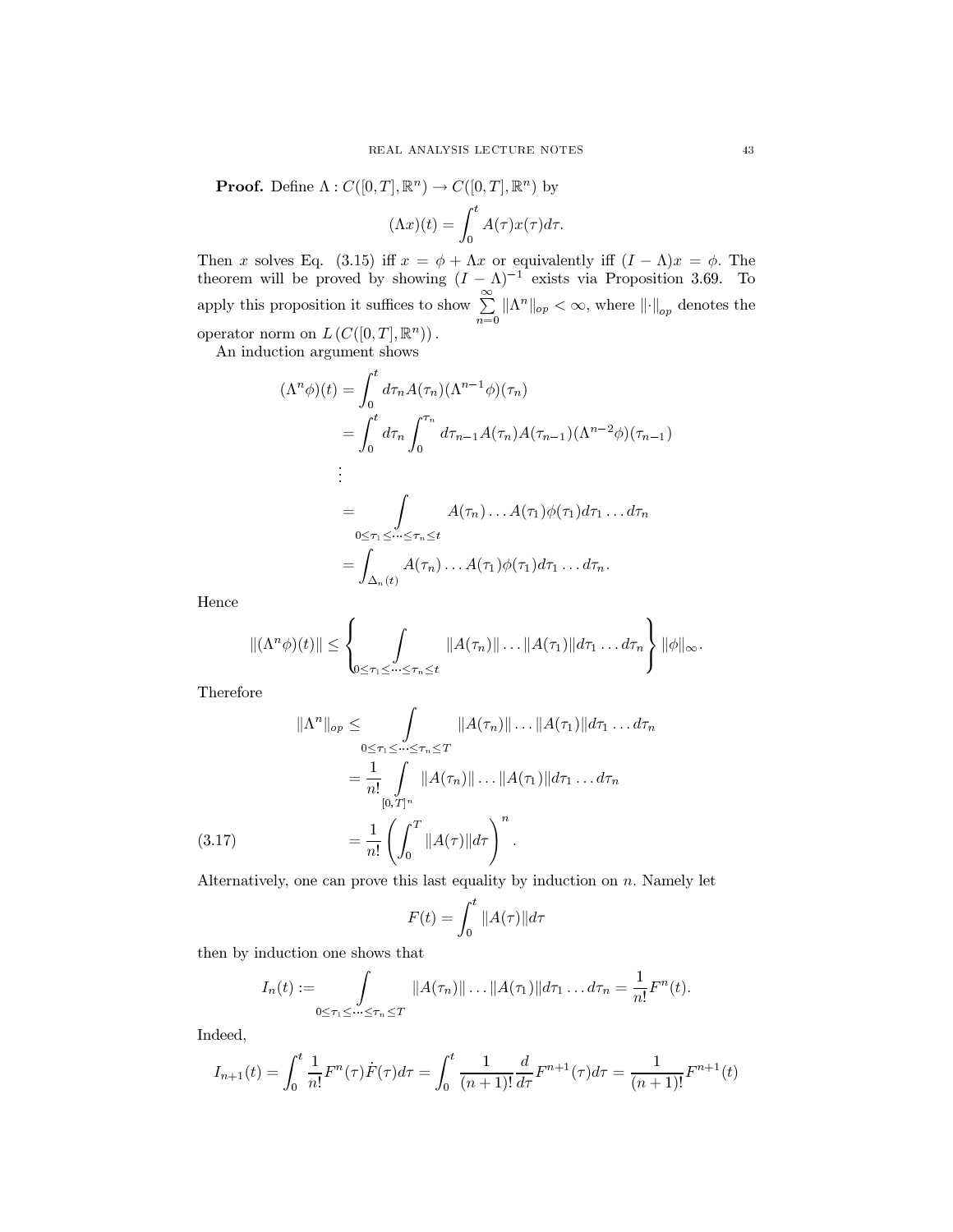proving Eq.  $(3.17)$  again. Using this estimate we then have

$$
\sum_{n=0}^{\infty} \|\Lambda^n\|_{op} \le e^{\int_0^T \|A(\tau)\|d\tau} < \infty.
$$

Therefore  $(I - \Lambda)^{-1}$  exists and  $(I - \Lambda)^{-1} = \sum_{n=0}^{\infty} \Lambda^n$  and  $||(I - \Lambda)^{-1}||_{op} \leq e^{\int_0^T ||A(\tau)|| d\tau}.$ 

 $\blacksquare$ 

# 3.9. Appendix: Sums in Banach Spaces.

**Definition 3.72.** Suppose that X is a normed space and  $\{v_{\alpha} \in X : \alpha \in A\}$  is a given collection of vectors in X. We say that  $s = \sum_{\alpha \in A} v_{\alpha} \in X$  if for all  $\epsilon > 0$ there exists a finite set  $\Gamma_{\epsilon} \subset A$  such that  $||s - \sum_{\alpha \in \Lambda} v_{\alpha}|| < \epsilon$  for all  $\Lambda \subset \subset A$ such that  $\Gamma_{\epsilon} \subset \Lambda$ . (Unlike the case of real valued sums, this does not imply that  $\sum_{\alpha\in\Lambda}||v_{\alpha}||<\infty$ . See Proposition 13.20 below, from which one may manufacture counter-examples to this false premise.)

**Lemma 3.73.** (1) When X is a Banach space,  $\sum_{\alpha \in A} v_{\alpha}$  exists in X iff for all  $\epsilon > 0$  there exists  $\Gamma_{\epsilon} \subset \subset A$  such that  $\|\sum_{\alpha \in A} v_{\alpha}\| < \epsilon$  for all  $\Lambda \subset \subset A \setminus \Gamma_{\epsilon}$ .<br>Also if  $\sum_{\alpha \in A} v_{\alpha}$  exists in X then  $s = \sum_{\alpha \in A} \overline{v_{\alpha}} \in X$  exists and  $T : X \to Y$  is a bounded linear map between normed spaces, then  $\sum_{\alpha \in A} T v_{\alpha}$  exists in Y and

$$
Ts = T \sum_{\alpha \in A} v_{\alpha} = \sum_{\alpha \in A} Tv_{\alpha}.
$$

**Proof.** (1) Suppose that  $s = \sum_{\alpha \in A} v_{\alpha}$  exists and  $\epsilon > 0$ . Let  $\Gamma_{\epsilon} \subset \subset A$  be as in Definition 3.72. Then for  $\Lambda \subset \subset A \setminus \Gamma_{\epsilon}$ ,

$$
\left\| \sum_{\alpha \in \Lambda} v_{\alpha} \right\| \le \left\| \sum_{\alpha \in \Lambda} v_{\alpha} + \sum_{\alpha \in \Gamma_{\epsilon}} v_{\alpha} - s \right\| + \left\| \sum_{\alpha \in \Gamma_{\epsilon}} v_{\alpha} - s \right\|
$$

$$
= \left\| \sum_{\alpha \in \Gamma_{\epsilon} \cup \Lambda} v_{\alpha} - s \right\| + \epsilon < 2\epsilon.
$$

Conversely, suppose for all  $\epsilon > 0$  there exists  $\Gamma_{\epsilon} \subset \subset A$  such that  $\left\| \sum_{\alpha \in \Lambda} v_{\alpha} \right\| < \epsilon$ for all  $\Lambda \subset \subset A \setminus \Gamma_{\epsilon}$ . Let  $\gamma_n := \bigcup_{k=1}^n \Gamma_{1/k} \subset A$  and set  $s_n := \sum_{\alpha \in \gamma_n} v_{\alpha}$ . Then for  $m > n$ .

$$
||s_m - s_n|| = \left\| \sum_{\alpha \in \gamma_m \setminus \gamma_n} v_\alpha \right\| \leq 1/n \to 0 \text{ as } m, n \to \infty.
$$

Therefore  $\{s_n\}_{n=1}^{\infty}$  is Cauchy and hence convergent in X. Let  $s := \lim_{n \to \infty} s_n$ , then for  $\Lambda \subset\subset A$  such that  $\gamma_n \subset \Lambda$ , we have

$$
\left\|s - \sum_{\alpha \in \Lambda} v_{\alpha}\right\| \leq \left\|s - s_{n}\right\| + \left\|\sum_{\alpha \in \Lambda \setminus \gamma_{n}} v_{\alpha}\right\| \leq \left\|s - s_{n}\right\| + \frac{1}{n}
$$

Since the right member of this equation goes to zero as  $n \to \infty$ , it follows that  $\sum_{\alpha \in A} v_{\alpha}$  exists and is equal to s.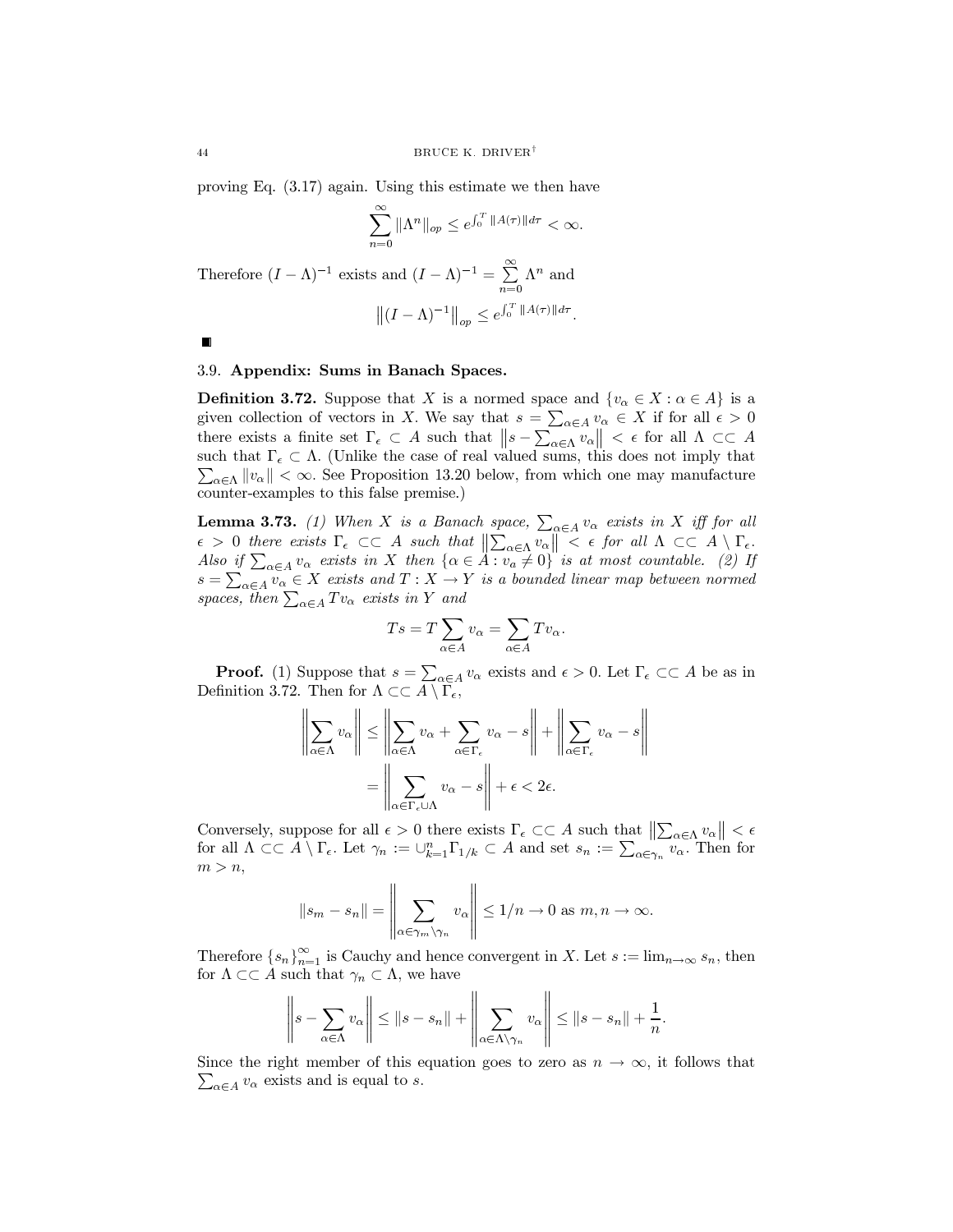Let  $\gamma := \bigcup_{n=1}^{\infty} \gamma_n$  – a countable subset of A. Then for  $\alpha \notin \gamma$ ,  $\{\alpha\} \subset A \setminus \gamma_n$  for all  $n$  and hence

$$
||v_{\alpha}|| = \left\| \sum_{\beta \in {\{\alpha\}}} v_{\beta} \right\| \leq 1/n \to 0 \text{ as } n \to \infty.
$$

Therefore  $v_{\alpha} = 0$  for all  $\alpha \in A \setminus \gamma$ .

(2) Let  $\Gamma_{\epsilon}$  be as in Definition 3.72 and  $\Lambda \subset\subset A$  such that  $\Gamma_{\epsilon} \subset \Lambda$ . Then

$$
\left\|Ts - \sum_{\alpha \in \Lambda} Tv_{\alpha} \right\| \leq ||T|| \left\|s - \sum_{\alpha \in \Lambda} v_{\alpha} \right\| < ||T|| \epsilon
$$

which shows that  $\sum_{\alpha \in \Lambda} T v_{\alpha}$  exists and is equal to Ts.

# 3.10. Aside: Word of Caution.

**Example 3.74.** Let  $(X, d)$  be a metric space. It is always true that  $\overline{B_x(\epsilon)} \subset C_x(\epsilon)$ since  $C_x(\epsilon)$  is a closed set containing  $B_x(\epsilon)$ . However, it is not always true that  $\overline{B_x(\epsilon)} = C_x(\epsilon)$ . For example let  $X = \{1,2\}$  and  $d(1,2) = 1$ , then  $B_1(1) = \{1\}$ ,  $B_1(1) = \{1\}$  while  $C_1(1) = X$ . For another counter example, take

$$
X = \{(x, y) \in \mathbb{R}^2 : x = 0 \text{ or } x = 1\}
$$

with the usually Euclidean metric coming from the plane. Then

$$
B_{(0,0)}(1) = \{(0, y) \in \mathbb{R}^2 : |y| < 1\},
$$
  
\n
$$
B_{(0,0)}(1) = \{(0, y) \in \mathbb{R}^2 : |y| \le 1\},
$$
 while  
\n
$$
C_{(0,0)}(1) = \overline{B_{(0,0)}(1)} \cup \{(0,1)\}.
$$

In spite of the above examples, Lemmas 3.75 and 3.76 below shows that for certain metric spaces of interest it is true that  $\overline{B_x(\epsilon)} = C_x(\epsilon)$ .

**Lemma 3.75.** Suppose that  $(X, \vert \cdot \vert)$  is a normed vector space and d is the metric on X defined by  $d(x, y) = |x - y|$ . Then

$$
\overline{B_x(\epsilon)} = C_x(\epsilon) \text{ and}
$$
  

$$
\partial B_x(\epsilon) = \{y \in X : d(x, y) = \epsilon\}
$$

**Proof.** We must show that  $C := C_x(\epsilon) \subset \overline{B_x(\epsilon)} =: \overline{B}$ . For  $y \in C$ , let  $v = y - x$ , then

$$
|v| = |y - x| = d(x, y) \le \epsilon.
$$

Let  $\alpha_n = 1 - 1/n$  so that  $\alpha_n \uparrow 1$  as  $n \to \infty$ . Let  $y_n = x + \alpha_n v$ , then  $d(x, y_n) =$  $\alpha_n d(x, y) < \epsilon$ , so that  $y_n \in B_x(\epsilon)$  and  $d(y, y_n) = 1 - \alpha_n \to 0$  as  $n \to \infty$ . This shows that  $y_n \to y$  as  $n \to \infty$  and hence that  $y \in B$ .

3.10.1. Riemannian Metrics. This subsection is not completely self contained and may safely be skipped.

**Lemma 3.76.** Suppose that  $X$  is a Riemannian (or sub-Riemannian) manifold and  $d$  is the metric on  $X$  defined by

$$
d(x, y) = \inf \{ \ell(\sigma) : \sigma(0) = x \text{ and } \sigma(1) = y \}
$$

where  $\ell(\sigma)$  is the length of the curve  $\sigma$ . We define  $\ell(\sigma) = \infty$  if  $\sigma$  is not piecewise smooth.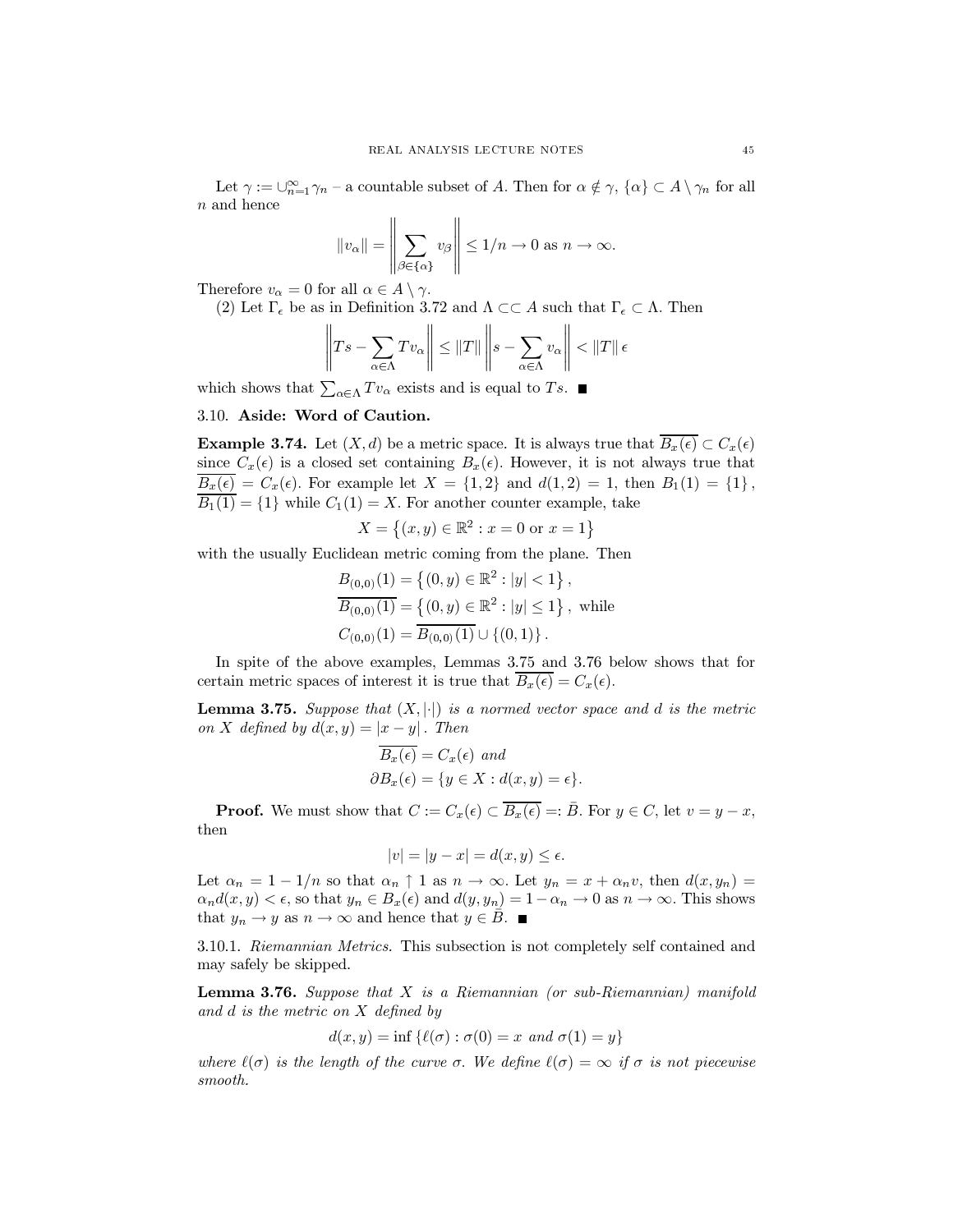

FIGURE 10. An almost length minimizing curve joining  $x$  to  $y$ .

Then

$$
\overline{B_x(\epsilon)} = C_x(\epsilon) \text{ and}
$$
  

$$
\partial B_x(\epsilon) = \{y \in X : d(x, y) = \epsilon\}
$$

**Proof.** Let  $C := C_x(\epsilon) \subset \overline{B_x(\epsilon)} =: \overline{B}$ . We will show that  $C \subset \overline{B}$  by showing  $\overline{B}^c \subset C^c$ . Suppose that  $y \in \overline{B}^c$  and choose  $\delta > 0$  such that  $B_y(\delta) \cap \overline{B} = \emptyset$ . In particular this implies that

$$
B_u(\delta) \cap B_x(\epsilon) = \emptyset.
$$

We will finish the proof by showing that  $d(x, y) \ge \epsilon + \delta > \epsilon$  and hence that  $y \in C^c$ . This will be accomplished by showing: if  $d(x, y) < \epsilon + \delta$  then  $B_u(\delta) \cap B_x(\epsilon) \neq \emptyset$ .

If  $d(x, y) < \max(\epsilon, \delta)$  then either  $x \in B_y(\delta)$  or  $y \in B_x(\epsilon)$ . In either case  $B_y(\delta) \cap$  $B_x(\epsilon) \neq \emptyset$ . Hence we may assume that  $\max(\epsilon, \delta) \leq d(x, y) \leq \epsilon + \delta$ . Let  $\alpha > 0$  be a number such that

$$
\max(\epsilon, \delta) \le d(x, y) < \alpha < \epsilon + \delta
$$

and choose a curve  $\sigma$  from x to y such that  $\ell(\sigma) < \alpha$ . Also choose  $0 < \delta' < \delta$  such that  $0 < \alpha - \delta' < \epsilon$  which can be done since  $\alpha - \delta < \epsilon$ . Let  $k(t) = d(y, \sigma(t))$  a continuous function on [0,1] and therefore  $k([0,1]) \subset \mathbb{R}$  is a connected set which contains 0 and  $d(x, y)$ . Therefore there exists  $t_0 \in [0, 1]$  such that  $d(y, \sigma(t_0)) =$  $k(t_0) = \delta'$ . Let  $z = \sigma(t_0) \in B_u(\delta)$  then

$$
d(x, z) \leq \ell(\sigma|_{[0,t_0]}) = \ell(\sigma) - \ell(\sigma|_{[t_0,1]}) < \alpha - d(z, y) = \alpha - \delta' < \epsilon
$$

and therefore  $z \in B_x(\epsilon) \cap B_x(\delta) \neq \emptyset$ .

*Remark* 3.77. Suppose again that  $X$  is a Riemannian (or sub-Riemannian) manifold and

$$
d(x, y) = \inf \{ \ell(\sigma) : \sigma(0) = x \text{ and } \sigma(1) = y \}.
$$

Let  $\sigma$  be a curve from x to y and let  $\epsilon = \ell(\sigma) - d(x, y)$ . Then for all  $0 \le u < v \le 1$ ,

$$
d(\sigma(u),\sigma(v))\leq \ell(\sigma|_{[u,v]})+\epsilon.
$$

So if  $\sigma$  is within  $\epsilon$  of a length minimizing curve from x to y that  $\sigma|_{[u,v]}$  is within  $\epsilon$  of a length minimizing curve from  $\sigma(u)$  to  $\sigma(v)$ . In particular if  $d(x, y) = \ell(\sigma)$ then  $d(\sigma(u), \sigma(v)) = \ell(\sigma|_{[u,v]})$  for all  $0 \le u < v \le 1$ , i.e. if  $\sigma$  is a length minimizing curve from x to y that  $\sigma|_{[u,v]}$  is a length minimizing curve from  $\sigma(u)$  to  $\sigma(v)$ .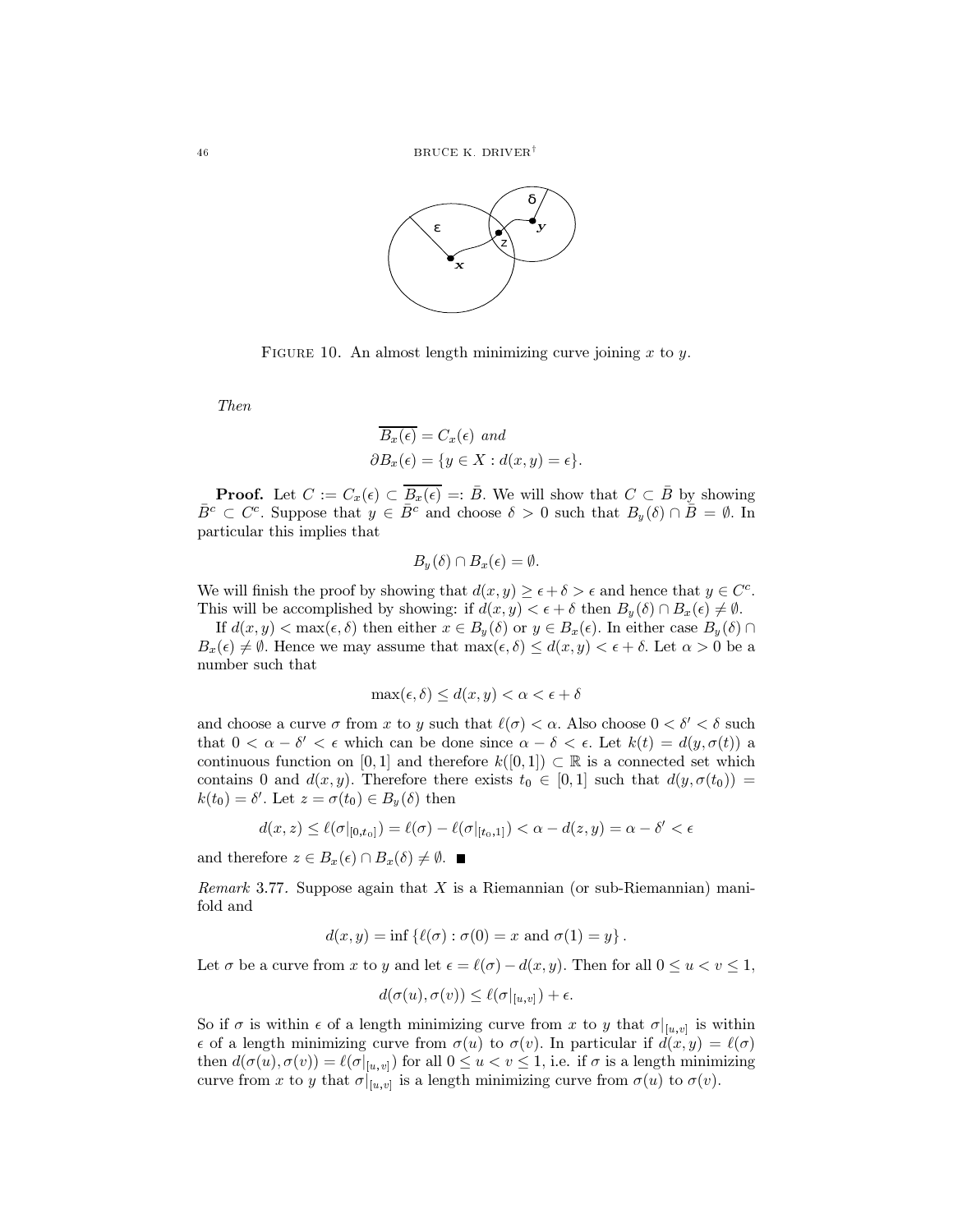To prove these assertions notice that

$$
\begin{aligned} d(x,y) + \epsilon &= \ell(\sigma) = \ell(\sigma|_{[0,u]}) + \ell(\sigma|_{[u,v]}) + \ell(\sigma|_{[v,1]}) \\ &\geq d(x,\sigma(u)) + \ell(\sigma|_{[u,v]}) + d(\sigma(v),y) \end{aligned}
$$

and therefore

$$
\ell(\sigma|_{[u,v]}) \leq d(x,y) + \epsilon - d(x,\sigma(u)) - d(\sigma(v),y)
$$
  

$$
\leq d(\sigma(u),\sigma(v)) + \epsilon.
$$

3.11. Exercises.

Exercise 3.20. Prove Lemma 3.46.

**Exercise 3.21.** Let  $X = C([0,1], \mathbb{R})$  and for  $f \in X$ , let

$$
\left\|f\right\|_1:=\int_0^1 |f(t)|\,dt.
$$

Show that  $(X, \|\cdot\|_1)$  is normed space and show by example that this space is **not** complete.

**Exercise 3.22.** Let  $(X,d)$  be a metric space. Suppose that  $\{x_n\}_{n=1}^{\infty} \subset X$  is a sequence and set  $\epsilon_n := d(x_n, x_{n+1})$ . Show that for  $m > n$  that

$$
d(x_n, x_m) \leq \sum_{k=n}^{m-1} \epsilon_k \leq \sum_{k=n}^{\infty} \epsilon_k.
$$

Conclude from this that if

$$
\sum_{k=1}^{\infty} \epsilon_k = \sum_{n=1}^{\infty} d(x_n, x_{n+1}) < \infty
$$

then  $\{x_n\}_{n=1}^{\infty}$  is Cauchy. Moreover, show that if  $\{x_n\}_{n=1}^{\infty}$  is a convergent sequence and  $x = \lim_{n \to \infty} x_n$  then

$$
d(x, x_n) \leq \sum_{k=n}^{\infty} \epsilon_k.
$$

**Exercise 3.23.** Show that  $(X, d)$  is a complete metric space iff every sequence  $\{x_n\}_{n=1}^{\infty} \subset X$  such that  $\sum_{n=1}^{\infty} d(x_n, x_{n+1}) < \infty$  is a convergent sequence in X. You may find it useful to prove the following statements in the course of the proof.

- 1. If  $\{x_n\}$  is Cauchy sequence, then there is a subsequence  $y_j \equiv x_{n_j}$  such that  $\sum_{j=1}^{\infty} d(y_{j+1}, y_j) < \infty.$
- 2. If  $\{x_n\}_{n=1}^{\infty}$  is Cauchy and there exists a subsequence  $y_j \equiv x_{n_j}$  of  $\{x_n\}$  such that  $x = \lim_{j \to \infty} y_j$  exists, then  $\lim_{n \to \infty} x_n$  also exists and is equal to x.

**Exercise 3.24.** Suppose that  $f : [0, \infty) \to [0, \infty)$  is a  $C^2$  - function such that  $f(0) = 0, f' > 0$  and  $f'' \le 0$  and  $(X, \rho)$  is a metric space. Show that  $d(x, y) =$  $f(\rho(x, y))$  is a metric on X. In particular show that

$$
d(x, y) \equiv \frac{\rho(x, y)}{1 + \rho(x, y)}
$$

is a metric on X. (Hint: use calculus to verify that  $f(a + b) \le f(a) + f(b)$  for all  $a, b \in [0, \infty)$ .)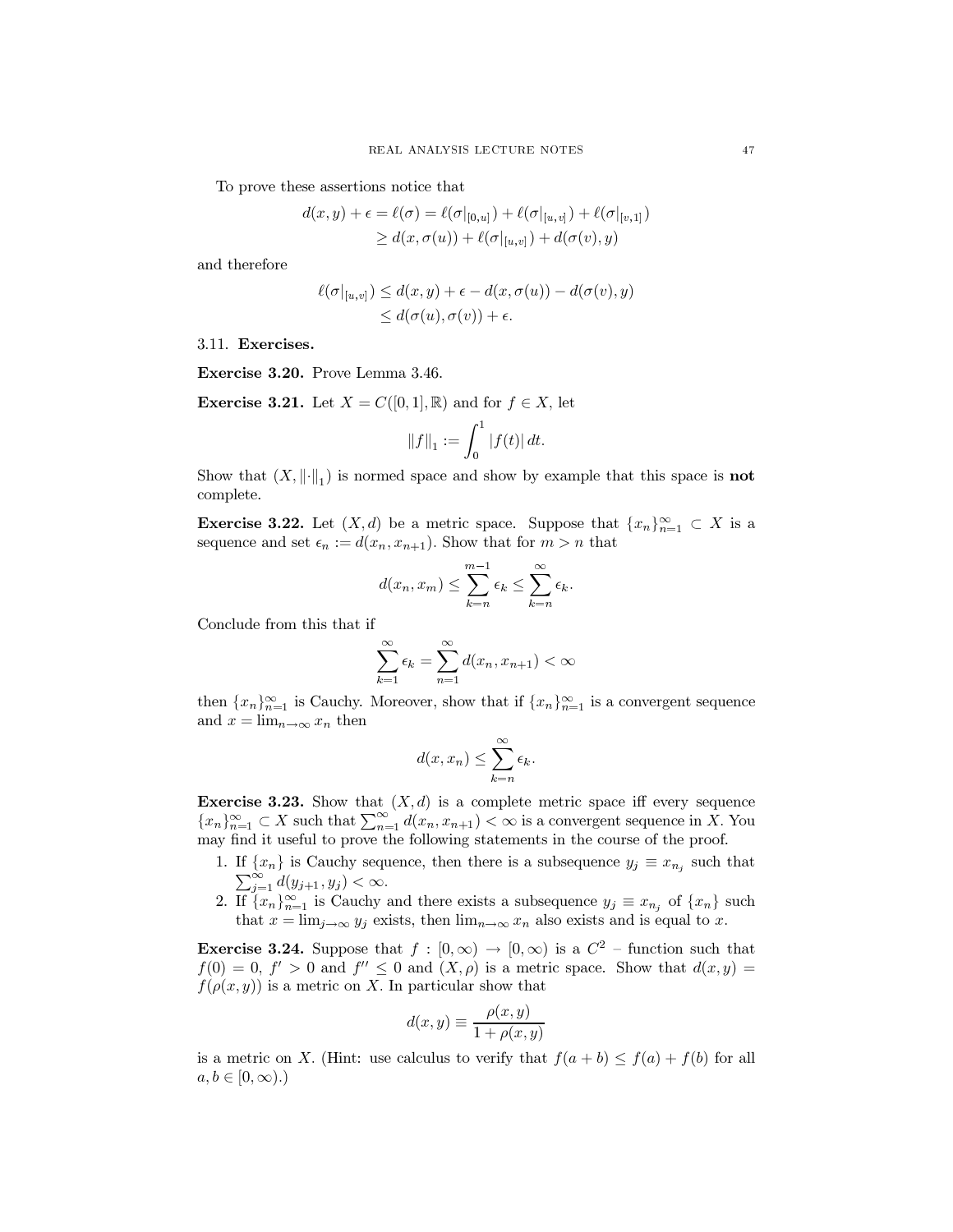**Exercise 3.25.** Let  $d: C(\mathbb{R}) \times C(\mathbb{R}) \to [0, \infty)$  be defined by

$$
d(f,g) = \sum_{n=1}^{\infty} 2^{-n} \frac{\|f-g\|_n}{1 + \|f-g\|_n},
$$

where  $||f||_n \equiv \sup\{|f(x)| : |x| \le n\} = \max\{|f(x)| : |x| \le n\}.$ 

- 1. Show that d is a metric on  $C(\mathbb{R})$ .
- 2. Show that a sequence  $\{f_n\}_{n=1}^{\infty} \subset C(\mathbb{R})$  converges to  $f \in C(\mathbb{R})$  as  $n \to \infty$  iff  $f_n$  converges to f uniformly on compact subsets of  $\mathbb R$ .
- 3. Show that  $(C(\mathbb{R}), d)$  is a complete metric space.

**Exercise 3.26.** Let  $\{(X_n, d_n)\}_{n=1}^{\infty}$  be a sequence of metric spaces,  $X := \prod_{n=1}^{\infty} X_n$ , and for  $x = (x(n))_{n=1}^{\infty}$  and  $y = (y(n))_{n=1}^{\infty}$  in X let

$$
d(x,y) = \sum_{n=1}^{\infty} 2^{-n} \frac{d_n(x(n), y(n))}{1 + d_n(x(n), y(n))}.
$$

Show: 1)  $(X, d)$  is a metric space, 2) a sequence  $\{x_k\}_{k=1}^{\infty} \subset X$  converges to  $x \in X$ iff  $x_k(n) \to x(n) \in X_n$  as  $k \to \infty$  for every  $n = 1, 2, \ldots$ , and 3) X is complete if  $X_n$  is complete for all n.

**Exercise 3.27** (Tychonoff's Theorem). Let us continue the notation of the previous problem. Further assume that the spaces  $X_n$  are compact for all n. Show  $(X, d)$  is compact. **Hint:** Either use Cantor's method to show every sequence  $\{x_m\}_{m=1}^{\infty} \subset X$  has a convergent subsequence or alternatively show  $(X, d)$  is complete and totally bounded.

**Exercise 3.28.** Let  $(X_i, d_i)$  for  $i = 1, ..., n$  be a finite collection of metric spaces and for  $1 \le p \le \infty$  and  $x = (x_1, x_2, ..., x_n)$  and  $y = (y_1, ..., y_n)$  in  $X := \prod_{i=1}^{n} X_i$ , let

$$
\rho_p(x,y) = \begin{cases} \left( \sum_{i=1}^n \left[ d_i(x_i, y_i) \right]^p \right)^{1/p} & \text{if } p \neq \infty \\ \max_i d_i(x_i, y_i) & \text{if } p = \infty \end{cases}.
$$

- 1. Show  $(X, \rho_p)$  is a metric space for  $p \in [1, \infty]$ . **Hint**: Minkowski's inequality.
- 2. Show that all of the metric  $\{\rho_p: 1 \leq p \leq \infty\}$  are equivalent, i.e. for any  $p, q \in [1, \infty]$  there exists constants  $c, C < \infty$  such that

 $\rho_p(x, y) \leq C \rho_q(x, y)$  and  $\rho_q(x, y) \leq c \rho_q(x, y)$  for all  $x, y \in X$ .

Hint: This can be done with explicit estimates or more simply using Lemma 3.54.

3. Show that the topologies associated to the metrics  $\rho_p$  are the same for all  $p \in [1,\infty].$ 

**Exercise 3.29.** Let C be a closed proper subset of  $\mathbb{R}^n$  and  $x \in \mathbb{R}^n \setminus C$ . Show there exists a  $y \in C$  such that  $d(x, y) = d_C(x)$ .

**Exercise 3.30.** Let  $\mathbb{F} = \mathbb{R}$  in this problem and  $A \subset \ell^2(\mathbb{N})$  be defined by

$$
A = \{ x \in \ell^{2}(\mathbb{N}) : x(n) \ge 1 + 1/n \text{ for some } n \in \mathbb{N} \}
$$
  
=  $\bigcup_{n=1}^{\infty} \{ x \in \ell^{2}(\mathbb{N}) : x(n) \ge 1 + 1/n \}.$ 

Show A is a closed subset of  $\ell^2(\mathbb{N})$  with the property that  $d_A(0)=1$  while there is no  $y \in A$  such that  $d_A(y) = 1$ . (Remember that in general an infinite union of closed sets need not be closed.)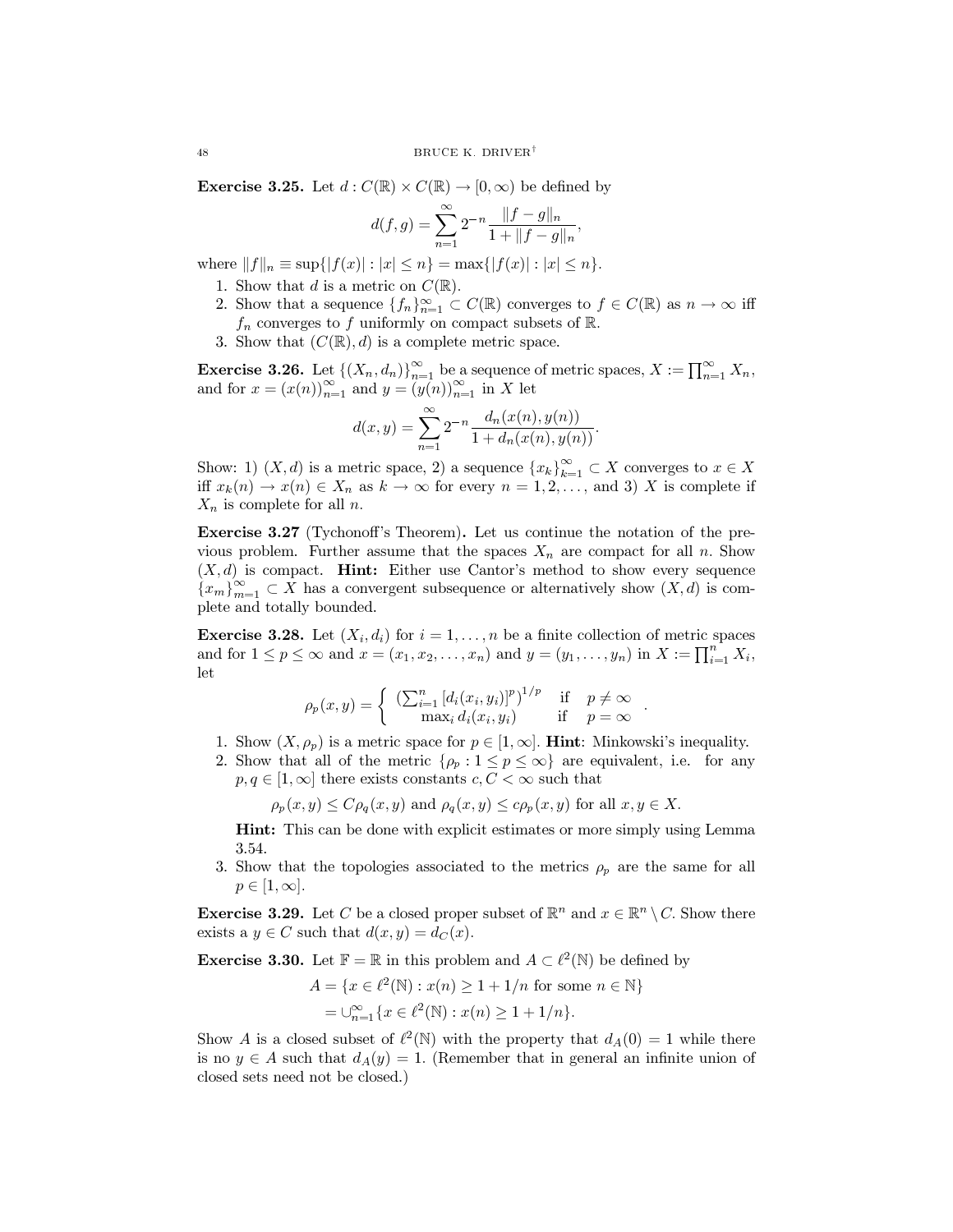# 3.11.1. Banach Space Problems.

**Exercise 3.31.** Show that all finite dimensional normed vector spaces  $(L, \|\cdot\|)$  are necessarily complete. Also show that closed and bounded sets (relative to the given norm) are compact.

**Exercise 3.32.** Let  $(X, \|\cdot\|)$  be a normed space over  $\mathbb{F}(\mathbb{R} \text{ or } \mathbb{C})$ . Show the map

$$
(\lambda, x, y) \in \mathbb{F} \times X \times X \to x + \lambda y \in X
$$

is continuous relative to the topology on  $\mathbb{F} \times X \times X$  defined by the norm

$$
|(\lambda, x, y)|_{\mathbb{F} \times X \times X} := |\lambda| + ||x|| + ||y||.
$$

(See Exercise 3.28 for more on the metric associated to this norm.) Also show that  $\|\cdot\|: X \to [0, \infty)$  is continuous.

**Exercise 3.33.** Let  $p \in [1,\infty]$  and X be an infinite set. Show the closed unit ball in  $\ell^p(X)$  is not compact.

**Exercise 3.34.** Let  $X = \mathbb{N}$  and for  $p, q \in [1, \infty)$  let  $\|\cdot\|_p$  denote the  $\ell^p(\mathbb{N})$  – norm. Show  $\left\Vert \cdot\right\Vert _{p}$  and  $\left\Vert \cdot\right\Vert _{q}$  are inequivalent norms for  $p\neq q$  by showing

$$
\sup_{f \neq 0} \frac{\|f\|_p}{\|f\|_q} = \infty \text{ if } p < q.
$$

**Exercise 3.35.** Folland Problem 5.5. Closure of subspaces are subspaces.

**Exercise 3.36.** Folland Problem 5.9. Showing  $C^k([0,1])$  is a Banach space.

**Exercise 3.37.** Folland Problem 5.11. Showing Holder spaces are Banach spaces.

**Exercise 3.38.** Let  $X, Y$  and  $Z$  be normed spaces. Prove the maps

$$
(S, x) \in L(X, Y) \times X \longrightarrow Sx \in Y
$$

and

$$
(S,T) \in L(X,Y) \times L(Y,Z) \longrightarrow ST \in L(X,Z)
$$

are continuous relative to the norms

$$
||(S,x)||_{L(X,Y)\times X} := ||S||_{L(X,Y)} + ||x||_X
$$
 and  

$$
||(S,T)||_{L(X,Y)\times L(Y,Z)} := ||S||_{L(X,Y)} + ||T||_{L(Y,Z)}
$$

on  $L(X, Y) \times X$  and  $L(X, Y) \times L(Y, Z)$  respectively.

3.11.2. Ascoli-Arzela Theorem Problems.

**Exercise 3.39.** Let  $T \in (0,\infty)$  and  $\mathcal{F} \subset C([0,T])$  be a family of functions such that:

- 1.  $\dot{f}(t)$  exists for all  $t \in (0,T)$  and  $f \in \mathcal{F}$ .
- 2.  $\sup_{f \in \mathcal{F}} |f(0)| < \infty$  and
- 3.  $M := \sup_{f \in \mathcal{F}} \sup_{t \in (0,T)} |\dot{f}(t)| < \infty.$

Show  $\mathcal F$  is precompact in the Banach space  $C([0,T])$  equipped with the norm  $||f||_{\infty} = \sup_{t \in [0,T]} |f(t)|.$ 

Exercise 3.40. Folland Problem 4.63.

**Exercise 3.41.** Folland Problem 4.64.